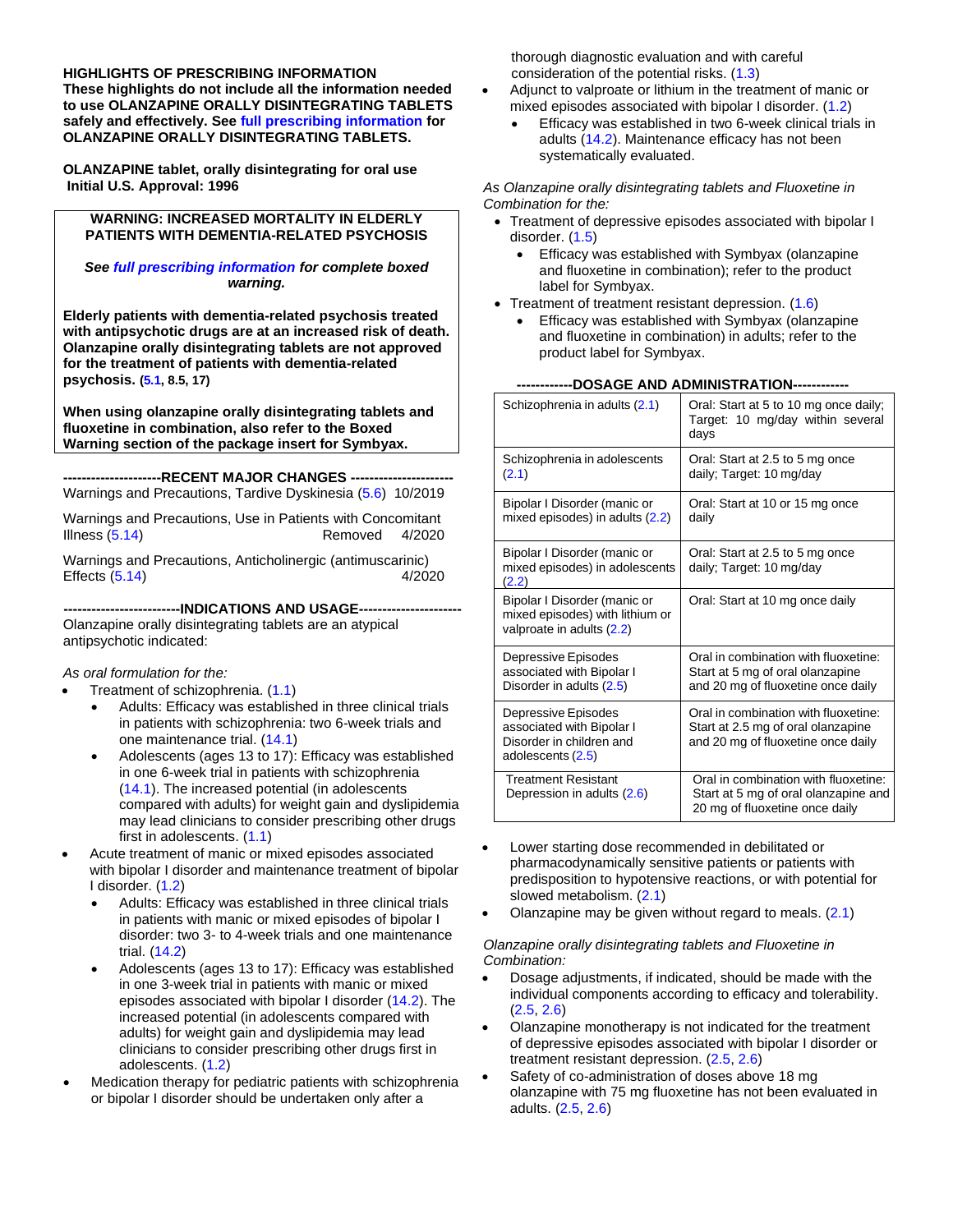Safety of co-administration of doses above 12 mg olanzapine with 50 mg fluoxetine has not been evaluated in children and adolescents ages 10 to 17. [\(2.5\)](#page-7-0)

#### -- DOSAGE FORMS AND STRENGTHS---

- Orally Disintegrating Tablets (not scored): 5, 10, 15, 20 mg. [\(3\)](#page-9-1)
	- **----------------------------CONTRAINDICATIONS ------------------------**
- None with olanzapine orally disintegrating tablets monotherapy. [\(4\)](#page-9-2)
- When using olanzapine orally disintegrating tablets and fluoxetine in combination, also refer to the Contraindications section of the package insert for Symbyax. [\(4\)](#page-9-2)
- When using olanzapine orally disintegrating tablets in combination with lithium or valproate, refer to the Contraindications section of the package inserts for those products. [\(4\)](#page-9-2)

#### **---------------------WARNINGS AND PRECAUTIONS-----------------**

- *Elderly Patients with Dementia-Related Psychosis:*  Increased risk of death and increased incidence of cerebrovascular adverse events (e.g., stroke, transient ischemic attack). [\(5.1\)](#page-9-0)
- *Suicide:* The possibility of a suicide attempt is inherent in schizophrenia and in bipolar I disorder, and close supervision of high-risk patients should accompany drug therapy; when using in combination with fluoxetine, also refer to the Boxed Warning and Warnings and Precautions sections of the package insert for Symbyax. [\(5.2\)](#page-10-0)
- *Neuroleptic Malignant Syndrome:* Manage with immediate discontinuation and close monitoring. [\(5.3\)](#page-10-1)
- *Drug Reaction with Eosinophilia and Systemic Symptoms (DRESS):* Discontinue if DRESS is suspected. [\(5.4\)](#page-10-2)
- *Metabolic Changes:* Atypical antipsychotic drugs have been associated with metabolic changes including hyperglycemia, dyslipidemia, and weight gain. [\(5.5\)](#page-11-0)
	- *Hyperglycemia and Diabetes Mellitus:* In some cases extreme and associated with ketoacidosis or hyperosmolar coma or death, has been reported in patients taking olanzapine. Patients taking olanzapine should be monitored for symptoms of hyperglycemia and undergo fasting blood glucose testing at the beginning of, and periodically during, treatment. [\(5.5\)](#page-11-0)
	- *Dyslipidemia:* Undesirable alterations in lipids have been observed. Appropriate clinical monitoring is recommended, including fasting blood lipid testing at the beginning of, and periodically during, treatment. [\(5.5\)](#page-11-0)
	- Weight Gain: Potential consequences of weight gain should be considered. Patients should receive regular monitoring of weight. [\(5.5\)](#page-11-0)
- *Tardive Dyskinesia:* Discontinue if clinically appropriate. [\(5.6\)](#page-16-0)
- *Orthostatic Hypotension:* Orthostatic hypotension associated with dizziness, tachycardia, bradycardia and, in some patients, syncope, may occur especially during initial dose titration. Use caution in patients with cardiovascular disease, cerebrovascular disease, and those conditions that could affect hemodynamic responses. [\(5.7\)](#page-17-0)
- *Leukopenia, Neutropenia, and Agranulocytosis:* Has been reported with antipsychotics, including olanzapine. Patients with a history of a clinically significant low white blood cell count (WBC) or drug induced leukopenia/neutropenia should have their complete blood count (CBC) monitored frequently during the first few months of therapy and discontinuation of

olanzapine orally disintegrating tablets should be considered at the first sign of a clinically significant decline in WBC in the absence of other causative factors. [\(5.9\)](#page-18-1)

- *Seizures:* Use cautiously in patients with a history of seizures or with conditions that potentially lower the seizure threshold. [\(5.11\)](#page-18-2)
- *Potential for Cognitive and Motor Impairment:* Has potential to impair judgment, thinking, and motor skills. Use caution when operating machinery. [\(5.12\)](#page-18-3)
- *Anticholinergic (antimuscarinic) Effects:* Use with caution with other anticholinergic drugs and in patients with urinary retention, prostatic hypertrophy, constipation, paralytic ileus or related conditions. [\(5.14\)](#page-18-0)
- *Hyperprolactinemia:* May elevate prolactin levels. [\(5.15\)](#page-19-0)
- *Use in Combination with Fluoxetine, Lithium or Valproate:*  Also refer to the package inserts for Symbyax, lithium, or valproate. [\(5.16\)](#page-20-0)
- *Laboratory Tests:* Monitor fasting blood glucose and lipid profiles at the beginning of, and periodically during, treatment. [\(5.17\)](#page-20-1)

#### **-ADVERSE REACTIONS---**

Most common adverse reactions (≥5% and at least twice that for placebo) associated with:

*Oral Olanzapine Monotherapy:* 

- Schizophrenia (Adults) postural hypotension, constipation, weight gain, dizziness, personality disorder, akathisia. [\(6.1\)](#page-20-2)
- Schizophrenia (Adolescents) sedation, weight increased, headache, increased appetite, dizziness, abdominal pain, pain in extremity, fatigue, dry mouth. [\(6.1\)](#page-20-2)
- Manic or Mixed Episodes, Bipolar I Disorder (Adults) asthenia, dry mouth, constipation, increased appetite, somnolence, dizziness, tremor. [\(6.1\)](#page-20-2)
- Manic or Mixed Episodes, Bipolar I Disorder (Adolescents) – sedation, weight increased, increased appetite, headache, fatigue, dizziness, dry mouth, abdominal pain, pain in extremity. [\(6.1\)](#page-20-2)

#### *Combination of Olanzapine orally disintegrating tablets and Lithium or Valproate:*

• Manic or Mixed Episodes, Bipolar I Disorder (Adults) - dry mouth, weight gain, increased appetite, dizziness, back pain, constipation, speech disorder, increased salivation, amnesia, paresthesia. [\(6.1\)](#page-20-2)

*Olanzapine orally disintegrating tablets and Fluoxetine in Combination:* Also refer to the Adverse Reactions section of the package insert for Symbyax. [\(6\)](#page-20-3)

#### **To report SUSPECTED ADVERSE REACTIONS, contact Apotex Corp. at 1-800-706-5575 or FDA at 1-800-FDA-1088 or www.fda.gov/medwatch**

#### **--------------------------DRUG INTERACTIONS------------------------**

- *Diazepam:* May potentiate orthostatic hypotension. [\(7.1,](#page-30-0) [7.2\)](#page-31-0)
- *Alcohol:* May potentiate orthostatic hypotension. [\(7.1\)](#page-30-0)
- *Carbamazepine:* Increased clearance of olanzapine. [\(7.1\)](#page-30-0)
- *Fluvoxamine:* May increase olanzapine levels. [\(7.1\)](#page-30-0)
- *Olanzapine orally disintegrating tablets and Fluoxetine in Combination:* Also refer to the Drug Interactions section of the package insert for Symbyax. [\(7.1\)](#page-30-0)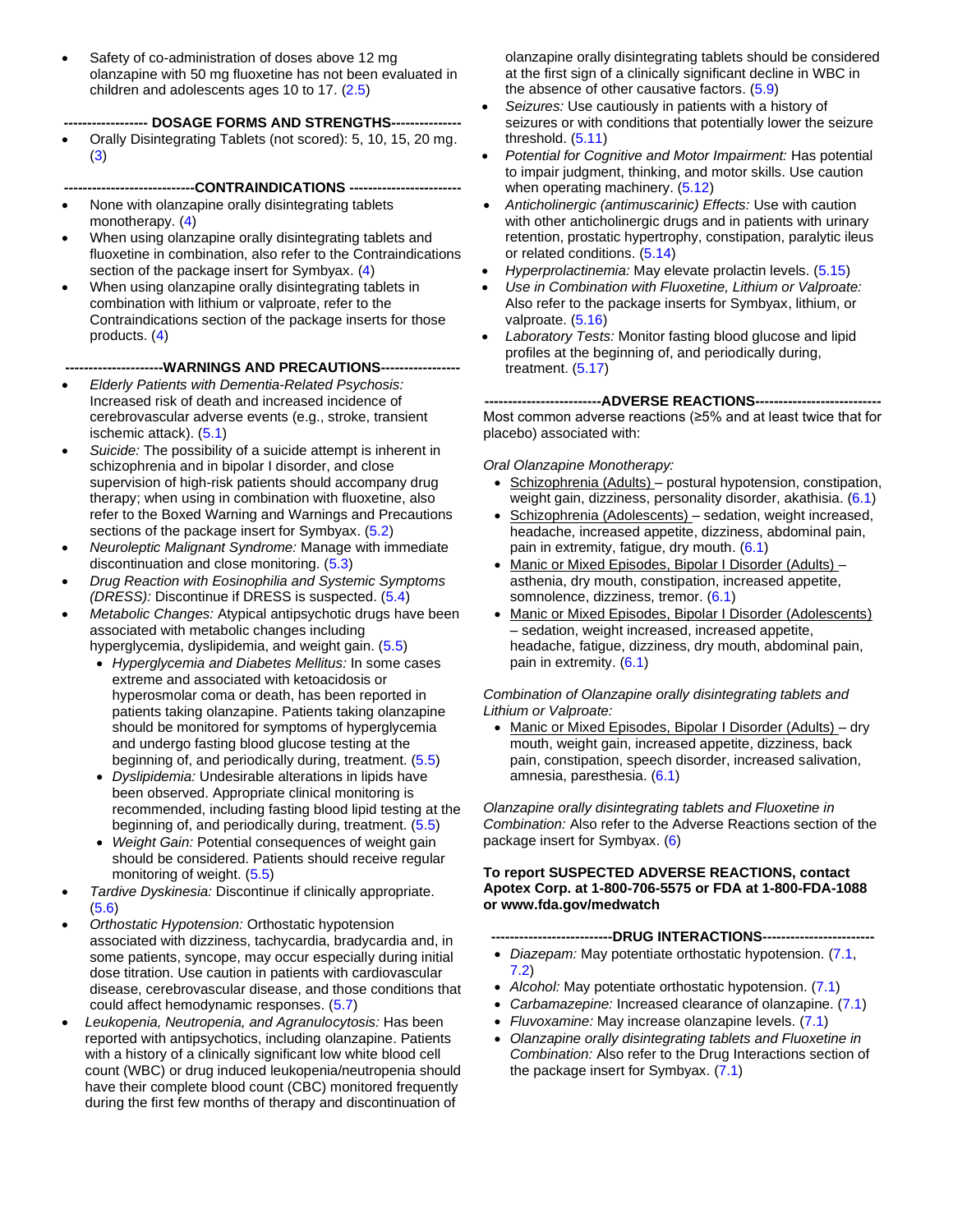- *CNS Acting Drugs:* Caution should be used when taken in combination with other centrally acting drugs and alcohol. [\(7.2\)](#page-31-0)
- *Antihypertensive Agents:* Enhanced antihypertensive effect.  $(7.2)$
- *Levodopa and Dopamine Agonists:* May antagonize levodopa/dopamine agonists. [\(7.2\)](#page-31-0)
- *Other Concomitant Drug Therapy:* When using olanzapine in combination with lithium or valproate, refer to the Drug Interactions sections of the package insert for those products. [\(7.2\)](#page-31-0)

**-------------------USE IN SPECIFIC POPULATIONS-------------------**

- *Pregnancy:* May cause extrapyramidal and/or withdrawal symptoms in neonates with third trimester exposure. [\(8.1\)](#page-32-0)
- *Pediatric Use:* Safety and effectiveness of olanzapine in children <13 years of age have not been established. Safety and effectiveness of olanzapine and fluoxetine in combination in children <10 years of age have not been established. [\(8.4\)](#page-34-0)

**See [17](#page-43-0) for PATIENT COUNSELING INFORMATION and Medication Guide.**

**Revised: 06/2021**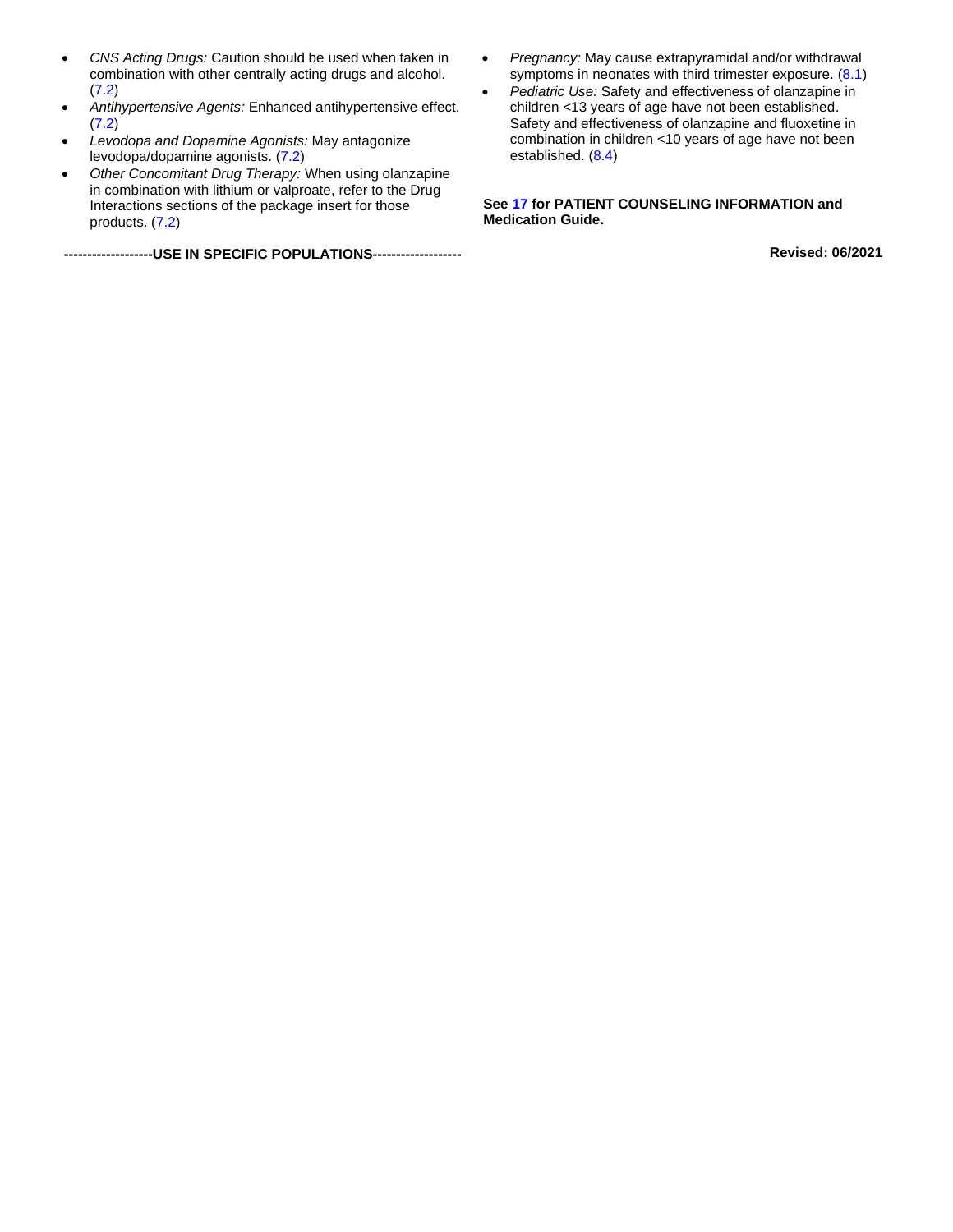#### **FULL PRESCRIBING INFORMATION: CONTENTS\* [WARNING: INCREASED MORTALITY IN ELDERLY](#page-4-3)  [PATIENTS WITH DEMENTIA-RELATED](#page-4-3)  [PSYCHOSIS](#page-4-3)**

#### **[1 INDICATIONS AND USAGE](#page-4-4)**

- 1.1 [Schizophrenia](#page-4-1)
- [1.2 Bipolar I Disorder \(Manic or Mixed Episodes\)](#page-4-2)
- [1.3 Special Considerations in Treating Pediatric](#page-5-0)  [Schizophrenia and Bipolar I Disorder](#page-5-0)
- [1.5 Olanzapine orally disintegrating](#page-5-1) tablets and [Fluoxetine in Combination: Depressive](#page-5-1)  [Episodes Associated with Bipolar I Disorder](#page-5-1)
- 1.6 Olanzapine [Orally Disintegrating Tablets and](#page-5-2)  [Fluoxetine in Combination: Treatment](#page-5-2)  [Resistant Depression](#page-5-2)

#### **[2 DOSAGE AND ADMINISTRATION](#page-5-4)**

- [2.1 Schizophrenia](#page-5-3)
- 2.2 [Bipolar I Disorder \(Manic or Mixed Episodes\)](#page-6-0)
- [2.3 Administration of Olanzapine orally](#page-7-1)  [disintegrating tablets](#page-7-1)
- [2.5 Olanzapine orally disintegrating tablets and](#page-7-0)  [Fluoxetine in Combination: Depressive](#page-7-0)  [Episodes Associated with Bipolar I Disorder](#page-7-0)
- 2.6 [Olanzapine Orally Disintegrating Tablets and](#page-8-0)  [Fluoxetine in Combination: Treatment](#page-8-0)  [Resistant Depression](#page-8-0)
- [2.7 Olanzapine orally disintegrating tablets and](#page-9-3)  [Fluoxetine in Combination: Dosing in Special](#page-9-3)  **[Populations](#page-9-3)**

#### **[3 DOSAGE FORMS AND STRENGTHS](#page-9-1) [4 CONTRAINDICATIONS](#page-9-2)**

#### **[5 WARNINGS AND PRECAUTIONS](#page-9-4)**

- 5.1 Elderly Patients [with Dementia-Related](#page-9-0)  **[Psychosis](#page-9-0)**
- [5.2 Suicide](#page-10-0)
- [5.3 Neuroleptic Malignant Syndrome \(NMS\)](#page-10-1)
- [5.4 Drug Reaction with Eosinophilia and](#page-10-2)  Systemic [Symptoms \(DRESS\)](#page-10-2)
- 5.5 [Metabolic Changes](#page-11-0)
- 5.6 [Tardive Dyskinesia](#page-16-0)
- 5.7 [Orthostatic Hypotension](#page-17-0)
- 5.8 [Falls](#page-17-1)
- 5.9 [Leukopenia, Neutropenia, and](#page-18-1)  **[Agranulocytosis](#page-18-1)**
- 5.10 [Dysphagia](#page-18-4)
- 5.11 [Seizures](#page-18-2)
- 5.12 [Potential for Cognitive and Motor Impairment](#page-18-3)
- 5.13 [Body Temperature Regulation](#page-18-5)
- 5.14 [Anticholinergic \(antimuscarinic\) Effects](#page-18-0)
- 5.15 [Hyperprolactinemia](#page-19-0)
- 5.16 [Use in Combination with Fluoxetine, Lithium,](#page-20-0)  [or Valproate](#page-20-0)
- 5.17 [Laboratory Tests](#page-20-1)

#### **[6 ADVERSE REACTIONS](#page-20-3)**

- [6.1 Clinical Trials Experience](#page-20-2)
- 6.2 [Postmarketing Experience](#page-30-1)

#### **[7 DRUG INTERACTIONS](#page-30-2)**

- [7.1 Potential for Other Drugs to](#page-30-0) Affect **[Olanzapine](#page-30-0)**
- 7.2 Potential for [Olanzapine to Affect Other](#page-31-0)  **[Drugs](#page-31-0)**

#### **[8 USE IN SPECIFIC POPULATIONS](#page-32-1)**

- [8.1 Pregnancy](#page-32-0)
- [8.2 Lactation](#page-34-1)
- [8.3 Females and Males of Reproductive](#page-34-2)  **[Potential](#page-34-2)**
- [8.4 Pediatric Use](#page-34-0)
- [8.5 Geriatric Use](#page-34-3)

#### **[9 DRUG ABUSE AND DEPENDENCE](#page-35-0)**

9.3 [Dependence](#page-35-1)

### **[10 OVERDOSAGE](#page-35-2)**

- [10.1 Human Experience](#page-35-3)
- [10.2 Management of Overdose](#page-36-0)

#### **[11 DESCRIPTION](#page-36-1)**

- **[12 CLINICAL PHARMACOLOGY](#page-37-0)**
	- [12.1 Mechanism of Action](#page-37-1)
	- [12.2 Pharmacodynamics](#page-37-2)
	- [12.3 Pharmacokinetics](#page-37-3)

#### **[13 NONCLINICAL TOXICOLOGY](#page-38-0)**

- 13.1 [Carcinogenesis, Mutagenesis,](#page-38-1) Impairment of **[Fertility](#page-38-1)**
- [13.2 Animal Toxicology and/or Pharmacology](#page-39-1)

#### **[14 CLINICAL STUDIES](#page-39-2)**

#### [14.1 Schizophrenia](#page-39-0)

[14.2 Bipolar I Disorder \(Manic or Mixed Episodes\)](#page-41-0)

#### **[16 HOW SUPPLIED/STORAGE AND HANDLING](#page-42-0)**

- [16.1 How Supplied](#page-42-1)
- [16.2 Storage and Handling](#page-43-1)
- **[17 PATIENT COUNSELING INFORMATION](#page-43-0)**

\*Sections or subsections omitted from the full prescribing information are not listed.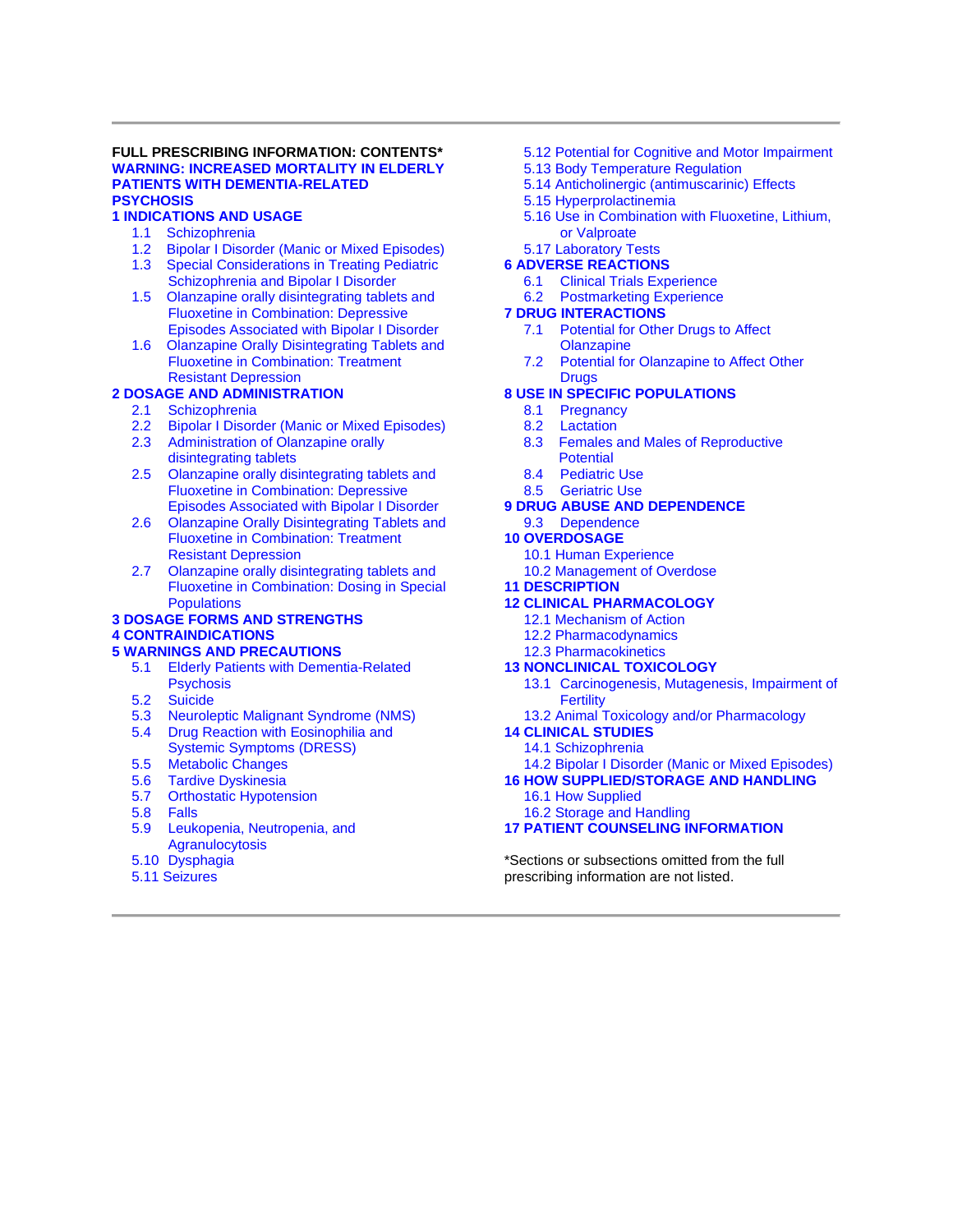### <span id="page-4-3"></span><span id="page-4-0"></span>**FULL PRESCRIBING INFORMATION**

# **WARNING: INCREASED MORTALITY IN ELDERLY PATIENTS WITH DEMENTIA-RELATED PSYCHOSIS**

**Elderly patients with dementia-related psychosis treated with antipsychotic drugs are at an increased risk of death. Analyses of seventeen placebo-controlled trials (modal duration of 10 weeks), largely in patients taking atypical antipsychotic drugs, revealed a risk of death in drug-treated patients of between 1.6 to 1.7 times the risk of death in placebo-treated patients. Over the course of a typical 10-week controlled trial, the rate of death in drug-treated patients was about 4.5%, compared to a rate of about 2.6% in the placebo group. Although the causes of death were varied, most of the deaths appeared to be either cardiovascular (e.g., heart failure, sudden death) or infectious (e.g., pneumonia) in nature. Observational studies suggest that, similar to atypical antipsychotic drugs, treatment with conventional antipsychotic drugs may increase mortality. The extent to which the findings of increased mortality in observational studies may be attributed to the antipsychotic drug as opposed to some characteristic(s) of the patients is not clear. Olanzapine orally disintegrating tablets are not approved for the treatment of patients with dementia-related psychosis** *[see Warnings and Precautions [\(5.1\)](#page-9-0), Use in Specific Populations (8.5), and Patient Counseling Information [\(17\)](#page-43-0)]***.**

**When using olanzapine orally disintegrating tablets and fluoxetine in combination, also refer to the Boxed Warning section of the package insert for Symbyax.**

# <span id="page-4-4"></span>**1 INDICATIONS AND USAGE**

### <span id="page-4-1"></span>**1.1 Schizophrenia**

Olanzapine orally disintegrating tablets are indicated for the treatment of schizophrenia. Efficacy was established in three clinical trials in adult patients with schizophrenia: two 6-week trials and one maintenance trial. In adolescent patients with schizophrenia (ages 13 to 17), efficacy was established in one 6-week trial *[see Clinical Studies [\(14.1\)](#page-39-0)]*.

When deciding among the alternative treatments available for adolescents, clinicians should consider the increased potential (in adolescents as compared with adults) for weight gain and dyslipidemia. Clinicians should consider the potential long-term risks when prescribing to adolescents, and in many cases this may lead them to consider prescribing other drugs first in adolescents *[see Warnings and Precautions [\(5.5\)](#page-11-0)]*.

# <span id="page-4-2"></span>**1.2 Bipolar I Disorder (Manic or Mixed Episodes)**

Monotherapy — Olanzapine orally disintegrating tablets are indicated for the acute treatment of manic or mixed episodes associated with bipolar I disorder and maintenance treatment of bipolar I disorder. Efficacy was established in three clinical trials in adult patients with manic or mixed episodes of bipolar I disorder: two 3- to 4-week trials and one monotherapy maintenance trial. In adolescent patients with manic or mixed episodes associated with bipolar I disorder (ages 13 to 17), efficacy was established in one 3-week trial *[see Clinical Studies [\(14.2\)](#page-41-0)].*

When deciding among the alternative treatments available for adolescents, clinicians should consider the increased potential (in adolescents as compared with adults) for weight gain and dyslipidemia. Clinicians should consider the potential long-term risks when prescribing to adolescents, and in many cases this may lead them to consider prescribing other drugs first in adolescents *[see Warnings and Precautions [\(5.5\)](#page-11-0)]*.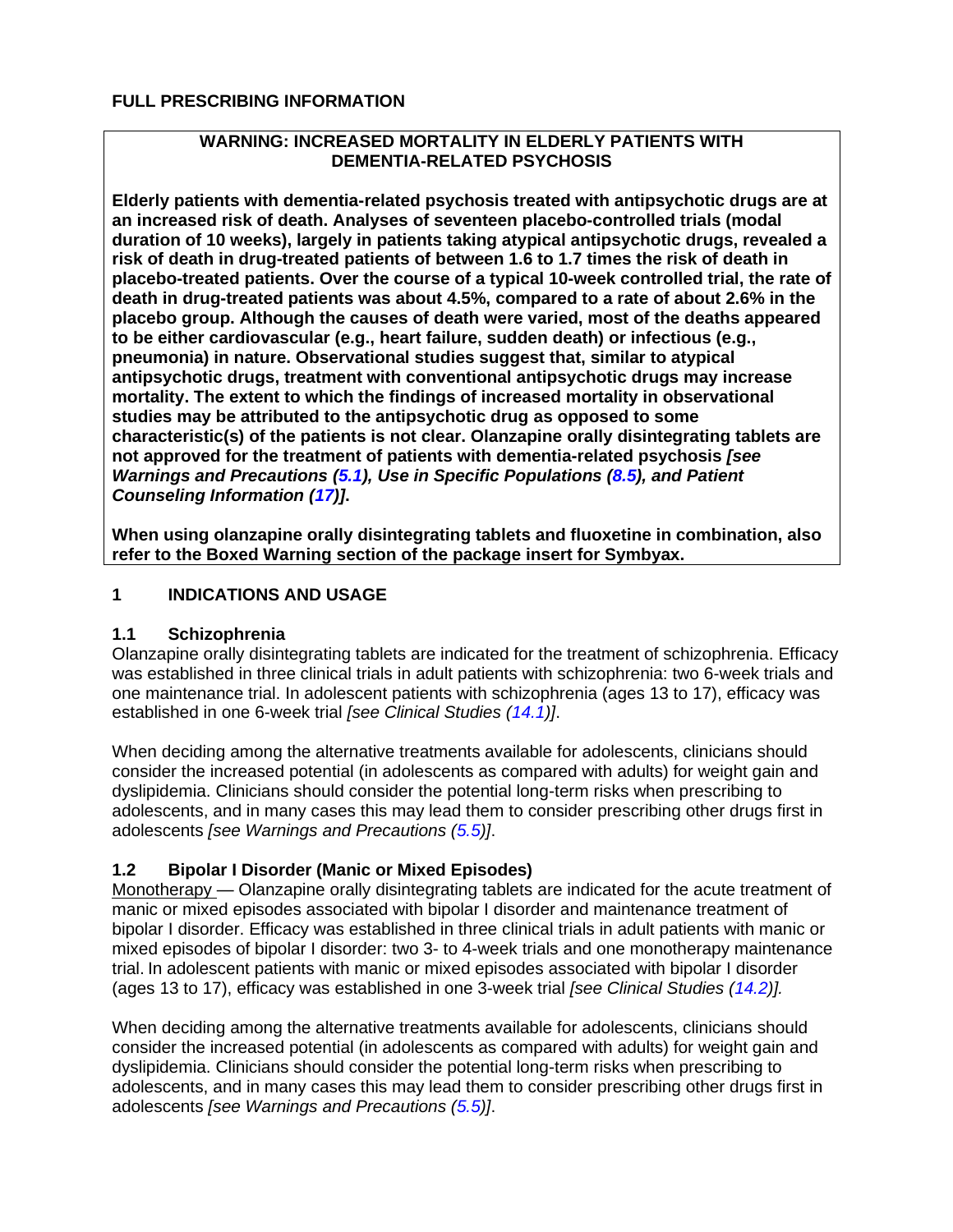Adjunctive Therapy to Lithium or Valproate — Olanzapine orally disintegrating tablets are indicated for the treatment of manic or mixed episodes associated with bipolar I disorder as an adjunct to lithium or valproate. Efficacy was established in two 6-week clinical trials in adults. The effectiveness of adjunctive therapy for longer-term use has not been systematically evaluated in controlled trials *[see Clinical Studies [\(14.2\)](#page-41-0)]*.

# <span id="page-5-0"></span>**1.3 Special Considerations in Treating Pediatric Schizophrenia and Bipolar I Disorder**

Pediatric schizophrenia and bipolar I disorder are serious mental disorders; however, diagnosis can be challenging. For pediatric schizophrenia, symptom profiles can be variable, and for bipolar I disorder, pediatric patients may have variable patterns of periodicity of manic or mixed symptoms. It is recommended that medication therapy for pediatric schizophrenia and bipolar I disorder be initiated only after a thorough diagnostic evaluation has been performed and careful consideration given to the risks associated with medication treatment. Medication treatment for both pediatric schizophrenia and bipolar I disorder should be part of a total treatment program that often includes psychological, educational and social interventions.

# <span id="page-5-1"></span>**1.5 Olanzapine orally disintegrating tablets and Fluoxetine in Combination: Depressive Episodes Associated with Bipolar I Disorder**

Olanzapine orally disintegrating tablets and fluoxetine in combination is indicated for the treatment of depressive episodes associated with bipolar I disorder, based on clinical studies. When using olanzapine orally disintegrating tablets and fluoxetine in combination, refer to the Clinical Studies section of the package insert for Symbyax.

Olanzapine orally disintegrating tablets monotherapy is not indicated for the treatment of depressive episodes associated with bipolar I disorder.

# <span id="page-5-2"></span>**1.6 Olanzapine Orally Disintegrating Tablets and Fluoxetine in Combination: Treatment Resistant Depression**

Oral olanzapine disintegrating tablets and fluoxetine in combination is indicated for the treatment of treatment resistant depression (major depressive disorder in patients who do not respond to 2 separate trials of different antidepressants of adequate dose and duration in the current episode), based on clinical studies in adult patients. When using olanzapine orally disintegrating tablets and fluoxetine in combination, refer to the Clinical Studies section of the package insert for Symbyax.

Olanzapine orally disintegrating tablets monotherapy is not indicated for the treatment of treatment resistant depression.

# <span id="page-5-4"></span>**2 DOSAGE AND ADMINISTRATION**

### <span id="page-5-3"></span>**2.1 Schizophrenia Adults**

Dose Selection — Oral olanzapine should be administered on a once-a-day schedule without regard to meals, generally beginning with 5 to 10 mg initially, with a target dose of 10 mg/day within several days. Further dosage adjustments, if indicated, should generally occur at intervals of not less than 1 week, since steady state for olanzapine would not be achieved for approximately 1 week in the typical patient. When dosage adjustments are necessary, dose increments/decrements of 5 mg QD are recommended.

Efficacy in schizophrenia was demonstrated in a dose range of 10 to 15 mg/day in clinical trials. However, doses above 10 mg/day were not demonstrated to be more efficacious than the 10 mg/day dose. An increase to a dose greater than the target dose of 10 mg/day (i.e., to a dose of 15 mg/day or greater) is recommended only after clinical assessment. Olanzapine is not indicated for use in doses above 20 mg/day.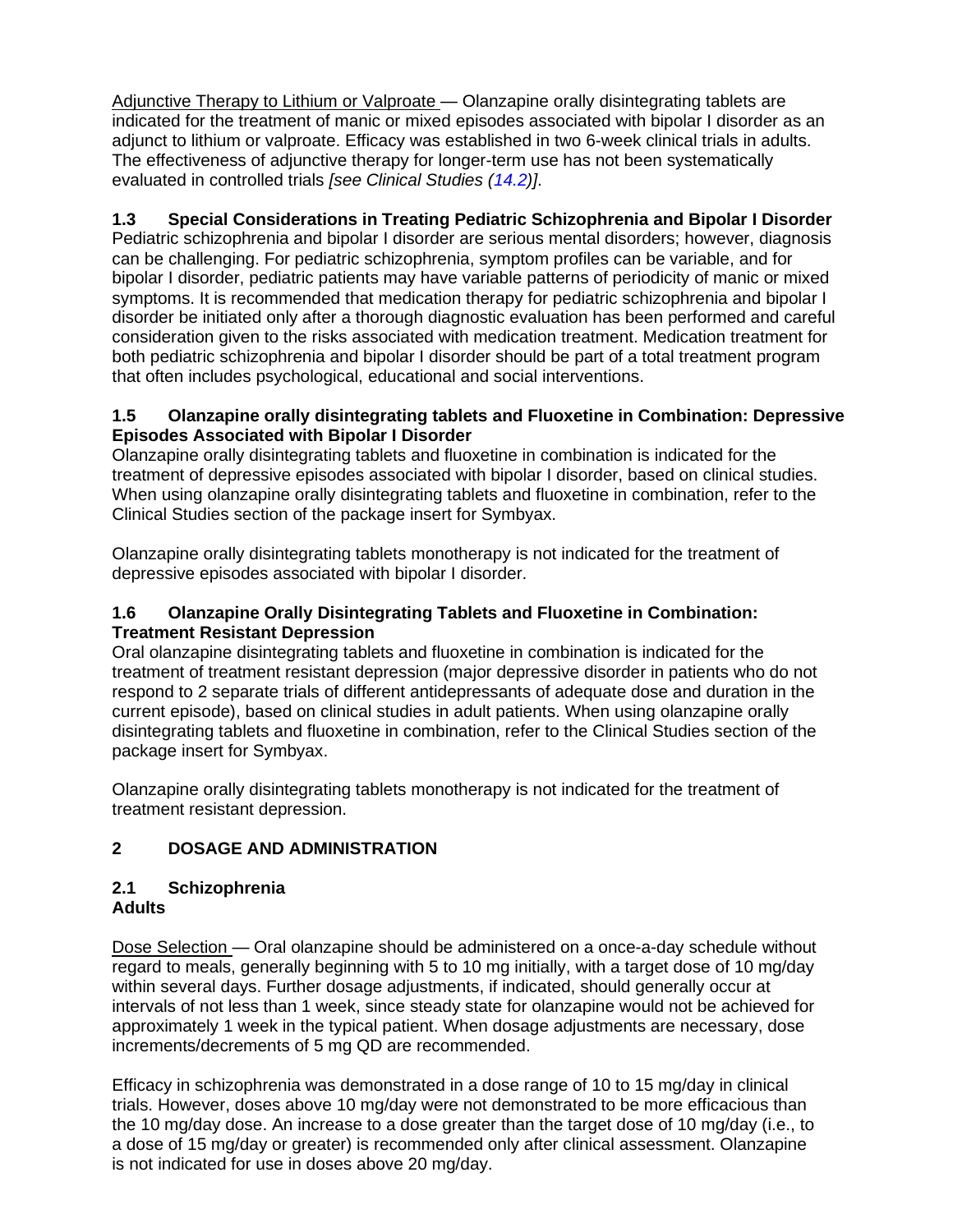Dosing in Special Populations — The recommended starting dose is 5 mg in patients who are debilitated, who have a predisposition to hypotensive reactions, who otherwise exhibit a combination of factors that may result in slower metabolism of olanzapine (e.g., nonsmoking female patients ≥65 years of age), or who may be more pharmacodynamically sensitive to olanzapine *[see Warnings and Precautions [\(5.14\)](#page-18-0), Drug Interactions [\(7\)](#page-30-2), and Clinical Pharmacology [\(12.3\)](#page-37-3)]*. When indicated, dose escalation should be performed with caution in these patients.

Maintenance Treatment — The effectiveness of oral olanzapine, 10 mg/day to 20 mg/day, in maintaining treatment response in schizophrenic patients who had been stable on olanzapine for approximately 8 weeks and were then followed for relapse has been demonstrated in a placebo-controlled trial *[see Clinical Studies [\(14.1\)](#page-39-0)]*. The healthcare provider who elects to use olanzapine orally disintegrating tablets for extended periods should periodically reevaluate the long-term usefulness of the drug for the individual patient.

# **Adolescents**

Dose Selection — Oral olanzapine should be administered on a once-a-day schedule without regard to meals with a recommended starting dose of 2.5 or 5 mg, with a target dose of 10 mg/day. Efficacy in adolescents with schizophrenia was demonstrated based on a flexible dose range of 2.5 to 20 mg/day in clinical trials, with a mean modal dose of 12.5 mg/day (mean dose of 11.1 mg/day). When dosage adjustments are necessary, dose increments/decrements of 2.5 or 5 mg are recommended.

The safety and effectiveness of doses above 20 mg/day have not been evaluated in clinical trials *[see Clinical Studies [\(14.1\)](#page-39-0)].*

Maintenance Treatment — The efficacy of olanzapine orally disintegrating tablets for the maintenance treatment of schizophrenia in the adolescent population has not been systematically evaluated; however, maintenance efficacy can be extrapolated from adult data along with comparisons of olanzapine pharmacokinetic parameters in adult and adolescent patients. Thus, it is generally recommended that responding patients be continued beyond the acute response, but at the lowest dose needed to maintain remission. Patients should be periodically reassessed to determine the need for maintenance treatment.

### <span id="page-6-0"></span>**2.2 Bipolar I Disorder (Manic or Mixed Episodes) Adults**

Dose Selection for Monotherapy — Oral olanzapine should be administered on a once-a-day schedule without regard to meals, generally beginning with 10 or 15 mg. Dosage adjustments, if indicated, should generally occur at intervals of not less than 24 hours, reflecting the procedures in the placebo-controlled trials. When dosage adjustments are necessary, dose increments/decrements of 5 mg QD are recommended.

Short-term (3 to 4 weeks) antimanic efficacy was demonstrated in a dose range of 5 mg to 20 mg/day in clinical trials. The safety of doses above 20 mg/day has not been evaluated in clinical trials *[see Clinical Studies [\(14.2\)](#page-41-0)]*.

Maintenance Monotherapy — The benefit of maintaining bipolar I patients on monotherapy with oral olanzapine at a dose of 5 to 20 mg/day, after achieving a responder status for an average duration of 2 weeks, was demonstrated in a controlled trial *[see Clinical Studies [\(14.2\)](#page-41-0)]*. The healthcare provider who elects to use olanzapine orally disintegrating tablets for extended periods should periodically reevaluate the long-term usefulness of the drug for the individual patient.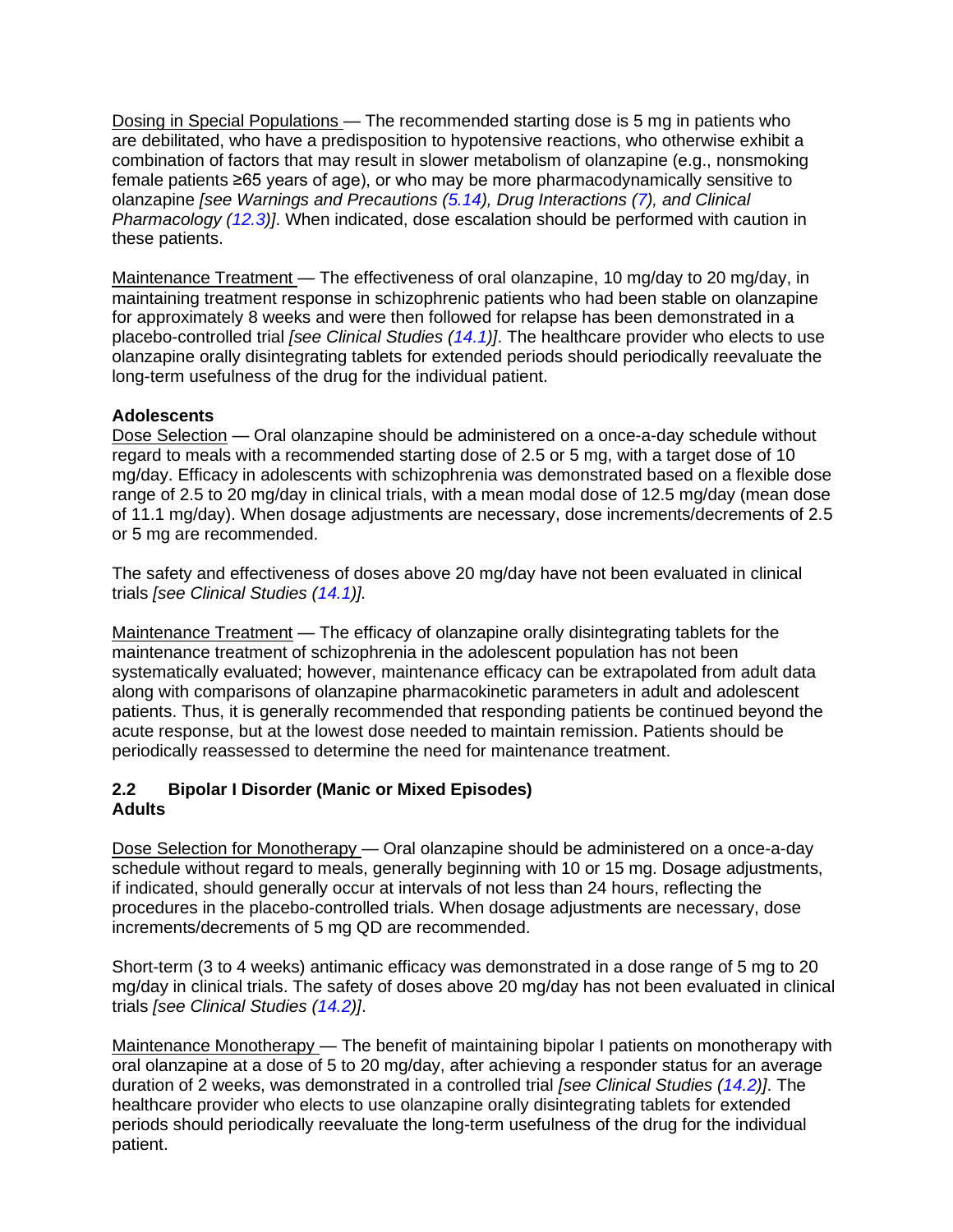Dose Selection for Adjunctive Treatment - When administered as adjunctive treatment to lithium or valproate, oral olanzapine dosing should generally begin with 10 mg once-a-day without regard to meals.

Antimanic efficacy was demonstrated in a dose range of 5 mg to 20 mg/day in clinical trials *[see Clinical Studies [\(14.2\)](#page-41-0)]*. The safety of doses above 20 mg/day has not been evaluated in clinical trials.

### **Adolescents**

Dose Selection — Oral olanzapine should be administered on a once-a-day schedule without regard to meals with a recommended starting dose of 2.5 or 5 mg, with a target dose of 10 mg/day. Efficacy in adolescents with bipolar I disorder (manic or mixed episodes) was demonstrated based on a flexible dose range of 2.5 to 20 mg/day in clinical trials, with a mean modal dose of 10.7 mg/day (mean dose of 8.9 mg/day). When dosage adjustments are necessary, dose increments/decrements of 2.5 or 5 mg are recommended.

The safety and effectiveness of doses above 20 mg/day have not been evaluated in clinical trials *[see Clinical Studies [\(14.2\)](#page-41-0)]*.

Maintenance Treatment — The efficacy of olanzapine orally disintegrating tablets for the maintenance treatment of bipolar I disorder in the adolescent population has not been evaluated; however, maintenance efficacy can be extrapolated from adult data along with comparisons of olanzapine pharmacokinetic parameters in adult and adolescent patients. Thus, it is generally recommended that responding patients be continued beyond the acute response, but at the lowest dose needed to maintain remission. Patients should be periodically reassessed to determine the need for maintenance treatment.

# <span id="page-7-1"></span>**2.3 Administration of olanzapine orally disintegrating tablets**

Immediately upon opening the blister or the bottle, using dry hands, remove tablet and place entire olanzapine orally disintegrating tablet in the mouth. Tablet disintegration occurs rapidly in saliva so it can be easily swallowed with or without liquid.

### <span id="page-7-0"></span>**2.5 Olanzapine orally disintegrating tablets and Fluoxetine in Combination: Depressive Episodes Associated with Bipolar I Disorder**

When using olanzapine orally disintegrating tablets and fluoxetine in combination, also refer to the Clinical Studies section of the package insert for Symbyax.

### **Adults**

Oral olanzapine should be administered in combination with fluoxetine once daily in the evening, without regard to meals, generally beginning with 5 mg of oral olanzapine and 20 mg of fluoxetine. Dosage adjustments, if indicated, can be made according to efficacy and tolerability within dose ranges of oral olanzapine 5 to 12.5 mg and fluoxetine 20 to 50 mg. Antidepressant efficacy was demonstrated with olanzapine and fluoxetine in combination in adult patients with a dose range of olanzapine 6 to 12 mg and fluoxetine 25 to 50 mg. Safety of co-administration of doses above 18 mg olanzapine with 75 mg fluoxetine has not been evaluated in clinical studies.

### **Children and Adolescents (10 to 17 years of age)**

Oral olanzapine should be administered in combination with fluoxetine once daily in the evening, without regard to meals, generally beginning with 2.5 mg of oral olanzapine and 20 mg of fluoxetine. Dosage adjustments, if indicated, can be made according to efficacy and tolerability. Safety of co-administration of doses above 12 mg olanzapine with 50 mg fluoxetine has not been evaluated in pediatric clinical studies.

Safety and efficacy of olanzapine and fluoxetine in combination was determined in clinical trials supporting approval of Symbyax (fixed dose combination of olanzapine and fluoxetine).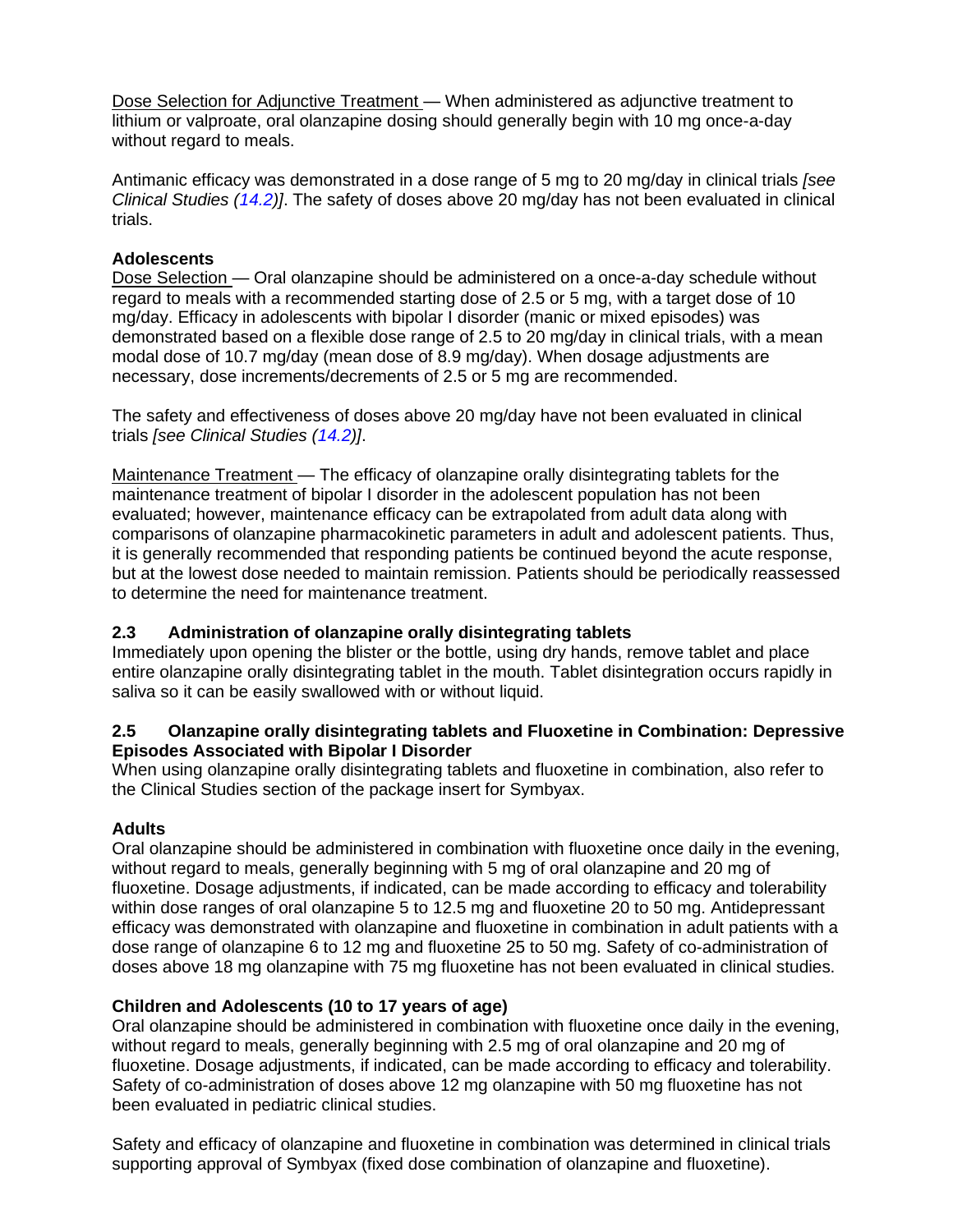Symbyax is dosed between 3 mg/25 mg (olanzapine/fluoxetine) per day and 12 mg/50 mg (olanzapine/fluoxetine) per day. The following table demonstrates the appropriate individual component doses of olanzapine and fluoxetine versus Symbyax. Dosage adjustments, if indicated, should be made with the individual components according to efficacy and tolerability.

**Table 1: Approximate Dose Correspondence Between Symbyax <sup>a</sup> and the Combination of Olanzapine and Fluoxetine**

|                                   | <b>Use in Combination</b> |                            |  |  |
|-----------------------------------|---------------------------|----------------------------|--|--|
| For Symbyax (mg/day)              | Olanzapine (mg/day)       | <b>Fluoxetine (mg/day)</b> |  |  |
| 3 mg olanzapine/25 mg fluoxetine  | 2.5                       | 20                         |  |  |
| 6 mg olanzapine/25 mg fluoxetine  | 5                         | 20                         |  |  |
| 12 mg olanzapine/25 mg fluoxetine | $10+2.5$                  | 20                         |  |  |
| 6 mg olanzapine/50 mg fluoxetine  | 5                         | $40+10$                    |  |  |
| 12 mg olanzapine/50 mg fluoxetine | $10+2.5$                  | $40+10$                    |  |  |

a Symbyax (olanzapine/fluoxetine HCl) is a fixed-dose combination of olanzapine and fluoxetine.

While there is no body of evidence to answer the question of how long a patient treated with olanzapine orally disintegrating tablets and fluoxetine in combination should remain on it, it is generally accepted that bipolar I disorder, including the depressive episodes associated with bipolar I disorder, is a chronic illness requiring chronic treatment. The healthcare provider should periodically reexamine the need for continued pharmacotherapy.

Olanzapine tablets monotherapy is not indicated for the treatment of depressive episodes associated with bipolar I disorder.

# <span id="page-8-0"></span>**2.6 Olanzapine Orally Disintegrating Tablets and Fluoxetine in Combination: Treatment Resistant Depression**

When using olanzapine orally disintegrating tablets and fluoxetine in combination, also refer to the Clinical Studies section of the package insert for Symbyax.

Oral olanzapine should be administered in combination with fluoxetine once daily in the evening, without regard to meals, generally beginning with 5 mg of oral olanzapine and 20 mg of fluoxetine. Dosage adjustments, if indicated, can be made according to efficacy and tolerability within dose ranges of oral olanzapine 5 to 20 mg and fluoxetine 20 to 50 mg. Antidepressant efficacy was demonstrated with olanzapine and fluoxetine in combination in adult patients with a dose range of olanzapine 6 to 18 mg and fluoxetine 25 to 50 mg.

Safety and efficacy of olanzapine in combination with fluoxetine was determined in clinical trials supporting approval of Symbyax (fixed dose combination of olanzapine and fluoxetine). Symbyax is dosed between 3 mg/25 mg (olanzapine/fluoxetine) per day and 12 mg/50 mg (olanzapine/fluoxetine) per day. Table 1 above demonstrates the appropriate individual component doses of olanzapine orally disintegrating tablets and fluoxetine versus Symbyax. Dosage adjustments, if indicated, should be made with the individual components according to efficacy and tolerability.

While there is no body of evidence to answer the question of how long a patient treated with olanzapine orally disintegrating tablets and fluoxetine in combination should remain on it, it is generally accepted that treatment resistant depression (major depressive disorder in adult patients who do not respond to 2 separate trials of different antidepressants of adequate dose and duration in the current episode) is a chronic illness requiring chronic treatment. The healthcare provider should periodically reexamine the need for continued pharmacotherapy.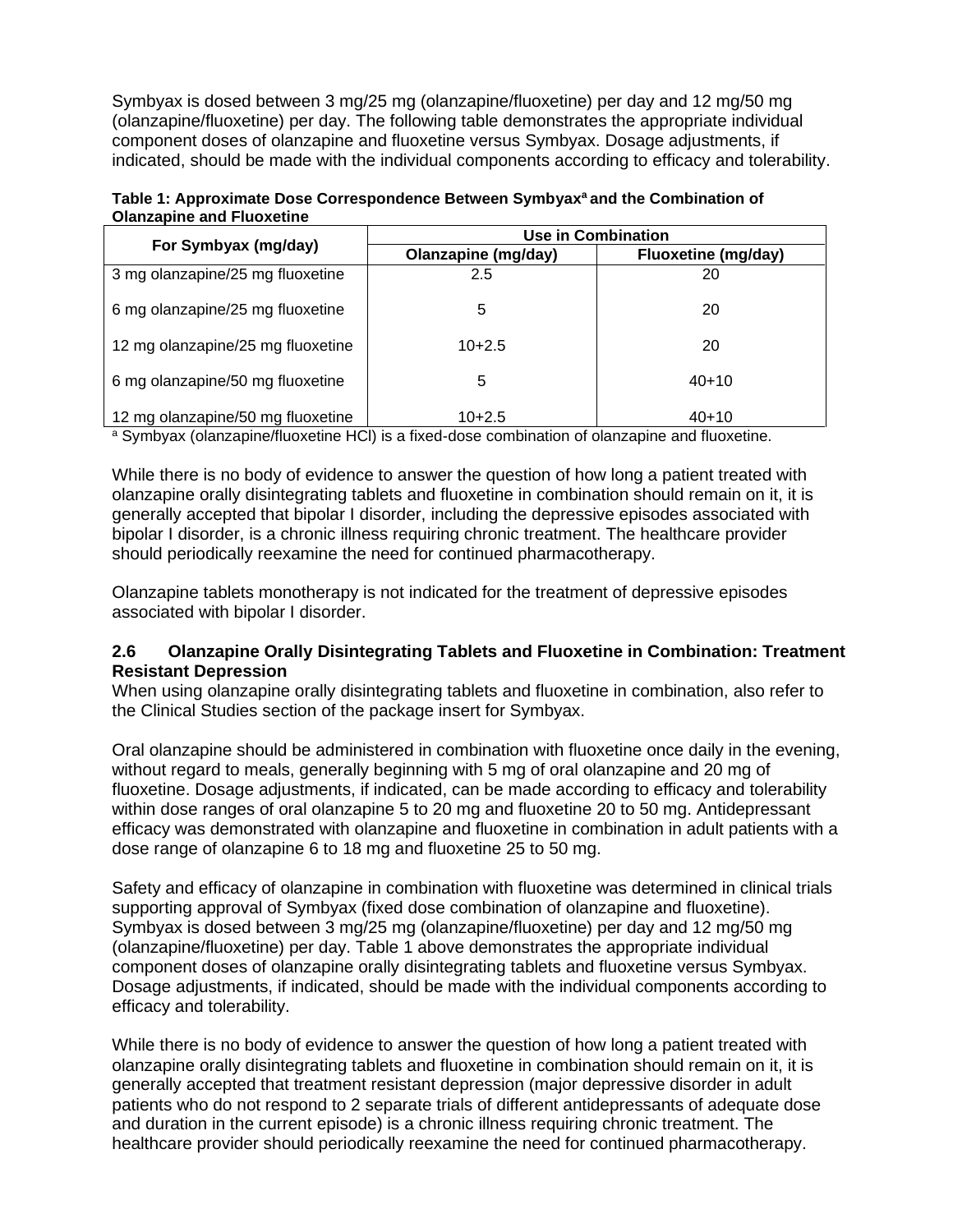Safety of co-administration of doses above 18 mg olanzapine with 75 mg fluoxetine has not been evaluated in clinical studies.

Olanzapine monotherapy is not indicated for treatment of treatment resistant depression (major depressive disorder in patients who do not respond to 2 antidepressants of adequate dose and duration in the current episode).

# <span id="page-9-3"></span>**2.7 Olanzapine orally disintegrating tablets and Fluoxetine in Combination: Dosing in Special Populations**

The starting dose of oral olanzapine 2.5 to 5 mg with fluoxetine 20 mg should be used for patients with a predisposition to hypotensive reactions, patients with hepatic impairment, or patients who exhibit a combination of factors that may slow the metabolism of olanzapine or fluoxetine in combination (female gender, geriatric age, nonsmoking status), or those patients who may be pharmacodynamically sensitive to olanzapine. Dosing modification may be necessary in patients who exhibit a combination of factors that may slow metabolism. When indicated, dose escalation should be performed with caution in these patients. Olanzapine and fluoxetine in combination have not been systematically studied in patients over 65 years of age or in patients under 10 years of age *[see Warnings and Precautions [\(5.14\)](#page-18-0), Drug Interactions [\(7\)](#page-30-2), and Clinical Pharmacology [\(12.3\)](#page-37-3)]*.

# <span id="page-9-1"></span>**3 DOSAGE FORMS AND STRENGTHS**

Olanzapine orally disintegrating tablets, USP 5 mg are yellow, round, flat faced radial edge tablets, engraved "APO" on one side, "OL" over "5" on the other side.

Olanzapine orally disintegrating tablets, USP 10 mg are yellow, round, flat faced radial edge tablets, engraved "APO" on one side, "OL" over "10" on the other side.

Olanzapine orally disintegrating tablets, USP 15 mg are yellow, round, flat faced radial edge tablets, engraved "APO" on one side, "OL" over "15" on the other side.

Olanzapine orally disintegrating tablets, USP 20 mg are yellow, round, flat faced radial edge tablets, engraved "APO" on one side, "OL" over "20" on the other side.

# <span id="page-9-2"></span>**4 CONTRAINDICATIONS**

- None with olanzapine orally disintegrating tablets monotherapy.
- When using olanzapine orally disintegrating tablets and fluoxetine in combination, also refer to the Contraindications section of the package insert for Symbyax.
- For specific information about the contraindications of lithium or valproate, refer to the Contraindications section of the package inserts for these other products.

# <span id="page-9-4"></span>**5 WARNINGS AND PRECAUTIONS**

When using olanzapine orally disintegrating tablets and fluoxetine in combination, also refer to the Warnings and Precautions section of the package insert for Symbyax.

# <span id="page-9-0"></span>**5.1 Elderly Patients with Dementia-Related Psychosis**

**Increased Mortality — Elderly patients with dementia-related psychosis treated with antipsychotic drugs are at an increased risk of death. Olanzapine orally disintegrating tablets are not approved for the treatment of patients with dementia-related psychosis**  *[see [Boxed Warning,](#page-4-3) Use in Specific Populations (8.5), and Patient Counseling Information [\(17\)](#page-43-0)]***.**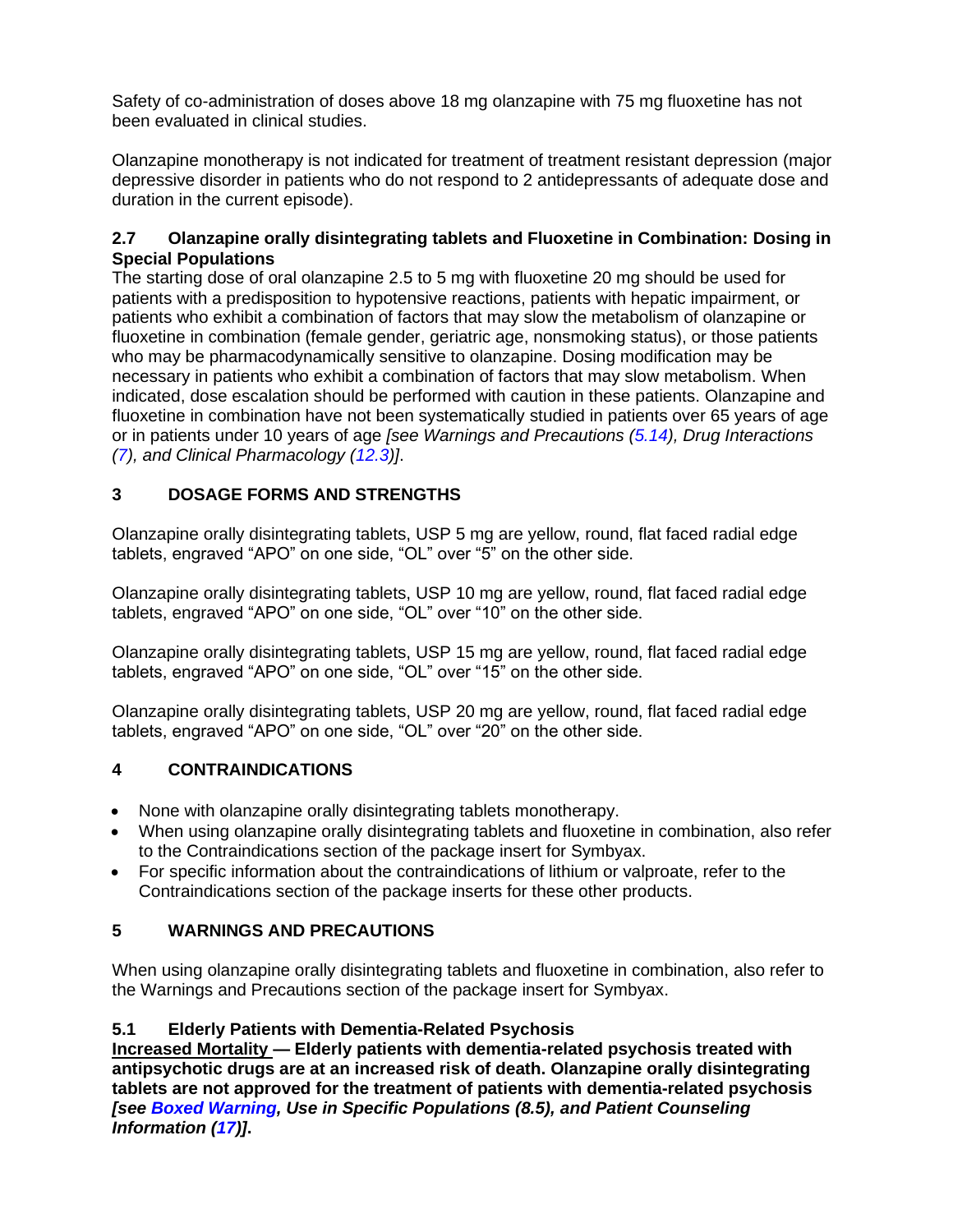In placebo-controlled clinical trials of elderly patients with dementia-related psychosis, the incidence of death in olanzapine-treated patients was significantly greater than placebo-treated patients (3.5% vs 1.5%, respectively).

Cerebrovascular Adverse Events (CVAE), Including Stroke — Cerebrovascular adverse events (e.g., stroke, transient ischemic attack), including fatalities, were reported in patients in trials of olanzapine in elderly patients with dementia-related psychosis. In placebo-controlled trials, there was a significantly higher incidence of cerebrovascular adverse events in patients treated with olanzapine compared to patients treated with placebo. Olanzapine is not approved for the treatment of patients with dementia-related psychosis *[see [Boxed Warning](#page-4-3) and Patient Counseling Information [\(17\)](#page-43-2)]*.

# <span id="page-10-0"></span>**5.2 Suicide**

The possibility of a suicide attempt is inherent in schizophrenia and in bipolar I disorder, and close supervision of high-risk patients should accompany drug therapy. Prescriptions for olanzapine should be written for the smallest quantity of tablets consistent with good patient management, in order to reduce the risk of overdose.

# <span id="page-10-1"></span>**5.3 Neuroleptic Malignant Syndrome (NMS)**

A potentially fatal symptom complex sometimes referred to as Neuroleptic Malignant Syndrome (NMS) has been reported in association with administration of antipsychotic drugs, including olanzapine. Clinical manifestations of NMS are hyperpyrexia, muscle rigidity, altered mental status and evidence of autonomic instability (irregular pulse or blood pressure, tachycardia, diaphoresis and cardiac dysrhythmia). Additional signs may include elevated creatinine phosphokinase, myoglobinuria (rhabdomyolysis), and acute renal failure.

The diagnostic evaluation of patients with this syndrome is complicated. In arriving at a diagnosis, it is important to exclude cases where the clinical presentation includes both serious medical illness (e.g., pneumonia, systemic infection, etc.) and untreated or inadequately treated extrapyramidal signs and symptoms (EPS). Other important considerations in the differential diagnosis include central anticholinergic toxicity, heat stroke, drug fever, and primary central nervous system pathology.

The management of NMS should include: 1) immediate discontinuation of antipsychotic drugs and other drugs not essential to concurrent therapy; 2) intensive symptomatic treatment and medical monitoring; and 3) treatment of any concomitant serious medical problems for which specific treatments are available. There is no general agreement about specific pharmacological treatment regimens for NMS.

If a patient requires antipsychotic drug treatment after recovery from NMS, the potential reintroduction of drug therapy should be carefully considered. The patient should be carefully monitored, since recurrences of NMS have been reported *[see Patient Counseling Information (17)]*.

# <span id="page-10-2"></span>**5.4 Drug Reaction with Eosinophilia and Systemic Symptoms (DRESS)**

Drug Reaction with Eosinophilia and Systemic Symptoms (DRESS) has been reported with olanzapine exposure. DRESS may present with a cutaneous reaction (such as rash or exfoliative dermatitis), eosinophilia, fever, and/or lymphadenopathy with systemic complications such as hepatitis, nephritis, pneumonitis, myocarditis, and/or pericarditis. DRESS is sometimes fatal. Discontinue olanzapine if DRESS is suspected *[see Patient Counseling Information (17)].*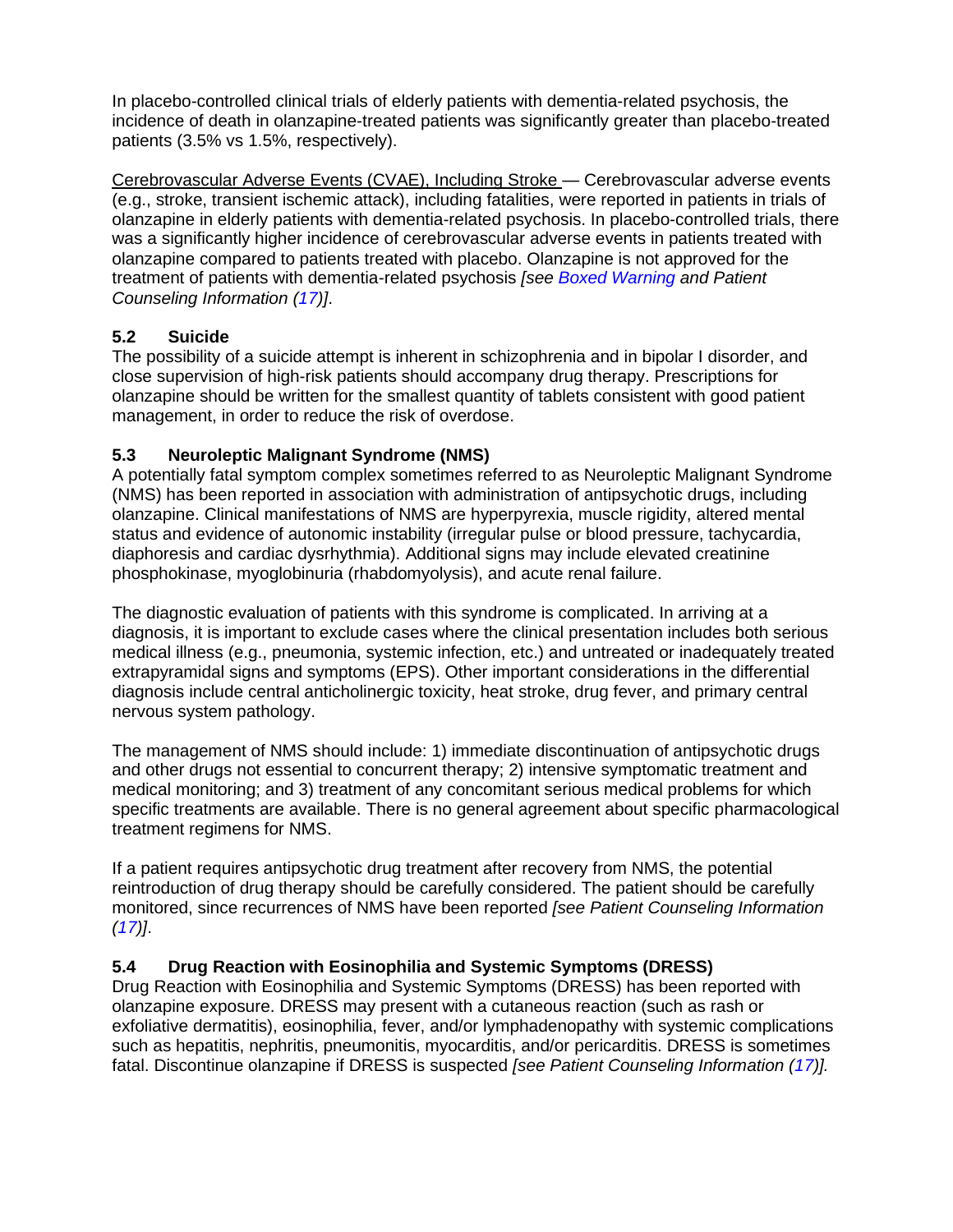# <span id="page-11-0"></span>**5.5 Metabolic Changes**

Atypical antipsychotic drugs have been associated with metabolic changes including hyperglycemia, dyslipidemia, and weight gain. Metabolic changes may be associated with increased cardiovascular/cerebrovascular risk. Olanzapine's specific metabolic profile is presented below.

# **Hyperglycemia and Diabetes Mellitus**

Healthcare providers should consider the risks and benefits when prescribing olanzapine to patients with an established diagnosis of diabetes mellitus, or having borderline increased blood glucose level (fasting 100 to 126 mg/dL, nonfasting 140 to 200 mg/dL). Patients taking olanzapine should be monitored regularly for worsening of glucose control. Patients starting treatment with olanzapine should undergo fasting blood glucose testing at the beginning of treatment and periodically during treatment. Any patient treated with atypical antipsychotics should be monitored for symptoms of hyperglycemia including polydipsia, polyuria, polyphagia, and weakness. Patients who develop symptoms of hyperglycemia during treatment with atypical antipsychotics should undergo fasting blood glucose testing. In some cases, hyperglycemia has resolved when the atypical antipsychotic was discontinued; however, some patients required continuation of anti-diabetic treatment despite discontinuation of the suspect drug *[see Patient Counseling Information [\(17\)](#page-43-0)]*.

Hyperglycemia, in some cases extreme and associated with ketoacidosis or hyperosmolar coma or death, has been reported in patients treated with atypical antipsychotics including olanzapine. Assessment of the relationship between atypical antipsychotic use and glucose abnormalities is complicated by the possibility of an increased background risk of diabetes mellitus in patients with schizophrenia and the increasing incidence of diabetes mellitus in the general population. Epidemiological studies suggest an increased risk of treatment-emergent hyperglycemia-related adverse reactions in patients treated with the atypical antipsychotics. While relative risk estimates are inconsistent, the association between atypical antipsychotics and increases in glucose levels appears to fall on a continuum and olanzapine appears to have a greater association than some other atypical antipsychotics.

Mean increases in blood glucose have been observed in patients treated (median exposure of 9.2 months) with olanzapine in phase 1 of the Clinical Antipsychotic Trials of Intervention Effectiveness (CATIE). The mean increase of serum glucose (fasting and nonfasting samples) from baseline to the average of the 2 highest serum concentrations was 15.0 mg/dL.

In a study of healthy volunteers, subjects who received olanzapine (N=22) for 3 weeks had a mean increase compared to baseline in fasting blood glucose of 2.3 mg/dL. Placebo-treated subjects (N=19) had a mean increase in fasting blood glucose compared to baseline of 0.34 mg/dL.

Olanzapine Monotherapy in Adults — In an analysis of 5 placebo-controlled adult olanzapine monotherapy studies with a median treatment duration of approximately 3 weeks, olanzapine was associated with a greater mean change in fasting glucose levels compared to placebo (2.76 mg/dL versus 0.17 mg/dL). The difference in mean changes between olanzapine and placebo was greater in patients with evidence of glucose dysregulation at baseline (patients diagnosed with diabetes mellitus or related adverse reactions, patients treated with anti-diabetic agents, patients with a baseline random glucose level ≥200 mg/dL, and/or a baseline fasting glucose level ≥126 mg/dL). Olanzapine-treated patients had a greater mean HbA<sub>1c</sub> increase from baseline of 0.04% (median exposure 21 days), compared to a mean  $HbA_{1c}$  decrease of 0.06% in placebo-treated subjects (median exposure 17 days).

In an analysis of 8 placebo-controlled studies (median treatment exposure 4 to 5 weeks), 6.1% of olanzapine-treated subjects (N=855) had treatment-emergent glycosuria compared to 2.8%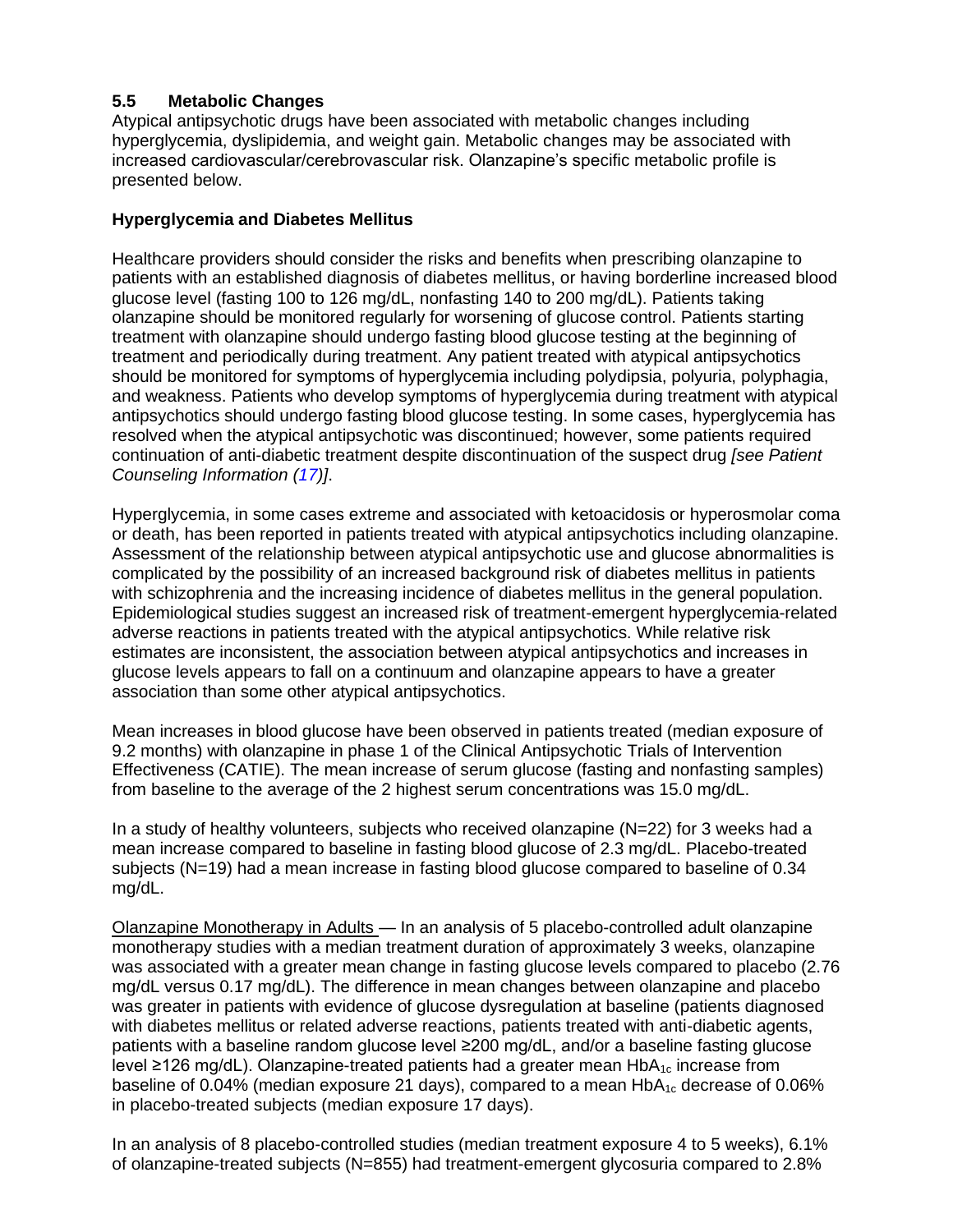of placebo-treated subjects (N=599). Table 2 shows short-term and long-term changes in fasting glucose levels from adult olanzapine monotherapy studies.

|                        |                                                            |                      |     | Up to 12 weeks<br>exposure |                 | At least 48 weeks<br>exposure |
|------------------------|------------------------------------------------------------|----------------------|-----|----------------------------|-----------------|-------------------------------|
| Laboratory<br>Analyte  | <b>Category Change</b><br>(at least once)<br>from Baseline | <b>Treatment Arm</b> | N   | <b>Patients</b>            | N               | <b>Patients</b>               |
|                        | Normal to High<br>$<$ 100 mg/dL to                         | Olanzapine           | 543 | 2.2%                       | 345             | 12.8%                         |
|                        | $≥126$ mg/dL)                                              | Placebo              | 293 | 3.4%                       | $NA^a$          | <b>NA</b> <sup>a</sup>        |
| <b>Fasting Glucose</b> | Borderline to High<br>$(2100 \text{ mg/dL}$ and            | Olanzapine           | 178 | 17.4%                      | 127             | 26.0%                         |
|                        | <126 mg/dL to<br>$≥126$ mg/dL)                             | Placebo              | 96  | 11.5%                      | NA <sup>a</sup> | <b>NA</b> <sup>a</sup>        |

|  | Table 2: Changes in Fasting Glucose Levels from Adult Olanzapine Monotherapy Studies |  |
|--|--------------------------------------------------------------------------------------|--|
|--|--------------------------------------------------------------------------------------|--|

<sup>a</sup> Not Applicable.

The mean change in fasting glucose for patients exposed at least 48 weeks was 4.2 mg/dL (N=487). In analyses of patients who completed 9 to 12 months of olanzapine therapy, mean change in fasting and nonfasting glucose levels continued to increase over time.

Olanzapine Monotherapy in Adolescents — The safety and efficacy of olanzapine have not been established in patients under the age of 13 years. In an analysis of 3 placebo-controlled olanzapine monotherapy studies of adolescent patients, including those with schizophrenia (6 weeks) or bipolar I disorder (manic or mixed episodes) (3 weeks), olanzapine was associated with a greater mean change from baseline in fasting glucose levels compared to placebo (2.68 mg/dL versus -2.59 mg/dL). The mean change in fasting glucose for adolescents exposed at least 24 weeks was 3.1 mg/dL (N=121). Table 3 shows short-term and long-term changes in fasting blood glucose from adolescent olanzapine monotherapy studies.

| Table 3: Changes in Fasting Glucose Levels from Adolescent Olanzapine Monotherapy Studies |  |  |  |  |
|-------------------------------------------------------------------------------------------|--|--|--|--|
|                                                                                           |  |  |  |  |

|                        |                                                            |                      | Up to 12 weeks<br>exposure |                 | At least 24 weeks<br>exposure |                 |
|------------------------|------------------------------------------------------------|----------------------|----------------------------|-----------------|-------------------------------|-----------------|
| Laboratory<br>Analyte  | <b>Category Change</b><br>(at least once)<br>from Baseline | <b>Treatment Arm</b> | N                          | <b>Patients</b> | N                             | <b>Patients</b> |
|                        | Normal to High                                             | Olanzapine           | 124                        | 0%              | 108                           | 0.9%            |
|                        | $\leq 100$ mg/dL to<br>$≥126$ mg/dL)                       | Placebo              | 53                         | 1.9%            | NA <sup>a</sup>               | NA <sup>a</sup> |
| <b>Fasting Glucose</b> | Borderline to High<br>$(2100 \text{ mg/dL}$ and            | Olanzapine           | 14                         | 14.3%           | 13                            | 23.1%           |
|                        | $<$ 126 mg/dL to<br>$≥126$ mg/dL)                          | Placebo              | 13                         | 0%              | <b>NA</b> <sup>a</sup>        | <b>NAa</b>      |

<sup>a</sup> Not Applicable.

# **Dyslipidemia**

Undesirable alterations in lipids have been observed with olanzapine use. Clinical monitoring, including baseline and periodic follow-up lipid evaluations in patients using olanzapine, is recommended *[see Patient Counseling Information [\(17\)](#page-43-0)]*.

Clinically significant, and sometimes very high (>500 mg/dL), elevations in triglyceride levels have been observed with olanzapine use. Modest mean increases in total cholesterol have also been seen with olanzapine use.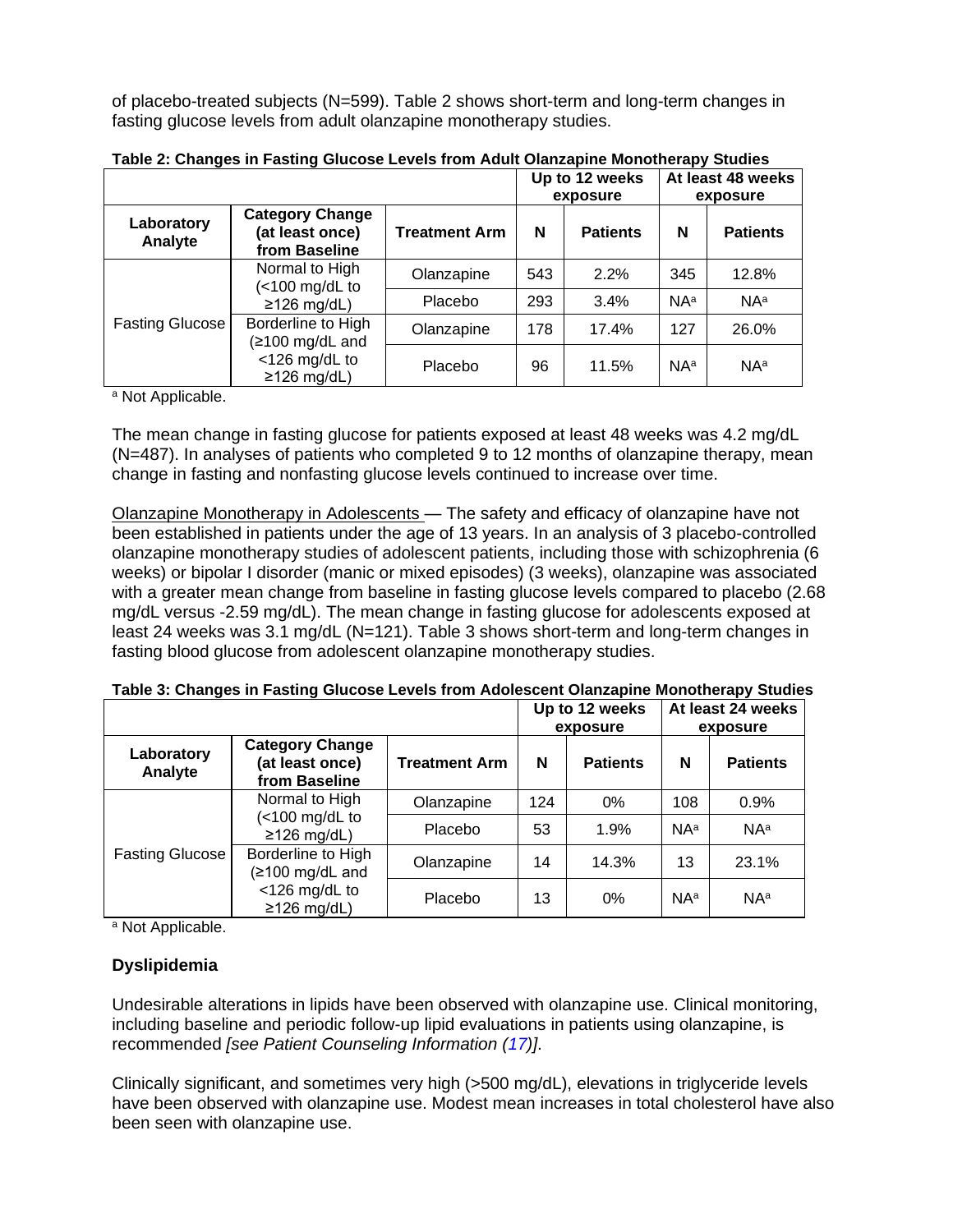Olanzapine Monotherapy in Adults — In an analysis of 5 placebo-controlled olanzapine monotherapy studies with treatment duration up to 12 weeks, olanzapine-treated patients had increases from baseline in mean fasting total cholesterol, LDL cholesterol, and triglycerides of 5.3 mg/dL, 3.0 mg/dL, and 20.8 mg/dL respectively compared to decreases from baseline in mean fasting total cholesterol, LDL cholesterol, and triglycerides of 6.1 mg/dL, 4.3 mg/dL, and 10.7 mg/dL for placebo-treated patients. For fasting HDL cholesterol, no clinically meaningful differences were observed between olanzapine-treated patients and placebo-treated patients. Mean increases in fasting lipid values (total cholesterol, LDL cholesterol, and triglycerides) were greater in patients without evidence of lipid dysregulation at baseline, where lipid dysregulation was defined as patients diagnosed with dyslipidemia or related adverse reactions, patients treated with lipid lowering agents, or patients with high baseline lipid levels.

In long-term studies (at least 48 weeks), patients had increases from baseline in mean fasting total cholesterol, LDL cholesterol, and triglycerides of 5.6 mg/dL, 2.5 mg/dL, and 18.7 mg/dL, respectively, and a mean decrease in fasting HDL cholesterol of 0.16 mg/dL. In an analysis of patients who completed 12 months of therapy, the mean nonfasting total cholesterol did not increase further after approximately 4 to 6 months.

The proportion of patients who had changes (at least once) in total cholesterol, LDL cholesterol or triglycerides from normal or borderline to high, or changes in HDL cholesterol from normal or borderline to low, was greater in long-term studies (at least 48 weeks) as compared with shortterm studies. Table 4 shows categorical changes in fasting lipids values.

|                                     |                                                            |                      |     | Up to 12 weeks  |                 | At least 48 weeks      |
|-------------------------------------|------------------------------------------------------------|----------------------|-----|-----------------|-----------------|------------------------|
|                                     |                                                            |                      |     | exposure        |                 | exposure               |
| <b>Laboratory Analyte</b>           | <b>Category Change</b><br>(at least once)<br>from Baseline | <b>Treatment Arm</b> | N   | <b>Patients</b> | N               | <b>Patients</b>        |
|                                     | Increase by ≥50                                            | Olanzapine           | 745 | 39.6%           | 487             | 61.4%                  |
|                                     | mg/dL                                                      | Placebo              | 402 | 26.1%           | <b>NAa</b>      | <b>NAa</b>             |
|                                     | Normal to High<br>(<150 mg/dL to                           | Olanzapine           | 457 | 9.2%            | 293             | 32.4%                  |
| Fasting<br><b>Triglycerides</b>     | $\geq$ 200 mg/dL)                                          | Placebo              | 251 | 4.4%            | NA <sup>a</sup> | <b>NA</b> <sup>a</sup> |
|                                     | Borderline to High<br>$(≥150$ mg/dL and                    | Olanzapine           | 135 | 39.3%           | 75              | 70.7%                  |
|                                     | <200 mg/dL to<br>$\geq$ 200 mg/dL)                         | Placebo              | 65  | 20.0%           | NA <sup>a</sup> | NA <sup>a</sup>        |
|                                     |                                                            |                      |     |                 |                 |                        |
|                                     | Increase by ≥40                                            | Olanzapine           | 745 | 21.6%           | 489             | 32.9%                  |
|                                     | mg/dL                                                      | Placebo              | 402 | 9.5%            | NA <sup>a</sup> | <b>NA</b> <sup>a</sup> |
|                                     | Normal to High                                             | Olanzapine           | 392 | 2.8%            | 283             | 14.8%                  |
| <b>Fasting Total</b><br>Cholesterol | $(<200$ mg/dL to<br>$\geq$ 240 mg/dL)                      | Placebo              | 207 | 2.4%            | <b>NAa</b>      | NA <sup>a</sup>        |
|                                     | Borderline to High<br>$(2200 \text{ mg/dL}$ and            | Olanzapine           | 222 | 23.0%           | 125             | 55.2%                  |
|                                     | <240 mg/dL to<br>$\geq$ 240 mg/dL)                         | Placebo              | 112 | 12.5%           | NA <sup>a</sup> | NA <sup>a</sup>        |
|                                     |                                                            |                      |     |                 |                 |                        |
|                                     | Increase by ≥30                                            | Olanzapine           | 536 | 23.7%           | 483             | 39.8%                  |
|                                     | mg/dL                                                      | Placebo              | 304 | 14.1%           | NA <sup>a</sup> | NA <sup>a</sup>        |
|                                     | Normal to High<br>$\left($ < 100 mg/dL to                  | Olanzapine           | 154 | $0\%$           | 123             | 7.3%                   |
| <b>Fasting LDL</b><br>Cholesterol   | $≥160$ mg/dL)                                              | Placebo              | 82  | 1.2%            | NA <sup>a</sup> | $NA^a$                 |
|                                     | Borderline to High<br>$(≥100$ mg/dL and                    | Olanzapine           | 302 | 10.6%           | 284             | 31.0%                  |
|                                     | <160 mg/dL to<br>$≥160$ mg/dL)                             | Placebo              | 173 | 8.1%            | NA <sup>a</sup> | <b>NAa</b>             |

#### **Table 4: Changes in Fasting Lipids Values from Adult Olanzapine Monotherapy Studies**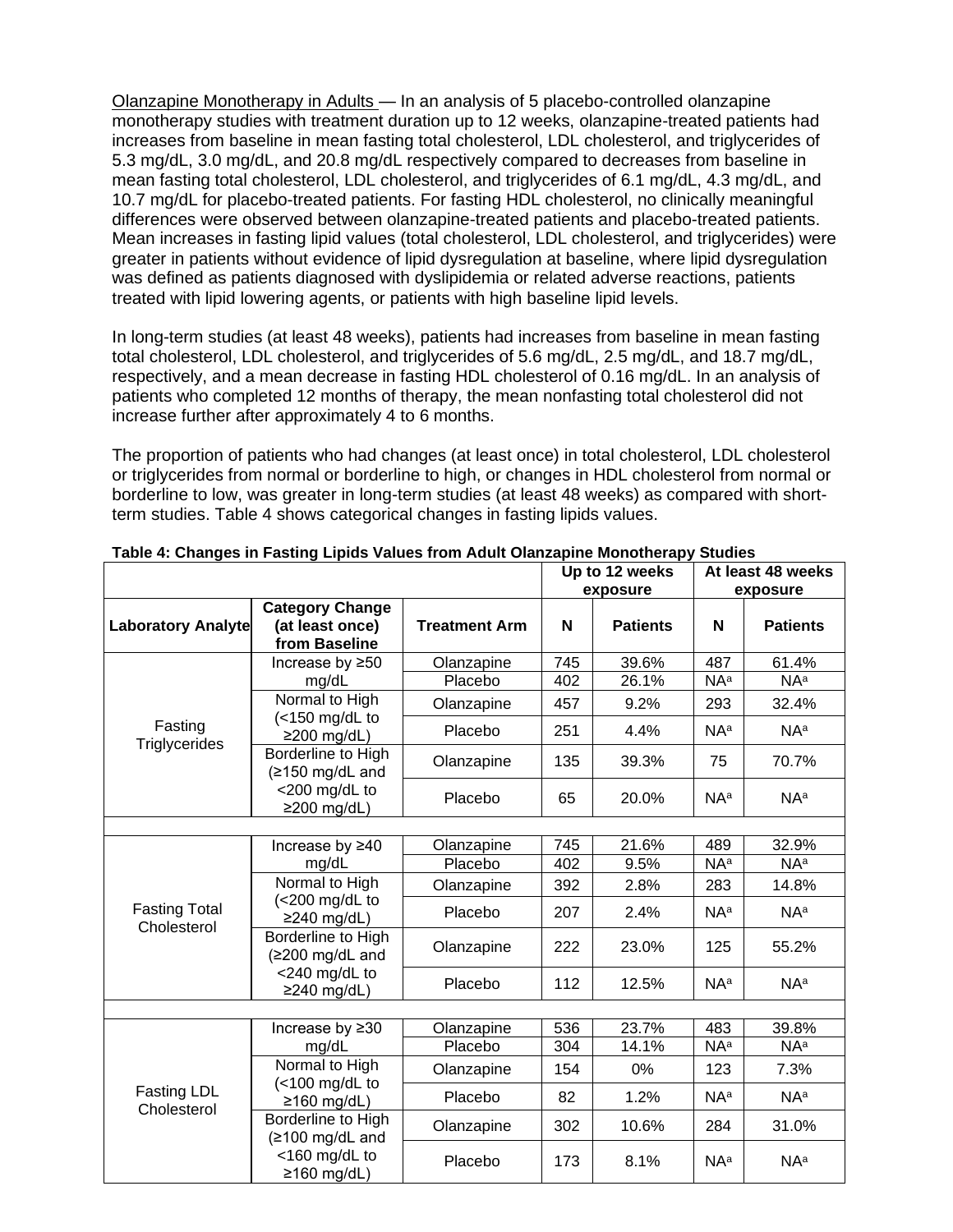<sup>a</sup> Not Applicable.

In phase 1 of the Clinical Antipsychotic Trials of Intervention Effectiveness (CATIE), over a median exposure of 9.2 months, the mean increase in triglycerides in patients taking olanzapine was 40.5 mg/dL. In phase 1 of CATIE, the mean increase in total cholesterol was 9.4 mg/dL.

Olanzapine Monotherapy in Adolescents — The safety and efficacy of olanzapine have not been established in patients under the age of 13 years. In an analysis of 3 placebo-controlled olanzapine monotherapy studies of adolescents, including those with schizophrenia (6 weeks) or bipolar I disorder (manic or mixed episodes) (3 weeks), olanzapine-treated adolescents had increases from baseline in mean fasting total cholesterol, LDL cholesterol, and triglycerides of 12.9 mg/dL, 6.5 mg/dL, and 28.4 mg/dL, respectively, compared to increases from baseline in mean fasting total cholesterol and LDL cholesterol of 1.3 mg/dL and 1.0 mg/dL, and a decrease in triglycerides of 1.1 mg/dL for placebo-treated adolescents. For fasting HDL cholesterol, no clinically meaningful differences were observed between olanzapine-treated adolescents and placebo-treated adolescents.

In long-term studies (at least 24 weeks), adolescents had increases from baseline in mean fasting total cholesterol, LDL cholesterol, and triglycerides of 5.5 mg/dL, 5.4 mg/dL, and 20.5 mg/dL, respectively, and a mean decrease in fasting HDL cholesterol of 4.5 mg/dL. Table 5 shows categorical changes in fasting lipids values in adolescents.

|                                     |                                                            | Up to 6 weeks        |     | At least 24 weeks |                        |                 |
|-------------------------------------|------------------------------------------------------------|----------------------|-----|-------------------|------------------------|-----------------|
|                                     |                                                            |                      |     | exposure          |                        | exposure        |
| Laboratory<br>Analyte               | <b>Category Change</b><br>(at least once)<br>from Baseline | <b>Treatment Arm</b> | N   | <b>Patients</b>   | N                      | <b>Patients</b> |
|                                     | Increase by ≥50                                            | Olanzapine           | 138 | 37.0%             | 122                    | 45.9%           |
|                                     | mg/dL                                                      | Placebo              | 66  | 15.2%             | NA <sup>a</sup>        | $NA^a$          |
| Fasting                             | Normal to High<br>(<90 mg/dL to >130                       | Olanzapine           | 67  | 26.9%             | 66                     | 36.4%           |
| <b>Triglycerides</b>                | mg/dL)                                                     | Placebo              | 28  | 10.7%             | NA <sup>a</sup>        | <b>NAa</b>      |
|                                     | Borderline to High<br>(≥90 mg/dL and                       | Olanzapine           | 37  | 59.5%             | 31                     | 64.5%           |
|                                     | ≤130 mg/dL to<br>$>130$ mg/dL)                             | Placebo              | 17  | 35.3%             | NA <sup>a</sup>        | NA <sup>a</sup> |
|                                     |                                                            |                      |     |                   |                        |                 |
|                                     | Increase by ≥40                                            | Olanzapine           | 138 | 14.5%             | 122                    | 14.8%           |
|                                     | mg/dL                                                      | Placebo              | 66  | 4.5%              | <b>NAa</b>             | NA <sup>a</sup> |
|                                     | Normal to High<br>$(<170$ mg/dL to                         | Olanzapine           | 87  | 6.9%              | 78                     | 7.7%            |
| <b>Fasting Total</b><br>Cholesterol | $\geq$ 200 mg/dL)                                          | Placebo              | 43  | 2.3%              | <b>NAa</b>             | <b>NAa</b>      |
|                                     | Borderline to High<br>$(≥170$ mg/dL and                    | Olanzapine           | 36  | 38.9%             | 33                     | 57.6%           |
|                                     | <200 mg/dL to<br>$≥200$ mg/dL)                             | Placebo              | 13  | 7.7%              | <b>NA</b> <sup>a</sup> | NA <sup>a</sup> |
|                                     |                                                            |                      |     |                   |                        |                 |
|                                     | Increase by ≥30                                            | Olanzapine           | 137 | 17.5%             | 121                    | 22.3%           |
|                                     | mg/dL                                                      | Placebo              | 63  | 11.1%             | <b>NAa</b>             | NA <sup>a</sup> |
|                                     | Normal to High<br>$\left($ < 110 mg/dL to                  | Olanzapine           | 98  | 5.1%              | 92                     | 10.9%           |
| <b>Fasting LDL</b><br>Cholesterol   | $≥130$ mg/dL)                                              | Placebo              | 44  | 4.5%              | NA <sup>a</sup>        | $NA^a$          |
|                                     | Borderline to High<br>$(≥110$ mg/dL and                    | Olanzapine           | 29  | 48.3%             | 21                     | 47.6%           |
|                                     | <130 mg/dL to<br>$≥130$ mg/dL)                             | Placebo              | 9   | 0%                | <b>NAa</b>             | NA <sup>a</sup> |

**Table 5: Changes in Fasting Lipids Values from Adolescent Olanzapine Monotherapy Studies**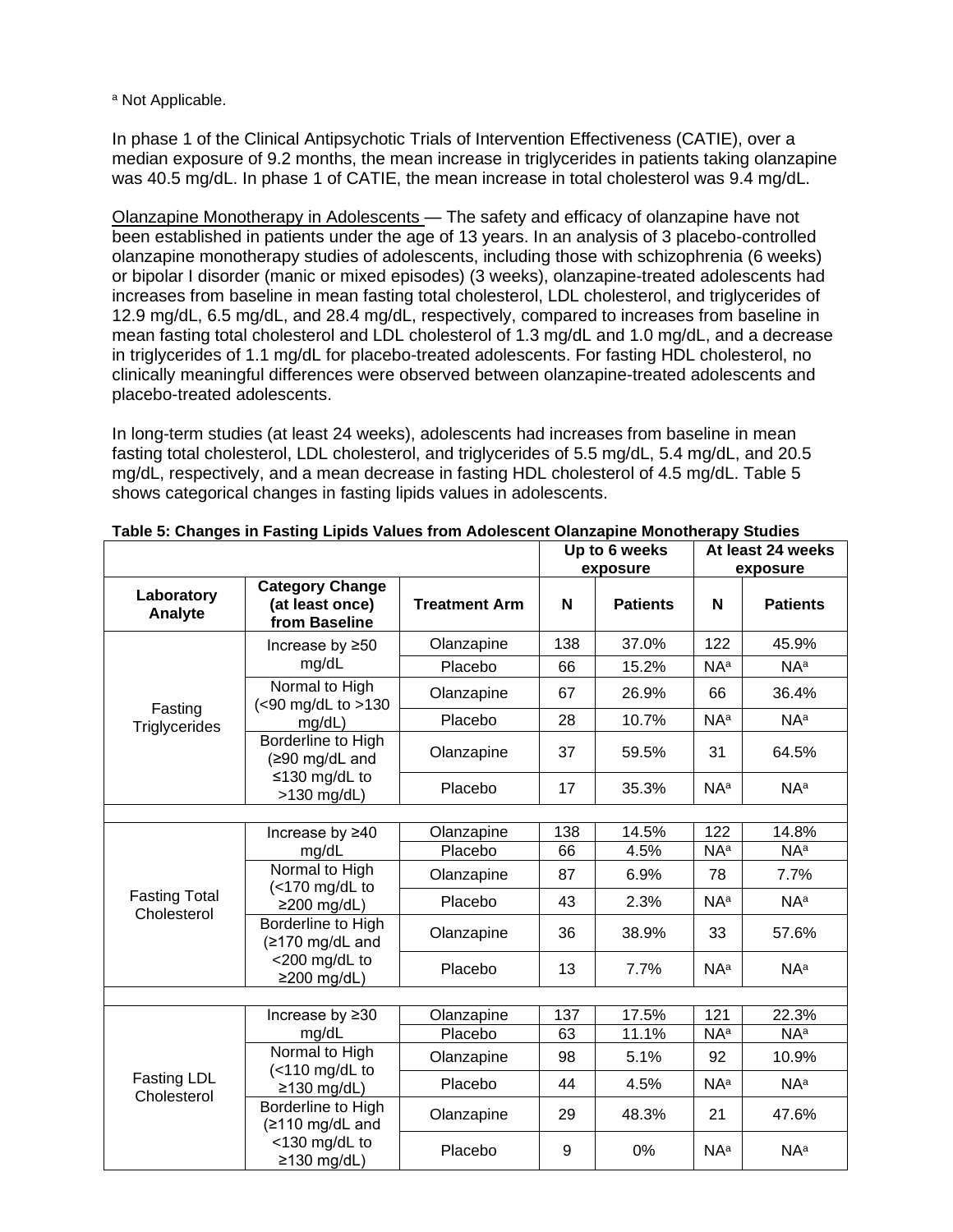<sup>a</sup> Not Applicable.

### **Weight Gain**

Potential consequences of weight gain should be considered prior to starting olanzapine. Patients receiving olanzapine should receive regular monitoring of weight *[see Patient Counseling Information [\(17\)](#page-43-0)]*.

Olanzapine Monotherapy in Adults — In an analysis of 13 placebo-controlled olanzapine monotherapy studies, olanzapine-treated patients gained an average of 2.6 kg (5.7 lb) compared to an average 0.3 kg (0.6 lb) weight loss in placebo-treated patients with a median exposure of 6 weeks; 22.2% of olanzapine-treated patients gained at least 7% of their baseline weight, compared to 3% of placebo-treated patients, with a median exposure to event of 8 weeks; 4.2% of olanzapine-treated patients gained at least 15% of their baseline weight, compared to 0.3% of placebo-treated patients, with a median exposure to event of 12 weeks. Clinically significant weight gain was observed across all baseline Body Mass Index (BMI) categories. Discontinuation due to weight gain occurred in 0.2% of olanzapine-treated patients and in 0% of placebo-treated patients.

In long-term studies (at least 48 weeks), the mean weight gain was 5.6 kg (12.3 lb) (median exposure of 573 days, N=2021). The percentages of patients who gained at least 7%, 15%, or 25% of their baseline body weight with long-term exposure were 64%, 32%, and 12%, respectively. Discontinuation due to weight gain occurred in 0.4% of olanzapine-treated patients following at least 48 weeks of exposure.

Table 6 includes data on adult weight gain with olanzapine pooled from 86 clinical trials. The data in each column represent data for those patients who completed treatment periods of the durations specified.

| Amount Gained kg (lb) $(N=7465)$ (%) | <b>6 Weeks</b> | <b>6 Months</b><br>(N=4162) (%) | <b>12 Months</b><br>$(N=1345)$ (%) | 24 Months<br>$(N=474)$ (%) | 36 Months<br>$(N=147)$ (%) |
|--------------------------------------|----------------|---------------------------------|------------------------------------|----------------------------|----------------------------|
|                                      |                |                                 |                                    |                            |                            |
| ≤0                                   | 26.2           | 24.3                            | 20.8                               | 23.2                       | 17.0                       |
| 0 to $\leq$ 5 (0-11 lb)              | 57.0           | 36.0                            | 26.0                               | 23.4                       | 25.2                       |
| >5 to ≤10 (11-22 lb)                 | 14.9           | 24.6                            | 24.2                               | 24.1                       | 18.4                       |
| >10 to ≤15 (22-33 lb)                | 1.8            | 10.9                            | 14.9                               | 11.4                       | 17.0                       |
| >15 to ≤20 (33-44 lb)                | 0.1            | 3.1                             | 8.6                                | 9.3                        | 11.6                       |
| >20 to ≤25 (44-55 lb)                | 0              | 0.9                             | 3.3                                | 5.1                        | 4.1                        |
| >25 to ≤30 (55-66 lb)                | 0              | 0.2                             | 1.4                                | 2.3                        | 4.8                        |
| $>30$ ( $>66$ lb)                    |                | 0.1                             | 0.8                                | 1.2                        | $\mathcal{P}$              |

### **Table 6: Weight Gain with Olanzapine Use in Adults**

Dose group differences with respect to weight gain have been observed. In a single 8-week randomized, double-blind, fixed-dose study comparing 10 (N=199), 20 (N=200) and 40 (N=200) mg/day of oral olanzapine in adult patients with schizophrenia or schizoaffective disorder, mean baseline to endpoint increase in weight (10 mg/day: 1.9 kg; 20 mg/day: 2.3 kg; 40 mg/day: 3 kg) was observed with significant differences between 10 vs 40 mg/day.

Olanzapine Monotherapy in Adolescents — The safety and efficacy of olanzapine have not been established in patients under the age of 13 years. Mean increase in weight in adolescents was greater than in adults. In 4 placebo-controlled trials, discontinuation due to weight gain occurred in 1% of olanzapine-treated patients, compared to 0% of placebo-treated patients.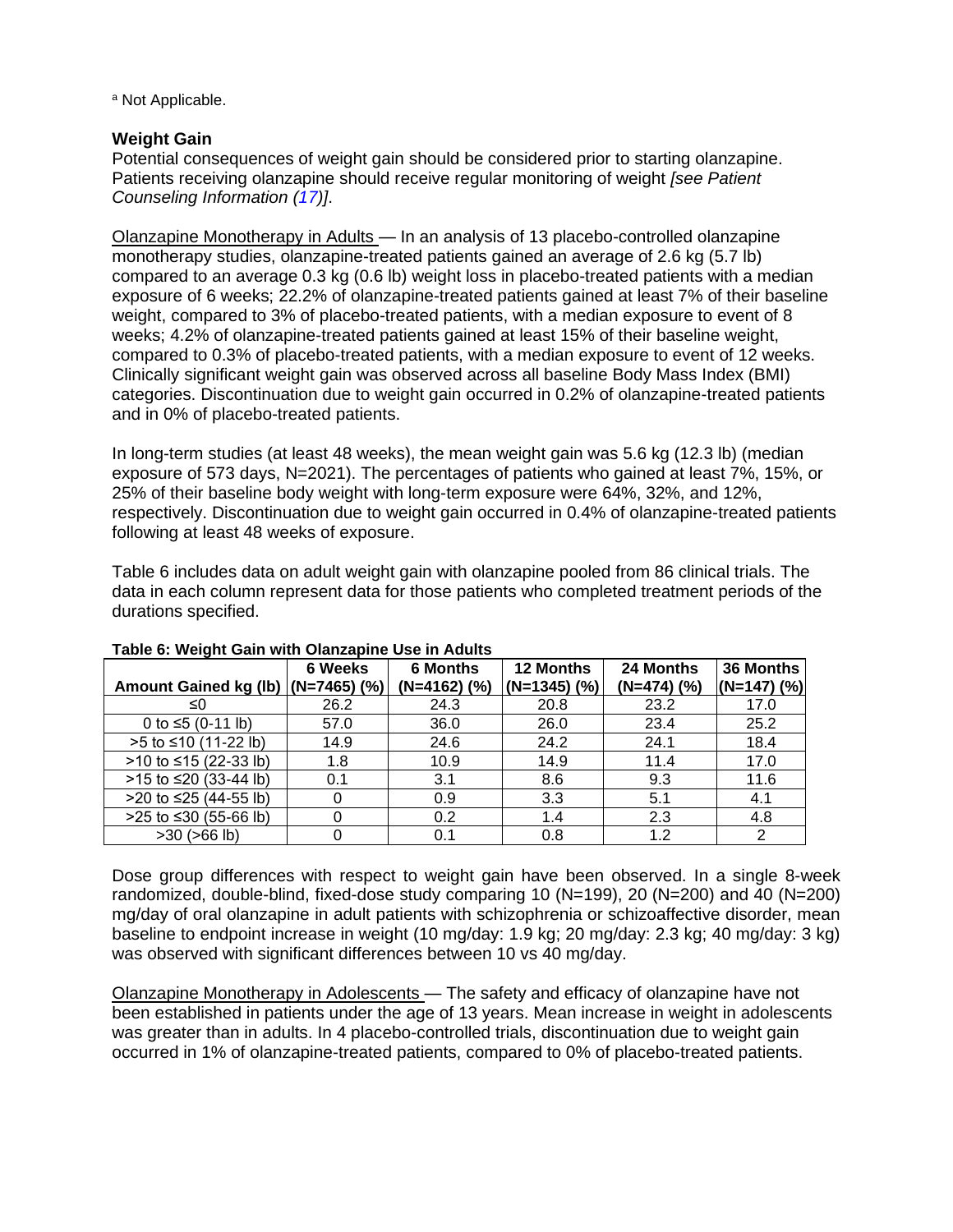| Table 7: Weight Gain with Olanzapine Use in Adolescents from 4 Placebo-Controlled Trials |  |  |
|------------------------------------------------------------------------------------------|--|--|
|------------------------------------------------------------------------------------------|--|--|

|                                                                           | <b>Olanzapine-treated</b><br>patients | <b>Placebo-treated patients</b> |
|---------------------------------------------------------------------------|---------------------------------------|---------------------------------|
| Mean change in body weight from<br>baseline (median exposure $=$ 3 weeks) | 4.6 kg (10.1 lb)                      | $0.3$ kg $(0.7$ lb)             |
| Percentage of patients who gained at                                      | 40.6% (median exposure to             | 9.8% (median exposure to        |
| least 7% of baseline body weight                                          | $7\% = 4$ weeks)                      | $7\% = 8$ weeks)                |
| Percentage of patients who gained at                                      | 7.1% (median exposure to              | 2.7% (median exposure to        |
| least 15% of baseline body weight                                         | $15% = 19$ weeks)                     | $15% = 8$ weeks)                |

In long-term studies (at least 24 weeks), the mean weight gain was 11.2 kg (24.6 lb); (median exposure of 201 days, N=179). The percentages of adolescents who gained at least 7%, 15%, or 25% of their baseline body weight with long-term exposure were 89%, 55%, and 29%, respectively. Among adolescent patients, mean weight gain by baseline BMI category was 11.5 kg (25.3 lb), 12.1 kg (26.6 lb), and 12.7 kg (27.9 lb), respectively, for normal (N=106), overweight (N=26) and obese (N=17). Discontinuation due to weight gain occurred in 2.2% of olanzapine-treated patients following at least 24 weeks of exposure.

Table 8 shows data on adolescent weight gain with olanzapine pooled from 6 clinical trials. The data in each column represent data for those patients who completed treatment periods of the durations specified. Little clinical trial data is available on weight gain in adolescents with olanzapine beyond 6 months of treatment.

| <b>Amount Gained</b><br>kg (lb) | <b>6 Weeks</b><br>$(N=243)$<br>(%) | <b>6 Months</b><br>$(N=191)$<br>(%) |
|---------------------------------|------------------------------------|-------------------------------------|
| ≤0                              | 2.9                                | 2.1                                 |
| 0 to $\leq$ 5 (0-11 lb)         | 47.3                               | 24.6                                |
| >5 to ≤10 (11-22 lb)            | 42.4                               | 26.7                                |
| >10 to ≤15 (22-33 lb)           | 5.8                                | 22.0                                |
| >15 to ≤20 (33-44 lb)           | 0.8                                | 12.6                                |
| >20 to ≤25 (44-55 lb)           | 0.8                                | 9.4                                 |
| >25 to ≤30 (55-66 lb)           | 0                                  | 2.1                                 |
| >30 to ≤35 (66-77 lb)           | O                                  | 0                                   |
| >35 to ≤40 (77-88 lb)           | 0                                  | 0                                   |
| $>40$ ( $>88$ lb)               |                                    | 0.5                                 |

**Table 8: Weight Gain with Olanzapine Use in Adolescents**

# <span id="page-16-0"></span>**5.6 Tardive Dyskinesia**

A syndrome of potentially irreversible, involuntary, dyskinetic movements may develop in patients treated with antipsychotic drugs. Although the prevalence of the syndrome appears to be highest among the elderly, especially elderly women, it is impossible to rely upon prevalence estimates to predict, at the inception of antipsychotic treatment, which patients are likely to develop the syndrome. Whether antipsychotic drug products differ in their potential to cause tardive dyskinesia is unknown.

The risk of developing tardive dyskinesia and the likelihood that it will become irreversible are believed to increase as the duration of treatment and the total cumulative dose of antipsychotic drugs administered to the patient increase. However, the syndrome can develop, although much less commonly, after relatively brief treatment periods at low doses or may even arise after discontinuation of treatment.

Tardive dyskinesia may remit, partially or completely, if antipsychotic treatment is withdrawn. Antipsychotic treatment, itself, however, may suppress (or partially suppress) the signs and symptoms of the syndrome and thereby may possibly mask the underlying process. The effect that symptomatic suppression has upon the long-term course of the syndrome is unknown.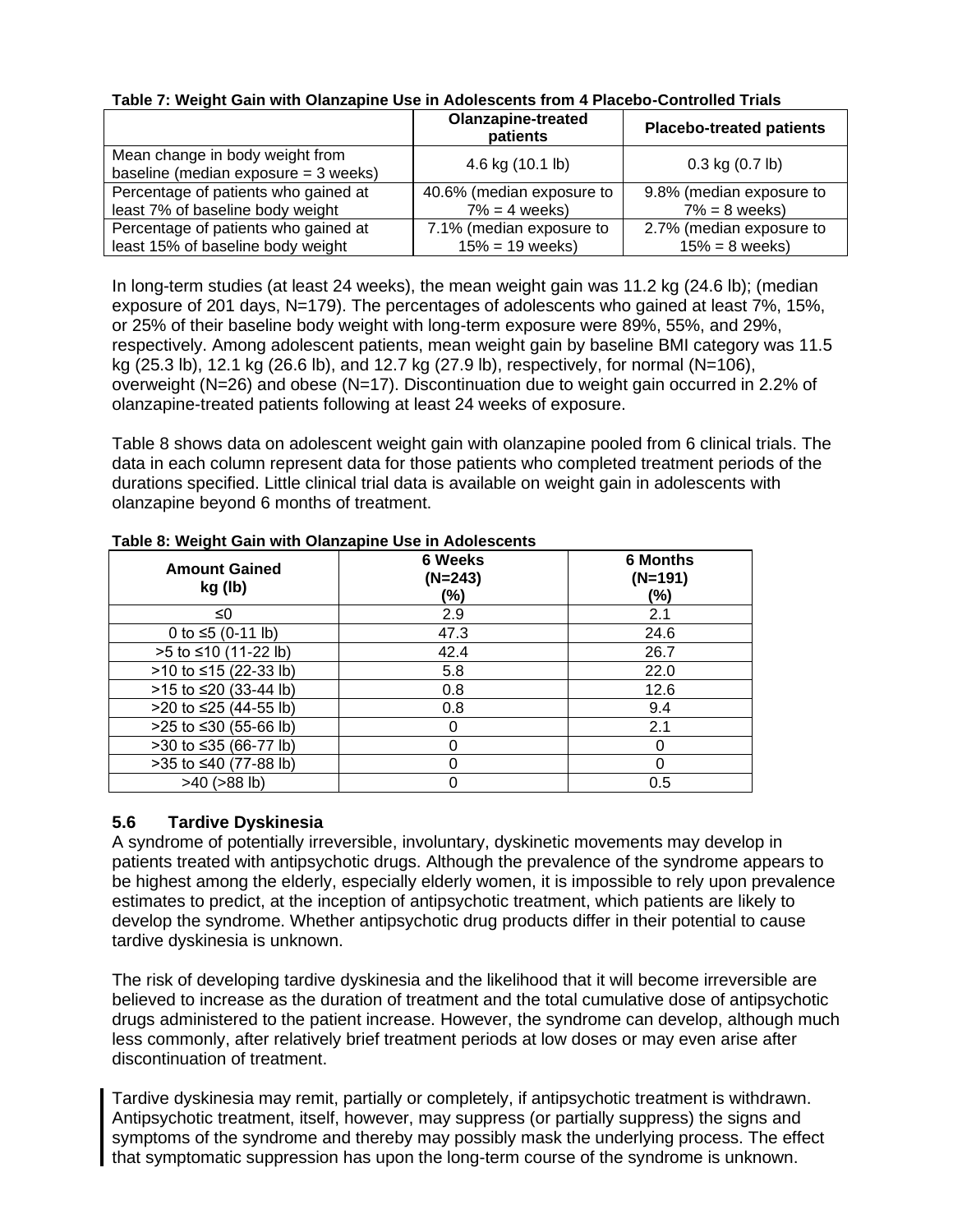Given these considerations, olanzapine should be prescribed in a manner that is most likely to minimize the occurrence of tardive dyskinesia. Chronic antipsychotic treatment should generally be reserved for patients (1) who suffer from a chronic illness that is known to respond to antipsychotic drugs, and (2) for whom alternative, equally effective, but potentially less harmful treatments are not available or appropriate. In patients who do require chronic treatment, the smallest dose and the shortest duration of treatment producing a satisfactory clinical response should be sought. The need for continued treatment should be reassessed periodically.

If signs and symptoms of tardive dyskinesia appear in a patient on olanzapine, drug discontinuation should be considered. However, some patients may require treatment with olanzapine despite the presence of the syndrome.

For specific information about the warnings of lithium or valproate, refer to the Warnings section of the package inserts for these other products.

# <span id="page-17-0"></span>**5.7 Orthostatic Hypotension**

Olanzapine may induce orthostatic hypotension associated with dizziness, tachycardia, bradycardia and, in some patients, syncope, especially during the initial dose-titration period, probably reflecting its α1-adrenergic antagonistic properties *[see Patient Counseling Information [\(17\)](#page-43-0)]*.

From an analysis of the vital sign data in an integrated database of 41 completed clinical studies in adult patients treated with oral olanzapine, orthostatic hypotension was recorded in ≥20% (1277/6030) of patients.

For oral olanzapine therapy, the risk of orthostatic hypotension and syncope may be minimized by initiating therapy with 5 mg QD *[see Dosage and Administration [\(2\)](#page-5-4)]*. A more gradual titration to the target dose should be considered if hypotension occurs.

Syncope was reported in 0.6% (15/2,500) of olanzapine-treated patients in phase 2 to 3 oral olanzapine studies. The risk for this sequence of hypotension, bradycardia, and sinus pause may be greater in nonpsychiatric patients compared to psychiatric patients who are possibly more adapted to certain effects of psychotropic drugs.

Olanzapine should be used with particular caution in patients with known cardiovascular disease (history of myocardial infarction or ischemia, heart failure, or conduction abnormalities), cerebrovascular disease, and conditions which would predispose patients to hypotension (dehydration, hypovolemia, and treatment with antihypertensive medications) where the occurrence of syncope, or hypotension and/or bradycardia might put the patient at increased medical risk.

Caution is necessary in patients who receive treatment with other drugs having effects that can induce hypotension, bradycardia, respiratory or central nervous system depression *[see Drug Interactions [\(7\)](#page-30-2)]*.

# <span id="page-17-1"></span>**5.8 Falls**

Olanzapine may cause somnolence, postural hypotension, motor and sensory instability, which may lead to falls and, consequently, fractures or other injuries. For patients with diseases, conditions, or medications that could exacerbate these effects, complete fall risk assessments when initiating antipsychotic treatment and recurrently for patients on long- term antipsychotic therapy.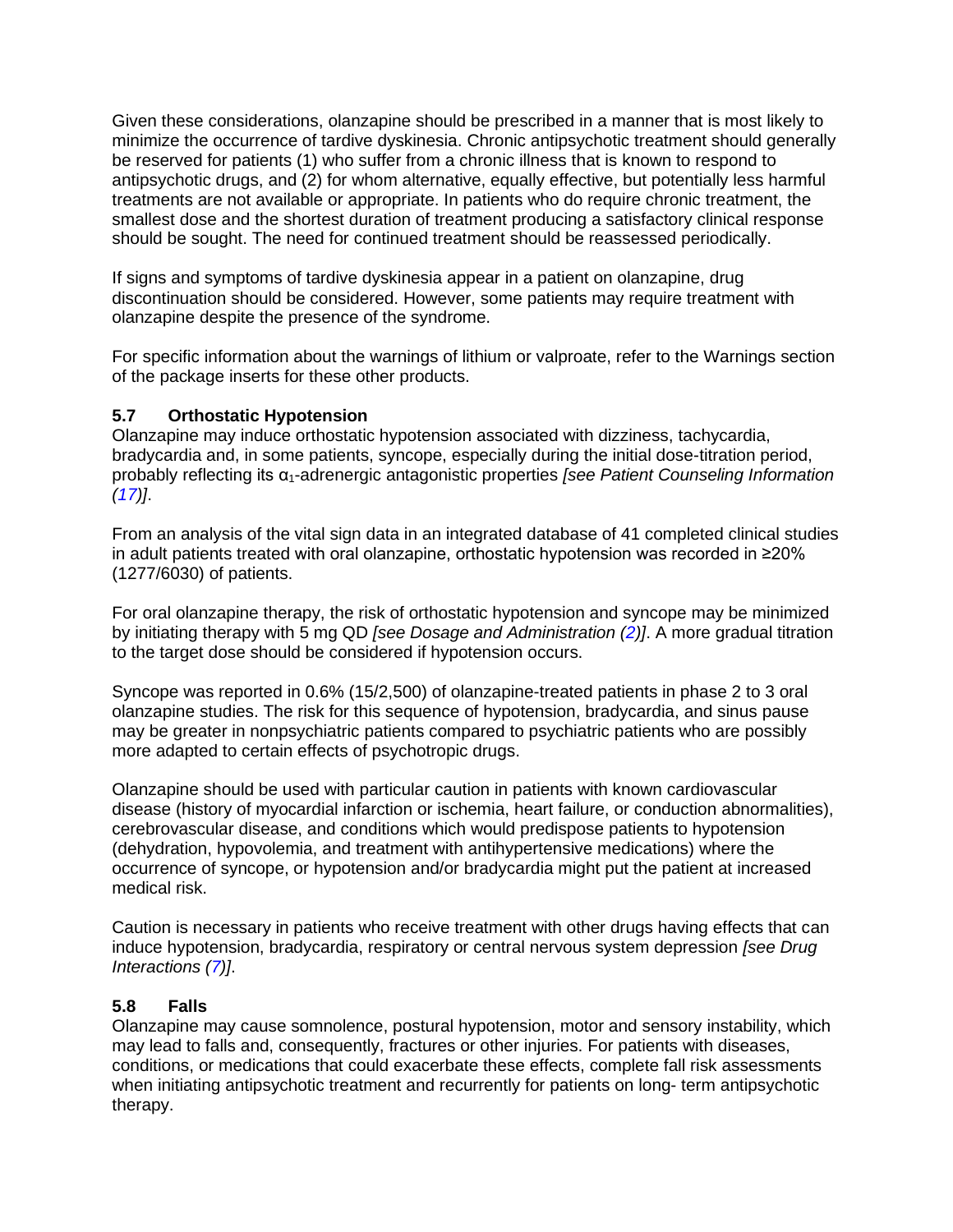# <span id="page-18-1"></span>**5.9 Leukopenia, Neutropenia, and Agranulocytosis**

Class Effect — In clinical trial and/or postmarketing experience, events of leukopenia/neutropenia have been reported temporally related to antipsychotic agents, including olanzapine. Agranulocytosis has also been reported.

Possible risk factors for leukopenia/neutropenia include pre-existing low white blood cell count (WBC) and history of drug induced leukopenia/neutropenia. Patients with a history of a clinically significant low WBC or drug induced leukopenia/neutropenia should have their complete blood count (CBC) monitored frequently during the first few months of therapy and discontinuation of olanzapine orally disintegrating tablets should be considered at the first sign of a clinically significant decline in WBC in the absence of other causative factors.

Patients with clinically significant neutropenia should be carefully monitored for fever or other symptoms or signs of infection and treated promptly if such symptoms or signs occur. Patients with severe neutropenia (absolute neutrophil count <1,000/mm<sup>3</sup>) should discontinue olanzapine orally disintegrating tablets and have their WBC followed until recovery.

# <span id="page-18-4"></span>**5.10 Dysphagia**

Esophageal dysmotility and aspiration have been associated with antipsychotic drug use. Aspiration pneumonia is a common cause of morbidity and mortality in patients with advanced Alzheimer's disease. Olanzapine is not approved for the treatment of patients with Alzheimer's disease.

# <span id="page-18-2"></span>**5.11 Seizures**

During premarketing testing, seizures occurred in 0.9% (22/2,500) of olanzapine-treated patients. There were confounding factors that may have contributed to the occurrence of seizures in many of these cases. Olanzapine should be used cautiously in patients with a history of seizures or with conditions that potentially lower the seizure threshold, e.g., Alzheimer's dementia. Olanzapine is not approved for the treatment of patients with Alzheimer's disease. Conditions that lower the seizure threshold may be more prevalent in a population of 65 years or older.

# <span id="page-18-3"></span>**5.12 Potential for Cognitive and Motor Impairment**

Somnolence was a commonly reported adverse reaction associated with olanzapine treatment, occurring at an incidence of 26% in olanzapine patients compared to 15% in placebo patients. This adverse reaction was also dose related. Somnolence led to discontinuation in 0.4% (9/2,500) of patients in the premarketing database.

Since olanzapine has the potential to impair judgment, thinking, or motor skills, patients should be cautioned about operating hazardous machinery, including automobiles, until they are reasonably certain that olanzapine therapy does not affect them adversely *[see Patient Counseling Information [\(17\)](#page-43-0)]*.

# <span id="page-18-5"></span>**5.13 Body Temperature Regulation**

Disruption of the body's ability to reduce core body temperature has been attributed to antipsychotic agents. Appropriate care is advised when prescribing olanzapine for patients who will be experiencing conditions which may contribute to an elevation in core body temperature, e.g., exercising strenuously, exposure to extreme heat, receiving concomitant medication with anticholinergic activity, or being subject to dehydration *[see Patient Counseling Information [\(17\)](#page-43-0)]*.

# <span id="page-18-0"></span>**5.14 Anticholinergic (antimuscarinic) Effects**

Olanzapine exhibits *in vitro* muscarinic receptor affinity *[see Clinical Pharmacology [12.2\]](#page-37-2)*. In premarketing clinical trials, olanzapine was associated with constipation, dry mouth, and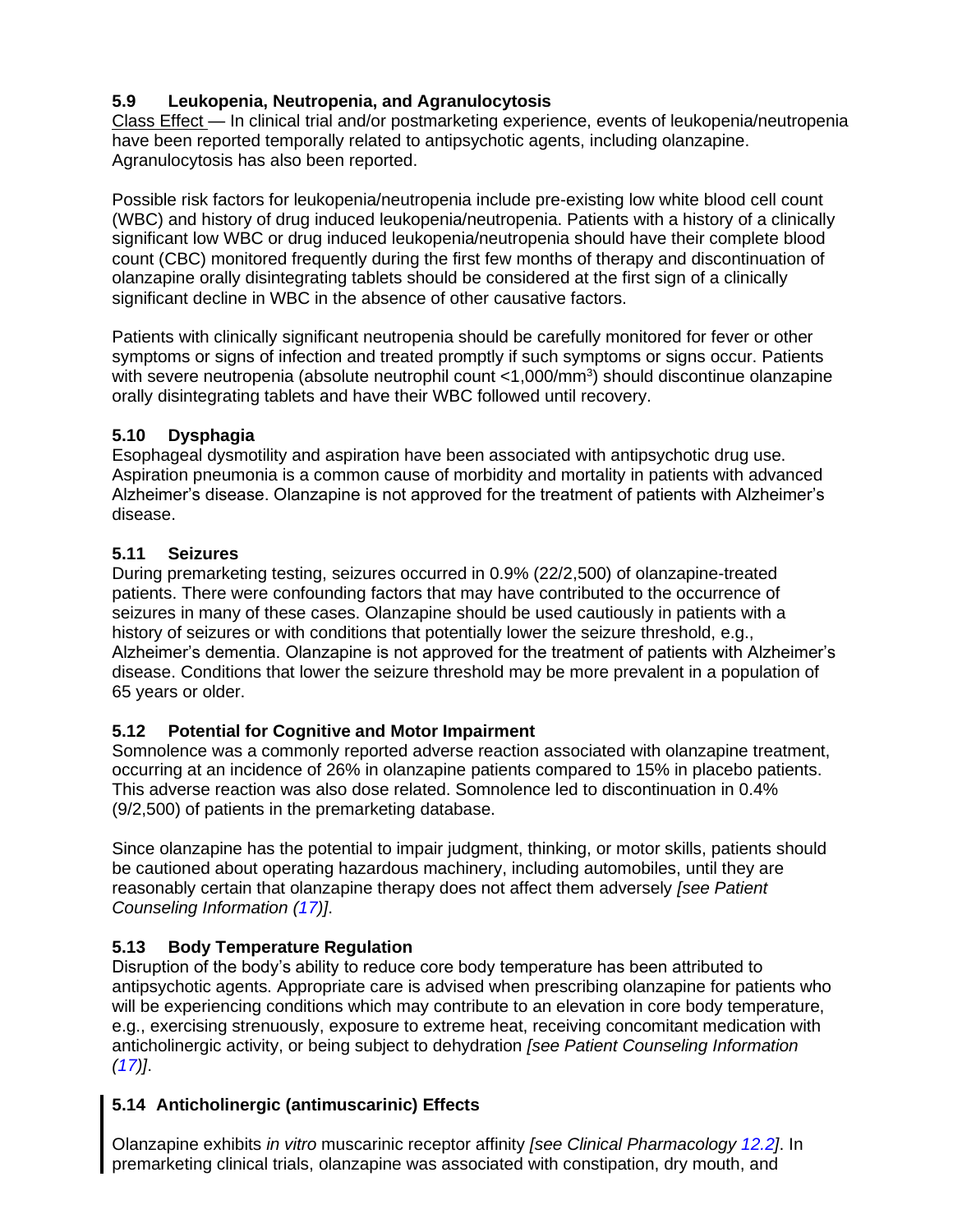tachycardia, all adverse reactions possibly related to cholinergic antagonism. Such adverse reactions were not often the basis for discontinuations, but olanzapine should be used with caution in patients with a current diagnosis or prior history of urinary retention, clinically significant prostatic hypertrophy, constipation, or a history of paralytic ileus or related conditions. In post marketing experience, the risk for severe adverse reactions (including fatalities) was increased with concomitant use of anticholinergic medications *[see Drug Interactions [\(7.1\)](#page-30-0)]*.

# <span id="page-19-0"></span>**5.15 Hyperprolactinemia**

As with other drugs that antagonize dopamine  $D_2$  receptors, olanzapine elevates prolactin levels, and the elevation persists during chronic administration. Hyperprolactinemia may suppress hypothalamic GnRH, resulting in reduced pituitary gonadotropin secretion. This, in turn, may inhibit reproductive function by impairing gonadal steroidogenesis in both female and male patients. Galactorrhea, amenorrhea, gynecomastia, and impotence have been reported in patients receiving prolactin-elevating compounds. Long-standing hyperprolactinemia when associated with hypogonadism may lead to decreased bone density in both female and male subjects.

Tissue culture experiments indicate that approximately one-third of human breast cancers are prolactin dependent *in vitro*, a factor of potential importance if the prescription of these drugs is contemplated in a patient with previously detected breast cancer. As is common with compounds which increase prolactin release, an increase in mammary gland neoplasia was observed in the olanzapine carcinogenicity studies conducted in mice and rats *[see Nonclinical Toxicology [\(13.1\)](#page-38-1)]*. Neither clinical studies nor epidemiologic studies conducted to date have shown an association between chronic administration of this class of drugs and tumorigenesis in humans; the available evidence is considered too limited to be conclusive at this time.

In placebo-controlled olanzapine clinical studies (up to 12 weeks), changes from normal to high in prolactin concentrations were observed in 30% of adults treated with olanzapine as compared to 10.5% of adults treated with placebo. In a pooled analysis from clinical studies including 8,136 adults treated with olanzapine, potentially associated clinical manifestations included menstrual-related events<sup>1</sup> (2% [49/3,240] of females), sexual function-related events<sup>2</sup> (2% [150/8,136] of females and males), and breast-related events<sup>3</sup> (0.7% [23/3,240] of females, 0.2% [9/4,896] of males).

In placebo-controlled olanzapine monotherapy studies in adolescent patients (up to 6 weeks) with schizophrenia or bipolar I disorder (manic or mixed episodes), changes from normal to high in prolactin concentrations were observed in 47% of olanzapine-treated patients compared to 7% of placebo-treated patients. In a pooled analysis from clinical trials including 454 adolescents treated with olanzapine, potentially associated clinical manifestations included menstrual-related events<sup>1</sup> (1% [2/168] of females), sexual function-related events<sup>2</sup> (0.7% [3/454] of females and males), and breast-related events<sup>3</sup> (2% [3/168] of females, 2% [7/286] of males) *[see Use in Specific Populations [\(8.4\)](#page-34-0)]*.

- <sup>1</sup> Based on a search of the following terms: amenorrhea, hypomenorrhea, menstruation delayed, and oligomenorrhea.
- <sup>2</sup> Based on a search of the following terms: anorgasmia, delayed ejaculation, erectile dysfunction, decreased libido, loss of libido, abnormal orgasm, and sexual dysfunction.
- $3$  Based on a search of the following terms: breast discharge, enlargement or swelling, galactorrhea, gynecomastia, and lactation disorder.

Dose group differences with respect to prolactin elevation have been observed. In a single 8 week randomized, double-blind, fixed-dose study comparing 10 (N=199), 20 (N=200) and 40 (N=200) mg/day of oral olanzapine in adult patients with schizophrenia or schizoaffective disorder, incidence of prolactin elevation >24.2 ng/mL (female) or >18.77 ng/mL (male) at any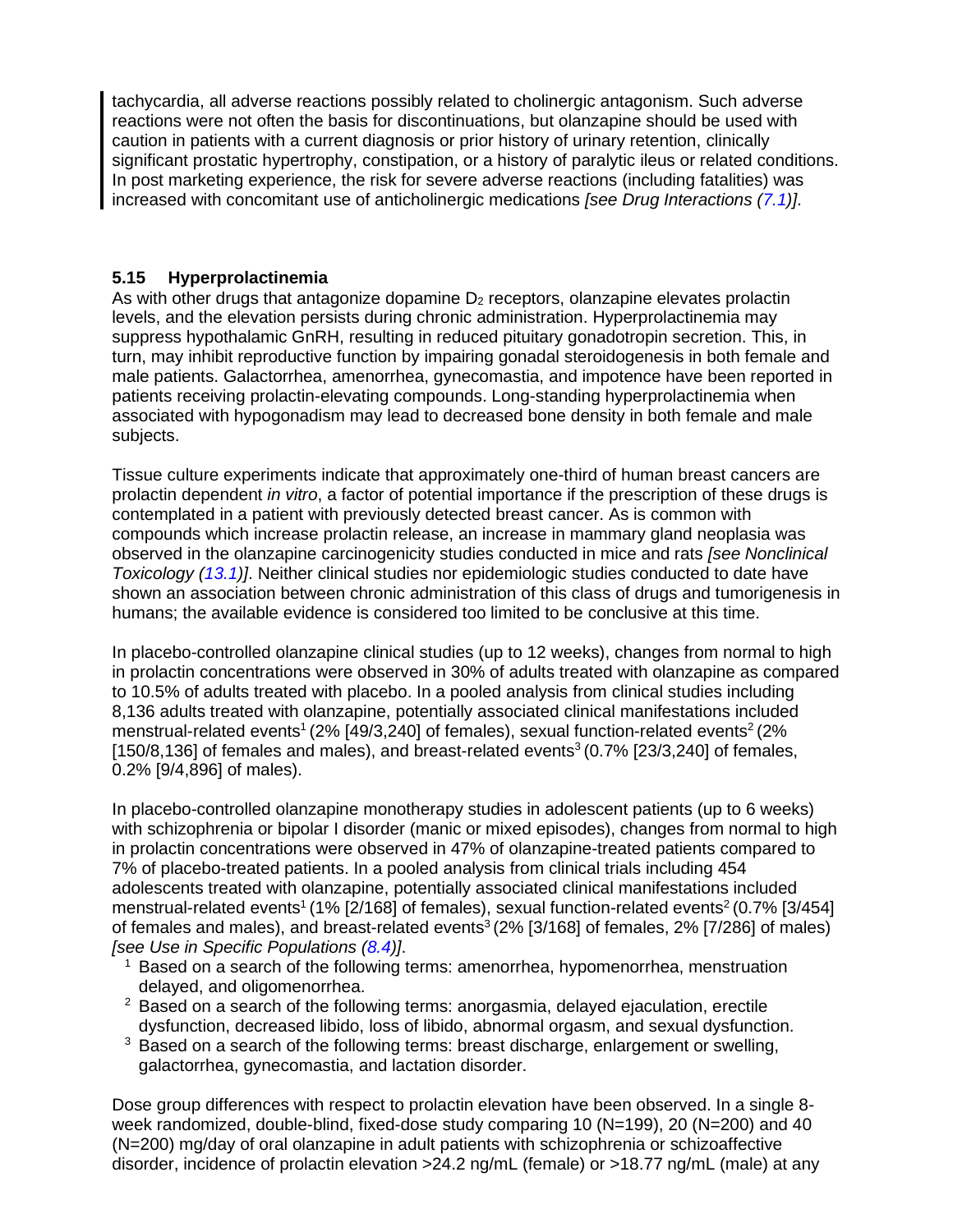time during the trial (10 mg/day: 31.2%; 20 mg/day: 42.7%; 40 mg/day: 61.1%) indicated significant differences between 10 vs 40 mg/day and 20 vs 40 mg/day.

# <span id="page-20-0"></span>**5.16 Use in Combination with Fluoxetine, Lithium, or Valproate**

When using olanzapine orally disintegrating tablets and fluoxetine in combination, the prescriber should also refer to the Warnings and Precautions section of the package insert for Symbyax. When using olanzapine orally disintegrating tablets in combination with lithium or valproate, the prescriber should refer to the Warnings and Precautions sections of the package inserts for lithium or valproate *[see Drug Interactions [\(7\)](#page-30-2)]*.

# <span id="page-20-1"></span>**5.17 Laboratory Tests**

Fasting blood glucose testing and lipid profile at the beginning of, and periodically during, treatment is recommended *[see Warnings and Precautions [\(5.5\)](#page-11-0) and Patient Counseling Information (17)]*.

# <span id="page-20-3"></span>**6 ADVERSE REACTIONS**

When using olanzapine orally disintegrating tablets and fluoxetine in combination, also refer to the Adverse Reactions section of the package insert for Symbyax.

# <span id="page-20-2"></span>**6.1 Clinical Trials Experience**

Because clinical trials are conducted under widely varying conditions, adverse reaction rates observed in the clinical trials of a drug cannot be directly compared to rates in the clinical trials of another drug and may not reflect or predict the rates observed in practice.

# **Clinical Trials in Adults**

The information below for olanzapine is derived from a clinical trial database for olanzapine consisting of 10,504 adult patients with approximately 4,765 patient-years of exposure to olanzapine plus 722 patients with exposure to intramuscular olanzapine for injection. This database includes: (1) 2,500 patients who participated in multiple-dose oral olanzapine premarketing trials in schizophrenia and Alzheimer's disease representing approximately 1,122 patient-years of exposure as of February 14, 1995; (2) 182 patients who participated in oral olanzapine premarketing bipolar I disorder (manic or mixed episodes) trials representing approximately 66 patient-years of exposure; (3) 191 patients who participated in an oral olanzapine trial of patients having various psychiatric symptoms in association with Alzheimer's disease representing approximately 29 patient-years of exposure; (4) 5,788 additional patients from 88 oral olanzapine clinical trials as of December 31, 2001; (5) 1,843 additional patients from 41 olanzapine clinical trials as of October 31, 2011; and (6) 722 patients who participated in intramuscular olanzapine for injection premarketing trials in agitated patients with schizophrenia, bipolar I disorder (manic or mixed episodes), or dementia. Also included below is information from the premarketing 6-week clinical study database for olanzapine in combination with lithium or valproate, consisting of 224 patients who participated in bipolar I disorder (manic or mixed episodes) trials with approximately 22 patient-years of exposure.

The conditions and duration of treatment with olanzapine varied greatly and included (in overlapping categories) open-label and double-blind phases of studies, inpatients and outpatients, fixed-dose and dose-titration studies, and short-term or longer-term exposure. Adverse reactions were assessed by collecting adverse reactions, results of physical examinations, vital signs, weights, laboratory analytes, ECGs, chest x-rays, and results of ophthalmologic examinations.

Certain portions of the discussion below relating to objective or numeric safety parameters, namely, dose-dependent adverse reactions, vital sign changes, weight gain, laboratory changes, and ECG changes are derived from studies in patients with schizophrenia and have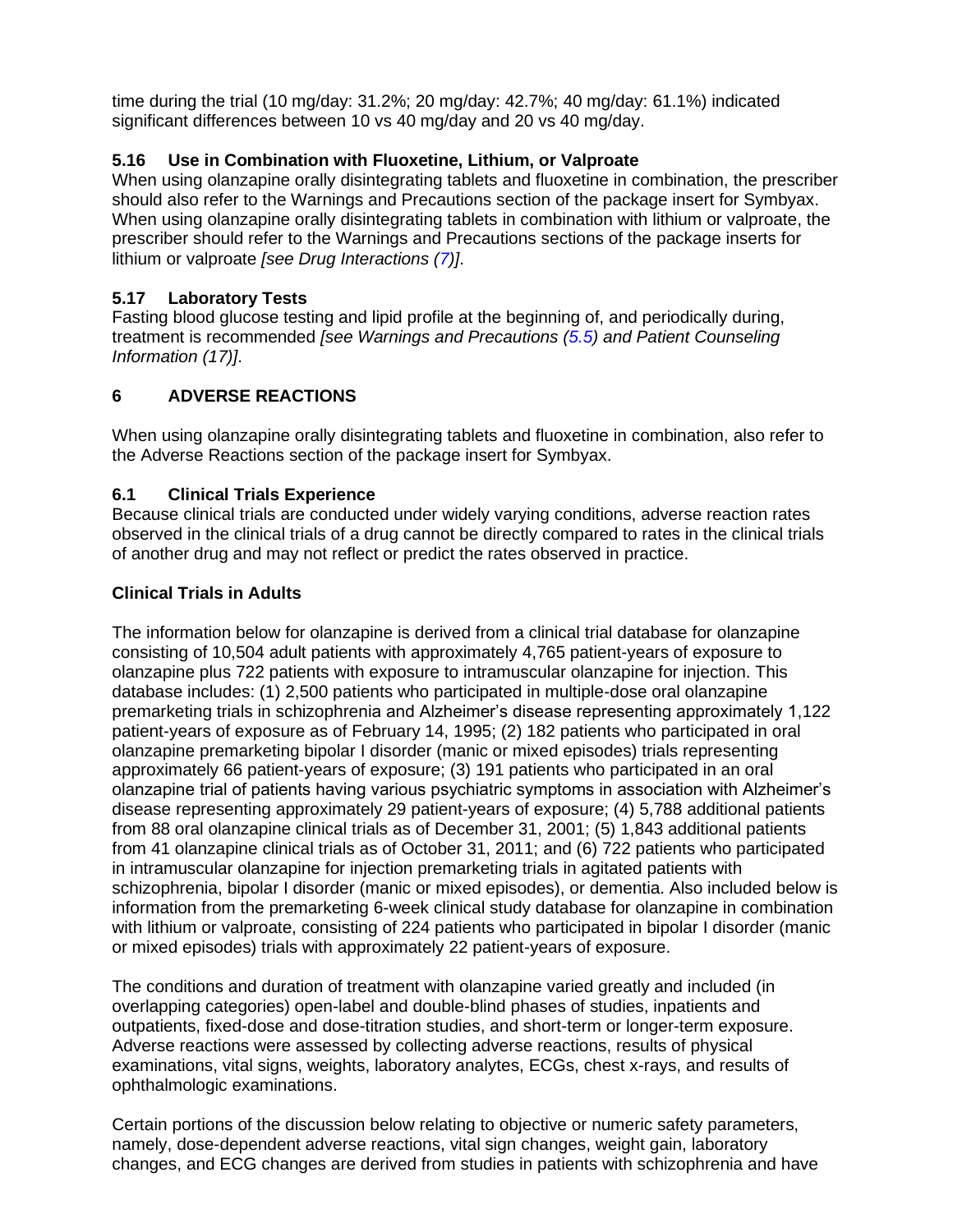not been duplicated for bipolar I disorder (manic or mixed episodes) or agitation. However, this information is also generally applicable to bipolar I disorder (manic or mixed episodes) and agitation.

Adverse reactions during exposure were obtained by spontaneous report and recorded by clinical investigators using terminology of their own choosing. Consequently, it is not possible to provide a meaningful estimate of the proportion of individuals experiencing adverse reactions without first grouping similar types of reactions into a smaller number of standardized reaction categories. In the tables and tabulations that follow, MedDRA and COSTART Dictionary terminology has been used to classify reported adverse reactions.

The stated frequencies of adverse reactions represent the proportion of individuals who experienced, at least once, a treatment-emergent adverse reaction of the type listed. A reaction was considered treatment emergent if it occurred for the first time or worsened while receiving therapy following baseline evaluation. The reported reactions do not include those reaction terms that were so general as to be uninformative. Reactions listed elsewhere in labeling may not be repeated below. It is important to emphasize that, although the reactions occurred during treatment with olanzapine, they were not necessarily caused by it. The entire label should be read to gain a complete understanding of the safety profile of olanzapine.

The prescriber should be aware that the figures in the tables and tabulations cannot be used to predict the incidence of side effects in the course of usual medical practice where patient characteristics and other factors differ from those that prevailed in the clinical trials. Similarly, the cited frequencies cannot be compared with figures obtained from other clinical investigations involving different treatments, uses, and investigators. The cited figures, however, do provide the prescribing healthcare provider with some basis for estimating the relative contribution of drug and nondrug factors to the adverse reactions incidence in the population studied.

#### Incidence of Adverse Reactions in Short-Term, Placebo-Controlled and Combination Trials

The following findings are based on premarketing trials of (1) oral olanzapine for schizophrenia, bipolar I disorder (manic or mixed episodes), a subsequent trial of patients having various psychiatric symptoms in association with Alzheimer's disease, and premarketing combination trials.

### *Adverse Reactions Associated with Discontinuation of Treatment in Short-Term, Placebo-Controlled Trials*

Schizophrenia — Overall, there was no difference in the incidence of discontinuation due to adverse reactions (5% for oral olanzapine vs 6% for placebo). However, discontinuations due to increases in ALT were considered to be drug related (2% for oral olanzapine vs 0% for placebo).

Bipolar I Disorder (Manic or Mixed Episodes) Monotherapy — Overall, there was no difference in the incidence of discontinuation due to adverse reactions (2% for oral olanzapine vs 2% for placebo).

### *Adverse Reactions Associated with Discontinuation of Treatment in Short-Term Combination Trials*

Bipolar I Disorder (Manic or Mixed Episodes), Olanzapine as Adjunct to Lithium or Valproate — In a study of patients who were already tolerating either lithium or valproate as monotherapy, discontinuation rates due to adverse reactions were 11% for the combination of oral olanzapine with lithium or valproate compared to 2% for patients who remained on lithium or valproate monotherapy. Discontinuations with the combination of oral olanzapine and lithium or valproate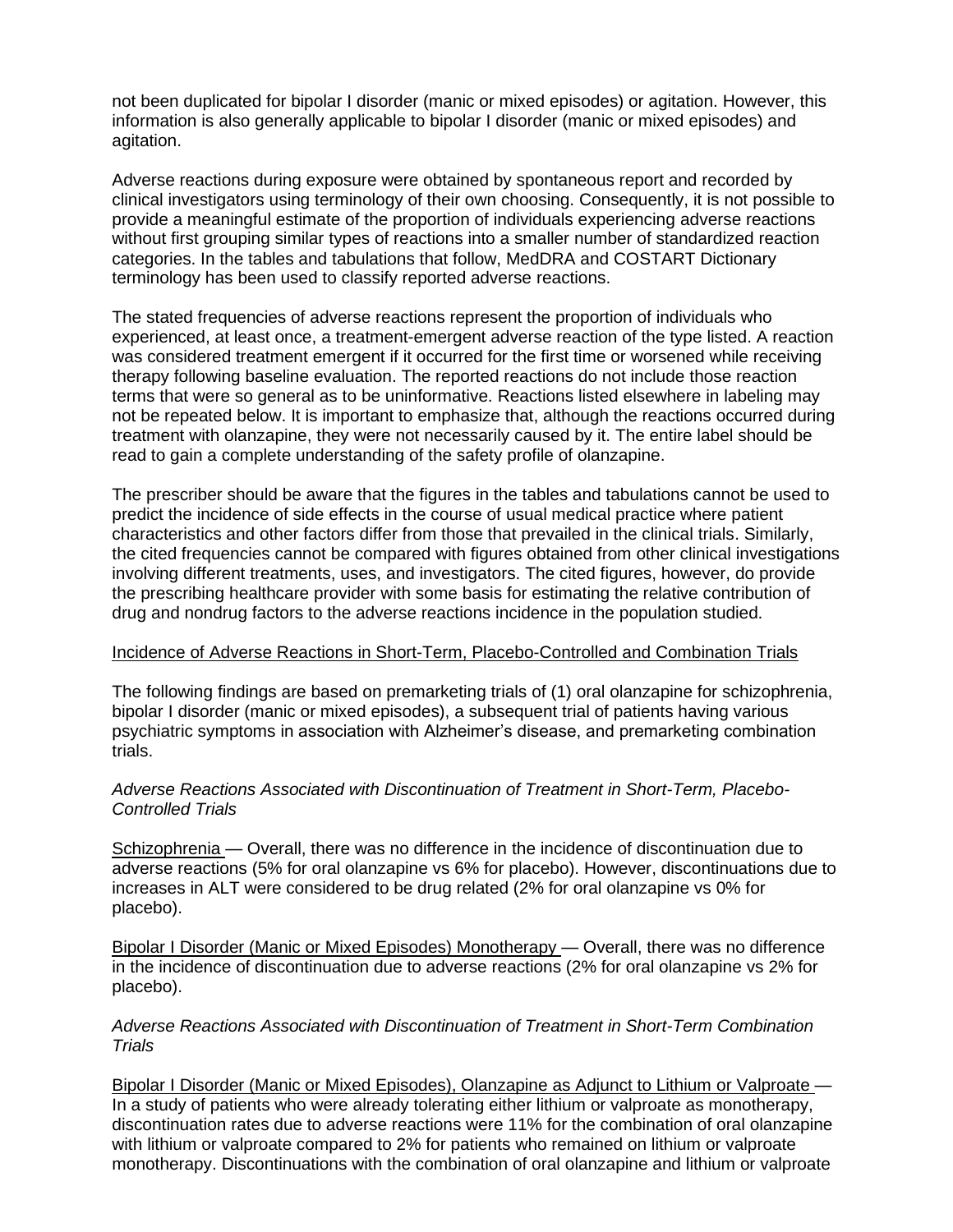that occurred in more than 1 patient were: somnolence (3%), weight gain (1%), and peripheral edema (1%).

### *Commonly Observed Adverse Reactions in Short-Term, Placebo-Controlled Trials*

The most commonly observed adverse reactions associated with the use of oral olanzapine (incidence of 5% or greater) and not observed at an equivalent incidence among placebotreated patients (olanzapine incidence at least twice that for placebo) were:

#### **Table 9: Common Treatment-Emergent Adverse Reactions Associated with the Use of Oral Olanzapine in 6-Week Trials — SCHIZOPHRENIA**

|                                   | <b>Percentage of Patients Reporting Event</b> |                             |  |  |
|-----------------------------------|-----------------------------------------------|-----------------------------|--|--|
| <b>Adverse Reaction</b>           | Olanzapine<br>$(N=248)$                       | <b>Placebo</b><br>$(N=118)$ |  |  |
| Postural hypotension              |                                               |                             |  |  |
| Constipation                      |                                               |                             |  |  |
| Weight gain                       |                                               |                             |  |  |
| <b>Dizziness</b>                  |                                               |                             |  |  |
| Personality disorder <sup>a</sup> |                                               |                             |  |  |
| Akathisia                         |                                               |                             |  |  |

a Personality disorder is the COSTART term for designating nonaggressive objectionable behavior.

### **Table 10: Common Treatment-Emergent Adverse Reactions Associated with the Use of Oral Olanzapine in 3-Week and 4-Week Trials — Bipolar I Disorder (Manic or Mixed Episodes)**

|                         | <b>Percentage of Patients Reporting Event</b> |                           |  |  |  |
|-------------------------|-----------------------------------------------|---------------------------|--|--|--|
| <b>Adverse Reaction</b> | Olanzapine<br>(N=125)                         | <b>Placebo</b><br>(N=129) |  |  |  |
| Asthenia                | 15                                            | 6                         |  |  |  |
| Dry mouth               | 22                                            |                           |  |  |  |
| Constipation            |                                               |                           |  |  |  |
| Dyspepsia               | 11                                            | 5                         |  |  |  |
| Increased appetite      |                                               |                           |  |  |  |
| Somnolence              | 35                                            | 13                        |  |  |  |
| <b>Dizziness</b>        | 18                                            | 6                         |  |  |  |
| Tremor                  |                                               |                           |  |  |  |

*Adverse Reactions Occurring at an Incidence of 2% or More among Oral Olanzapine-Treated Patients in Short-Term, Placebo-Controlled Trials*

Table 11 enumerates the incidence, rounded to the nearest percent, of treatment-emergent adverse reactions that occurred in 2% or more of patients treated with oral olanzapine (doses ≥2.5 mg/day) and with incidence greater than placebo who participated in the acute phase of placebo-controlled trials.

| Table 11: Treatment-Emergent Adverse Reactions: Incidence in Short-Term, Placebo-Controlled |  |
|---------------------------------------------------------------------------------------------|--|
| <b>Clinical Trials with Oral Olanzapine</b>                                                 |  |

|                                     | <b>Percentage of Patients Reporting Event</b> |                             |  |  |  |
|-------------------------------------|-----------------------------------------------|-----------------------------|--|--|--|
| <b>Body System/Adverse Reaction</b> | Olanzapine<br>$(N=532)$                       | <b>Placebo</b><br>$(N=294)$ |  |  |  |
| Body as a Whole                     |                                               |                             |  |  |  |
| Accidental injury                   | 12                                            |                             |  |  |  |
| Asthenia                            | 10                                            |                             |  |  |  |
| Fever                               |                                               |                             |  |  |  |
| Back pain                           |                                               |                             |  |  |  |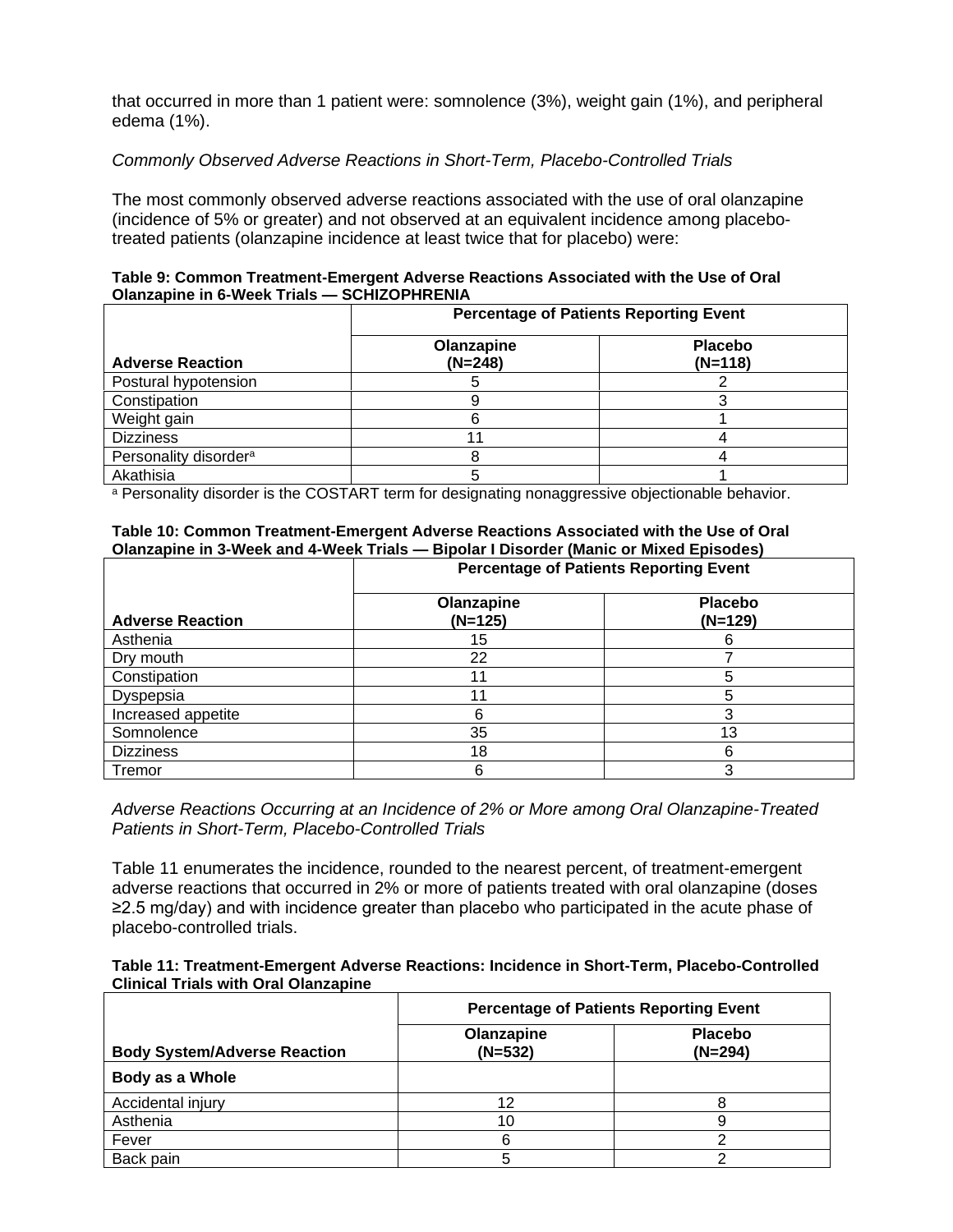|                                                   | <b>Percentage of Patients Reporting Event</b> |                                  |  |
|---------------------------------------------------|-----------------------------------------------|----------------------------------|--|
|                                                   | Olanzapine                                    | <b>Placebo</b>                   |  |
| <b>Body System/Adverse Reaction</b><br>Chest pain | $(N=532)$<br>3                                | $(N=294)$<br>1                   |  |
|                                                   |                                               |                                  |  |
| <b>Cardiovascular System</b>                      |                                               |                                  |  |
| Postural hypotension                              | 3                                             | 1                                |  |
| Tachycardia                                       | 3                                             | 1                                |  |
| Hypertension                                      | $\overline{2}$                                | 1                                |  |
| <b>Digestive System</b>                           |                                               |                                  |  |
| Dry mouth                                         | 9                                             | 5                                |  |
| Constipation                                      | 9                                             | 4                                |  |
| Dyspepsia                                         | 7                                             | 5                                |  |
| Vomiting                                          | 4                                             | 3                                |  |
| Increased appetite                                | 3                                             | $\overline{2}$                   |  |
| <b>Hemic and Lymphatic System</b>                 |                                               |                                  |  |
| Ecchymosis                                        | 5                                             | 3                                |  |
| <b>Metabolic and Nutritional Disorders</b>        |                                               |                                  |  |
| Weight gain                                       | 5                                             | 3                                |  |
| Peripheral edema                                  | 3                                             | 1                                |  |
| <b>Musculoskeletal System</b>                     |                                               |                                  |  |
| Extremity pain (other than joint)                 | 5                                             | 3                                |  |
| Joint pain                                        | 5                                             | 3                                |  |
| <b>Nervous System</b>                             |                                               |                                  |  |
| Somnolence                                        | 29                                            | 13                               |  |
| Insomnia                                          | 12                                            | 11                               |  |
| <b>Dizziness</b>                                  | 11                                            | 4                                |  |
| Abnormal gait                                     | 6                                             | 1                                |  |
| Tremor                                            | $\overline{\mathbf{4}}$                       | 3                                |  |
| Akathisia                                         | 3<br>3                                        | $\overline{2}$<br>$\overline{c}$ |  |
| Hypertonia                                        |                                               |                                  |  |
| Articulation impairment                           | $\overline{2}$                                | 1                                |  |
| <b>Respiratory System</b>                         |                                               |                                  |  |
| Rhinitis                                          | 7                                             | 6                                |  |
| Cough increased                                   | 6                                             | 3                                |  |
| Pharyngitis                                       | $\overline{\mathbf{4}}$                       | 3                                |  |
| <b>Special Senses</b>                             |                                               |                                  |  |
| Amblyopia                                         | $\sqrt{3}$                                    | $\overline{2}$                   |  |
| <b>Urogenital System</b>                          |                                               |                                  |  |
| Urinary incontinence                              | $\overline{2}$                                | $\mathbf{1}$                     |  |
| Urinary tract infection                           | $\overline{2}$                                | 1                                |  |

# *Dose Dependency of Adverse Reactions*

A dose group difference has been observed for fatigue, dizziness, weight gain and prolactin elevation. In a single 8-week randomized, double-blind, fixed-dose study comparing 10 (N=199), 20 (N=200) and 40 (N=200) mg/day of oral olanzapine in adult patients with schizophrenia or schizoaffective disorder, incidence of fatigue (10 mg/day: 1.5%; 20 mg/day: 2.1%; 40 mg/day: 6.6%) was observed with significant differences between 10 vs 40 and 20 vs 40 mg/day. The incidence of dizziness (10 mg/day: 2.6%; 20 mg/day: 1.6%; 40 mg/day: 6.6%) was observed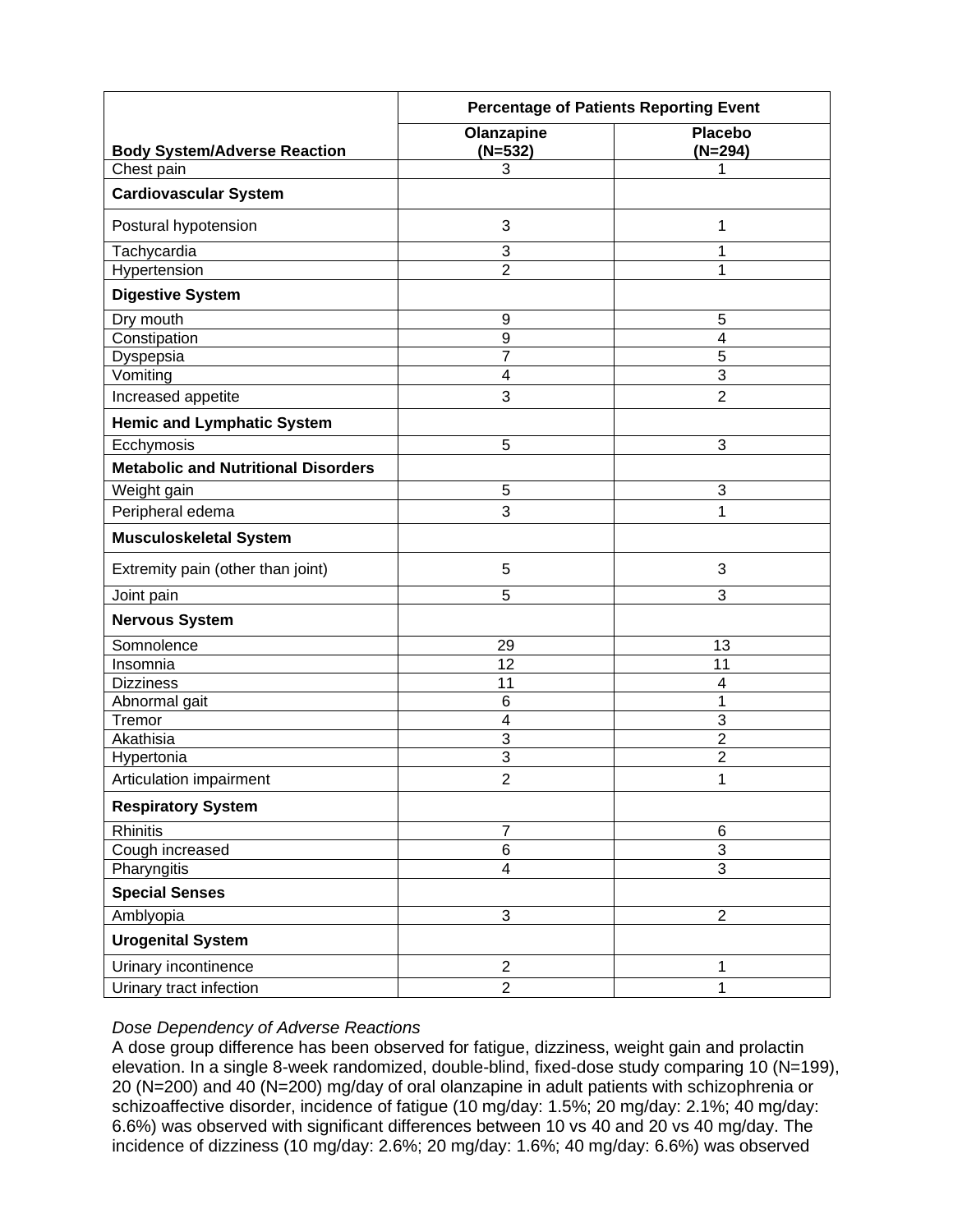with significant differences between 20 vs 40 mg. Dose group differences were also noted for weight gain and prolactin elevation *[see Warnings and Precautions [\(5.5,](#page-11-0) [5.15\)](#page-19-0)]*.

The following table addresses dose relatedness for other adverse reactions using data from a schizophrenia trial involving fixed dosage ranges of oral olanzapine. It enumerates the percentage of patients with treatment-emergent adverse reactions for the 3 fixed-dose range groups and placebo. The data were analyzed using the Cochran-Armitage test, excluding the placebo group, and the table includes only those adverse reactions for which there was a trend.

|  |                                                          |  |  |  | Table 12: Percentage of Patients from a Schizophrenia Trial with Treatment-Emergent Adverse |  |
|--|----------------------------------------------------------|--|--|--|---------------------------------------------------------------------------------------------|--|
|  | <b>Reactions for the 3 Dose Range Groups and Placebo</b> |  |  |  |                                                                                             |  |

|            | <b>Percentage of Patients Reporting Event</b>                                                        |    |                                           |                                               |  |  |
|------------|------------------------------------------------------------------------------------------------------|----|-------------------------------------------|-----------------------------------------------|--|--|
|            | <b>Adverse Reaction</b><br>Olanzapine $5\pm$<br><b>Placebo</b><br>2.5 mg/day<br>$(N=68)$<br>$(N=65)$ |    | Olanzapine 10 ±<br>2.5 mg/day<br>$(N=64)$ | Olanzapine 15 $\pm$<br>2.5 mg/day<br>$(N=69)$ |  |  |
| Asthenia   | 15                                                                                                   |    |                                           | 20                                            |  |  |
| Dry mouth  |                                                                                                      |    |                                           | 13                                            |  |  |
| Nausea     |                                                                                                      |    |                                           |                                               |  |  |
| Somnolence | 16                                                                                                   | 20 | 30                                        | 39                                            |  |  |
| Tremor     |                                                                                                      |    |                                           |                                               |  |  |

*Commonly Observed Adverse Reactions in Short-Term Trials of Oral Olanzapine as Adjunct to Lithium or Valproate* 

In the bipolar I disorder (manic or mixed episodes) adjunct placebo-controlled trials, the most commonly observed adverse reactions associated with the combination of olanzapine and lithium or valproate (incidence of ≥5% and at least twice placebo) were:

**Table 13: Common Treatment-Emergent Adverse Reactions Associated with the Use of Oral Olanzapine in 6-Week Adjunct to Lithium or Valproate Trials — Bipolar I Disorder (Manic or Mixed Episodes)**

|                         | <b>Percentage of Patients Reporting Event</b>      |                                                   |  |  |
|-------------------------|----------------------------------------------------|---------------------------------------------------|--|--|
| <b>Adverse Reaction</b> | Olanzapine with lithium or<br>valproate<br>(N=229) | Placebo with lithium or<br>valproate<br>$(N=115)$ |  |  |
| Dry mouth               | 32                                                 | 9                                                 |  |  |
| Weight gain             | 26                                                 |                                                   |  |  |
| Increased appetite      | 24                                                 | 8                                                 |  |  |
| <b>Dizziness</b>        | 14                                                 |                                                   |  |  |
| Back pain               | 8                                                  |                                                   |  |  |
| Constipation            | 8                                                  |                                                   |  |  |
| Speech disorder         |                                                    |                                                   |  |  |
| Increased salivation    | 6                                                  | າ                                                 |  |  |
| Amnesia                 |                                                    | ⌒                                                 |  |  |
| Paresthesia             |                                                    | 2                                                 |  |  |

*Adverse Reactions Occurring at an Incidence of 2% or More among Oral Olanzapine-Treated Patients in Short-Term Trials of Olanzapine as Adjunct to Lithium or Valproate* 

Table 14 enumerates the incidence, rounded to the nearest percent, of treatment-emergent adverse reactions that occurred in 2% or more of patients treated with the combination of olanzapine (doses ≥5 mg/day) and lithium or valproate and with incidence greater than lithium or valproate alone who participated in the acute phase of placebo-controlled combination trials.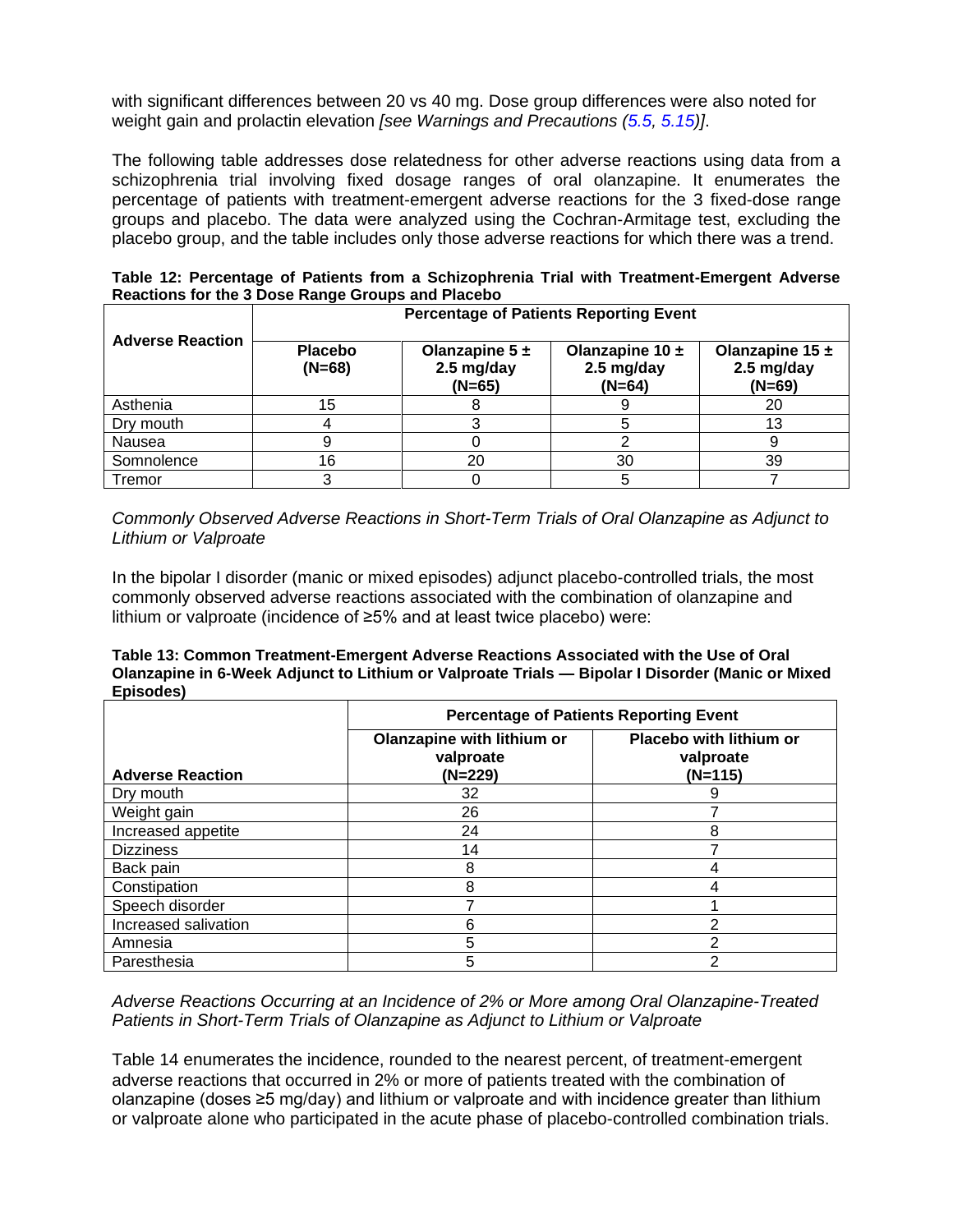|                                                      | <b>Percentage of Patients Reporting Event</b>               |                                                   |  |  |  |
|------------------------------------------------------|-------------------------------------------------------------|---------------------------------------------------|--|--|--|
| <b>Body System/Adverse Reaction</b>                  | <b>Olanzapine with lithium or</b><br>valproate<br>$(N=229)$ | Placebo with lithium or<br>valproate<br>$(N=115)$ |  |  |  |
| Body as a Whole                                      |                                                             |                                                   |  |  |  |
| Asthenia                                             | 18                                                          | 13                                                |  |  |  |
| Back pain                                            | 8                                                           | $\overline{\mathbf{4}}$                           |  |  |  |
| Accidental injury                                    | 4                                                           | $\overline{c}$                                    |  |  |  |
| Chest pain                                           | 3                                                           | $\overline{2}$                                    |  |  |  |
| <b>Cardiovascular System</b>                         |                                                             |                                                   |  |  |  |
| Hypertension                                         | $\overline{2}$                                              | 1                                                 |  |  |  |
| <b>Digestive System</b>                              |                                                             |                                                   |  |  |  |
| Dry mouth                                            | 32                                                          | 9                                                 |  |  |  |
| Increased appetite                                   | $\overline{24}$                                             | 8                                                 |  |  |  |
| <b>Thirst</b>                                        | 10                                                          | 6                                                 |  |  |  |
| Constipation                                         | 8                                                           | 4                                                 |  |  |  |
| Increased salivation                                 | 6                                                           | $\overline{2}$                                    |  |  |  |
| <b>Metabolic and Nutritional</b><br><b>Disorders</b> |                                                             |                                                   |  |  |  |
| Weight gain                                          | 26                                                          | $\overline{7}$                                    |  |  |  |
| Peripheral edema                                     | $6\phantom{1}6$                                             | 4                                                 |  |  |  |
| Edema                                                | $\overline{2}$                                              | 1                                                 |  |  |  |
| <b>Nervous System</b>                                |                                                             |                                                   |  |  |  |
| Somnolence                                           | 52                                                          | 27                                                |  |  |  |
| Tremor                                               | $\overline{23}$                                             | 13                                                |  |  |  |
| Depression                                           | 18                                                          | 17                                                |  |  |  |
| <b>Dizziness</b>                                     | $\overline{14}$                                             | 7                                                 |  |  |  |
| Speech disorder                                      | $\overline{7}$                                              | 1                                                 |  |  |  |
| Amnesia<br>Paresthesia                               | $\overline{5}$<br>5                                         | $\overline{2}$                                    |  |  |  |
|                                                      | $\overline{4}$                                              | $\overline{c}$<br>3                               |  |  |  |
| Apathy<br>Confusion                                  | 4                                                           | 1                                                 |  |  |  |
| Euphoria                                             | 3                                                           | $\overline{c}$                                    |  |  |  |
| Incoordination                                       | $\overline{2}$                                              | $\mathbf 0$                                       |  |  |  |
| <b>Respiratory System</b>                            |                                                             |                                                   |  |  |  |
| Pharyngitis                                          | 4                                                           | 1                                                 |  |  |  |
| Dyspnea                                              | $\overline{3}$                                              | 1                                                 |  |  |  |
| <b>Skin and Appendages</b>                           |                                                             |                                                   |  |  |  |
| Sweating                                             | $\sqrt{3}$                                                  | 1                                                 |  |  |  |
| Acne                                                 | $\overline{c}$                                              | $\pmb{0}$                                         |  |  |  |
| Dry skin                                             | $\overline{2}$                                              | $\mathbf 0$                                       |  |  |  |
| <b>Special Senses</b>                                |                                                             |                                                   |  |  |  |
| Amblyopia                                            | $\boldsymbol{9}$                                            | 5                                                 |  |  |  |
| Abnormal vision                                      | $\overline{2}$                                              | $\mathsf 0$                                       |  |  |  |
| <b>Urogenital System</b>                             |                                                             |                                                   |  |  |  |
| Dysmenorrhea <sup>a</sup>                            | $\overline{2}$                                              | $\pmb{0}$                                         |  |  |  |

**Table 14: Treatment-Emergent Adverse Reactions: Incidence in Short-Term, Placebo-Controlled Clinical Trials of Oral Olanzapine as Adjunct to Lithium or Valproate**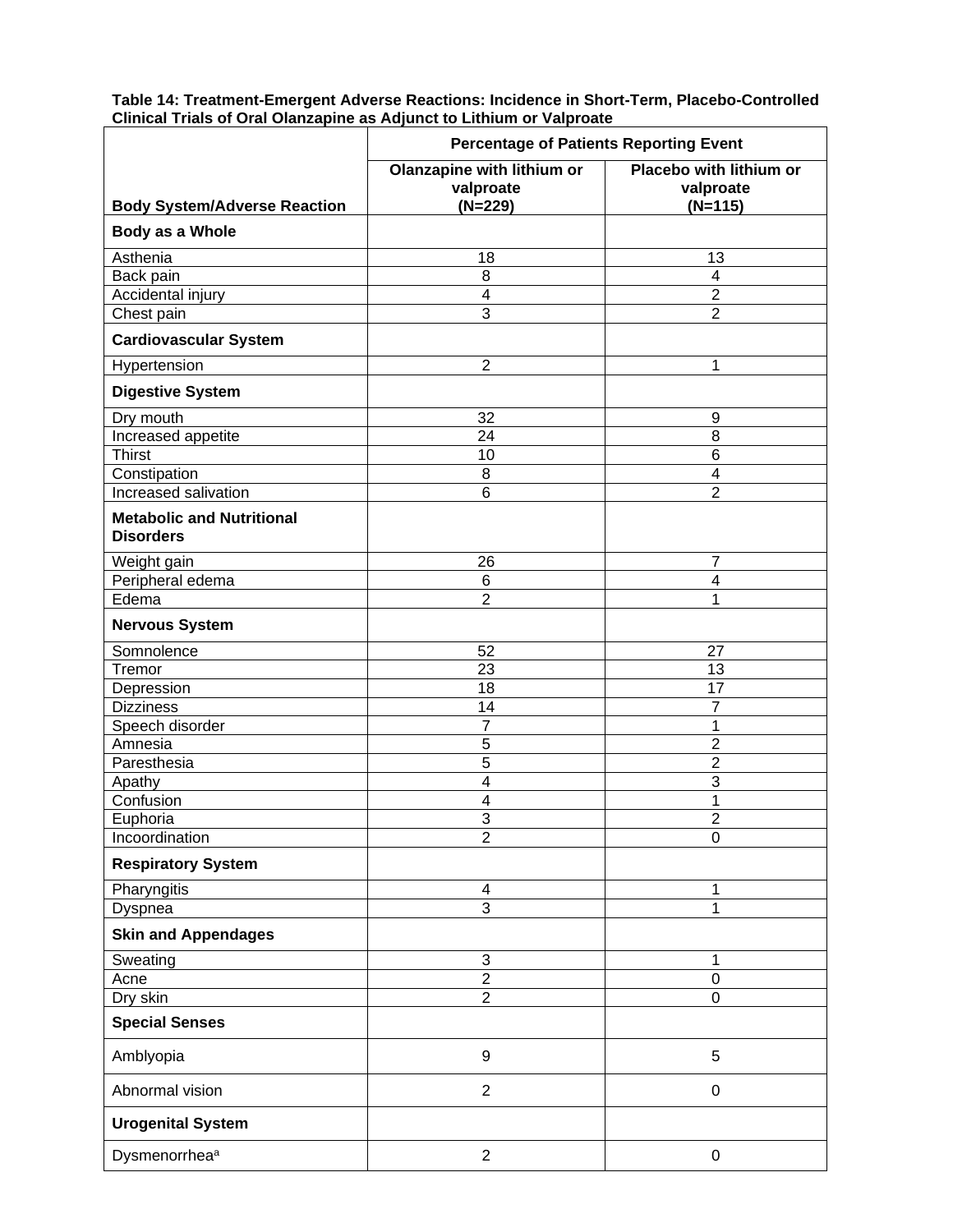|                                     | <b>Percentage of Patients Reporting Event</b>      |                                                        |  |  |  |
|-------------------------------------|----------------------------------------------------|--------------------------------------------------------|--|--|--|
| <b>Body System/Adverse Reaction</b> | Olanzapine with lithium or<br>valproate<br>(N=229) | <b>Placebo with lithium or</b><br>valproate<br>(N=115) |  |  |  |
| Vaginitis <sup>a</sup>              |                                                    |                                                        |  |  |  |

<sup>a</sup> Denominator used was for females only (olanzapine, N=128; placebo, N=51).

For specific information about the adverse reactions observed with lithium or valproate, refer to the Adverse Reactions section of the package inserts for these other products.

# **Extrapyramidal Symptoms**

The following table enumerates the percentage of patients with treatment-emergent extrapyramidal symptoms as assessed by categorical analyses of formal rating scales during acute therapy in a controlled clinical trial comparing oral olanzapine at 3 fixed doses with placebo in the treatment of schizophrenia in a 6-week trial.

**Table 16: Treatment-Emergent Extrapyramidal Symptoms Assessed by Rating Scales Incidence in a Fixed Dosage Range, Placebo-Controlled Clinical Trial of Oral Olanzapine in Schizophrenia — Acute Phase**

|                           | <b>Percentage of Patients Reporting Event</b> |                                  |                                   |                                   |  |  |  |
|---------------------------|-----------------------------------------------|----------------------------------|-----------------------------------|-----------------------------------|--|--|--|
|                           | <b>Placebo</b>                                | Olanzapine<br>$5 \pm 2.5$ mg/day | Olanzapine<br>$10 \pm 2.5$ mg/day | Olanzapine<br>$15 \pm 2.5$ mg/day |  |  |  |
| Parkinsonism <sup>a</sup> | 15                                            | 14                               |                                   |                                   |  |  |  |
| Akathisia <sup>b</sup>    | 23                                            | 16                               | 19                                |                                   |  |  |  |

<sup>a</sup> Percentage of patients with a Simpson-Angus Scale total score >3.

<sup>b</sup> Percentage of patients with a Barnes Akathisia Scale global score ≥2.

The following table enumerates the percentage of patients with treatment-emergent extrapyramidal symptoms as assessed by spontaneously reported adverse reactions during acute therapy in the same controlled clinical trial comparing olanzapine at 3 fixed doses with placebo in the treatment of schizophrenia in a 6-week trial.

**Table 17: Treatment-Emergent Extrapyramidal Symptoms Assessed by Adverse Reactions Incidence in a Fixed Dosage Range, Placebo-Controlled Clinical Trial of Oral Olanzapine in Schizophrenia — Acute Phase**

|                                  | <b>Percentage of Patients Reporting Event</b> |                        |                                                                   |                        |  |  |  |
|----------------------------------|-----------------------------------------------|------------------------|-------------------------------------------------------------------|------------------------|--|--|--|
|                                  | Placebo (N=68) $5 \pm 2.5$ mg/day             | Olanzapine<br>$(N=65)$ | Olanzapine 10 $\pm$ Olanzapine 15 $\pm$<br>2.5 mg/day<br>$(N=64)$ | 2.5 mg/day<br>$(N=69)$ |  |  |  |
| Dystonic events <sup>a</sup>     |                                               |                        |                                                                   |                        |  |  |  |
| Parkinsonism events <sup>b</sup> | 10                                            |                        | 14                                                                | 20                     |  |  |  |
| Akathisia events <sup>c</sup>    |                                               |                        |                                                                   | 10                     |  |  |  |
| Dyskinetic events <sup>d</sup>   |                                               |                        |                                                                   |                        |  |  |  |
| Residual events <sup>e</sup>     |                                               |                        | 5                                                                 |                        |  |  |  |
| Any extrapyramidal event         | 16                                            | 15                     | 25                                                                | 32                     |  |  |  |

<sup>a</sup> Patients with the following COSTART terms were counted in this category: dystonia, generalized spasm, neck rigidity, oculogyric crisis, opisthotonos, torticollis.

<sup>b</sup> Patients with the following COSTART terms were counted in this category: akinesia, cogwheel rigidity, extrapyramidal syndrome, hypertonia, hypokinesia, masked facies, tremor.

 $\degree$  Patients with the following COSTART terms were counted in this category: akathisia, hyperkinesia.

<sup>d</sup> Patients with the following COSTART terms were counted in this category: buccoglossal syndrome, choreoathetosis, dyskinesia, tardive dyskinesia.

<sup>e</sup> Patients with the following COSTART terms were counted in this category: movement disorder, myoclonus, twitching.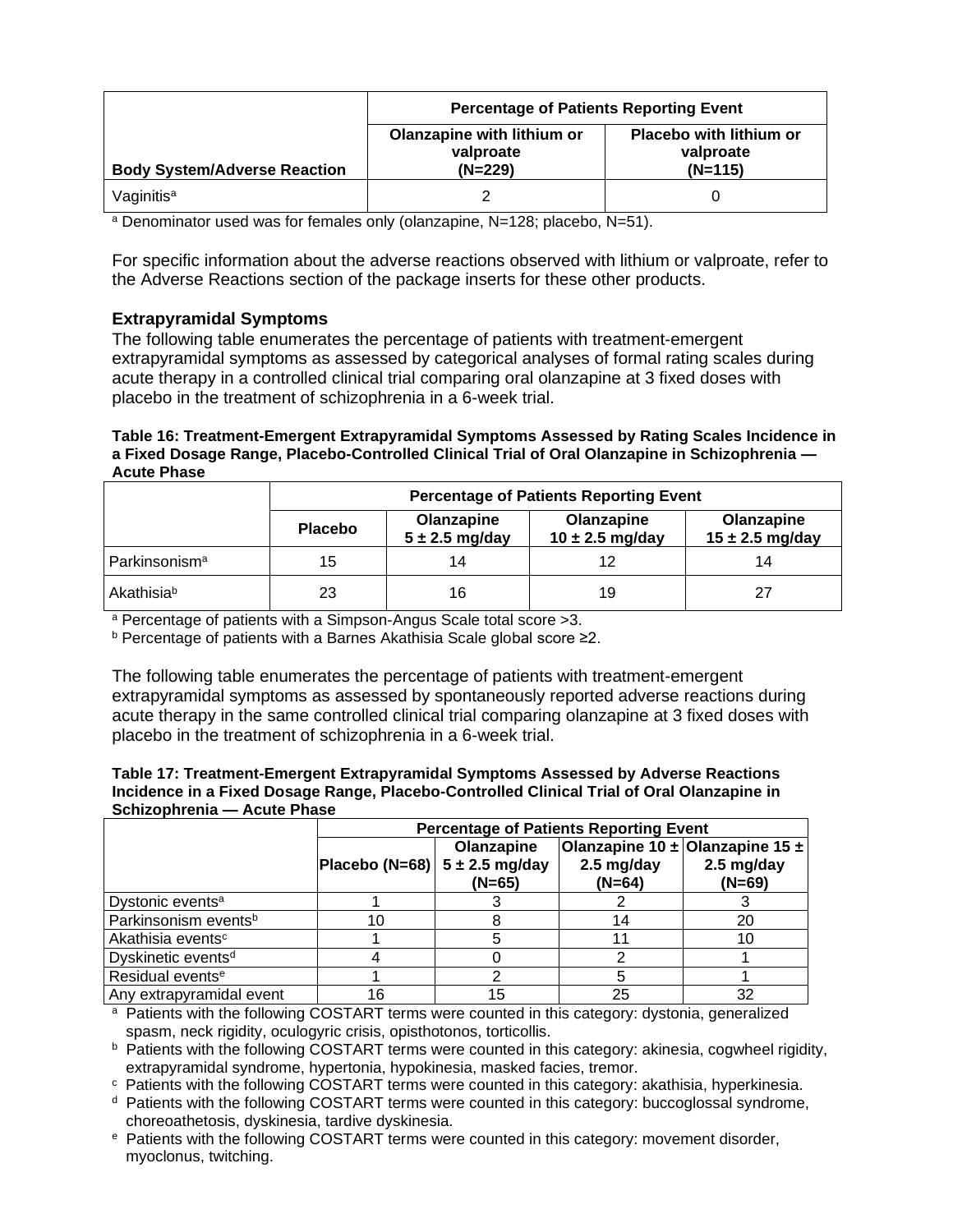The following table enumerates the percentage of adolescent patients with treatment-emergent extrapyramidal symptoms as assessed by spontaneously reported adverse reactions during acute therapy (dose range: 2.5 to 20 mg/day).

| Table 18: Treatment-Emergent Extrapyramidal Symptoms Assessed by Adverse Reactions                |
|---------------------------------------------------------------------------------------------------|
| Incidence in Placebo-Controlled Clinical Trials of Oral Olanzapine in Schizophrenia and Bipolar I |
| Disorder - Adolescents                                                                            |

|                          | <b>Percentage of Patients Reporting Event</b> |                    |  |
|--------------------------|-----------------------------------------------|--------------------|--|
|                          | <b>Placebo</b>                                | Olanzapine (N=179) |  |
| Categories <sup>a</sup>  | $(N=89)$                                      |                    |  |
| Dystonic events          |                                               |                    |  |
| Parkinsonism events      |                                               |                    |  |
| Akathisia events         |                                               |                    |  |
| <b>Dyskinetic events</b> |                                               |                    |  |
| Nonspecific events       |                                               |                    |  |
| Any extrapyramidal event |                                               |                    |  |

a Categories are based on Standard MedDRA Queries (SMQ) for extrapyramidal symptoms as defined in MedDRA version 12.0.

*Dystonia, Class Effect:* Symptoms of dystonia, prolonged abnormal contractions of muscle groups, may occur in susceptible individuals during the first few days of treatment. Dystonic symptoms include: spasm of the neck muscles, sometimes progressing to tightness of the throat, swallowing difficulty, difficulty breathing, and/or protrusion of the tongue. While these symptoms can occur at low doses, the frequency and severity are greater with high potency and at higher doses of first generation antipsychotic drugs. In general, an elevated risk of acute dystonia may be observed in males and younger age groups receiving antipsychotics; however, events of dystonia have been reported infrequently (<1%) with olanzapine use.

# **Other Adverse Reactions**

Other Adverse Reactions Observed During the Clinical Trial Evaluation of Oral Olanzapine Following is a list of treatment-emergent adverse reactions reported by patients treated with oral olanzapine (at multiple doses ≥1 mg/day) in clinical trials. This listing is not intended to include reactions (1) already listed in previous tables or elsewhere in labeling, (2) for which a drug cause was remote, (3) which were so general as to be uninformative, (4) which were not considered to have significant clinical implications, or (5) which occurred at a rate equal to or less than placebo. Reactions are classified by body system using the following definitions: frequent adverse reactions are those occurring in at least 1/100 patients; infrequent adverse reactions are those occurring in 1/100 to 1/1,000 patients; rare reactions are those occurring in fewer than 1/1,000 patients.

Body as a Whole — *Infrequent:* chills, face edema, photosensitivity reaction, suicide attempt<sup>1</sup>; Rare: chills and fever, hangover effect, sudden death<sup>1</sup>.

**Cardiovascular System** — *Infrequent:* cerebrovascular accident, vasodilatation.

**Digestive System** — *Infrequent:* abdominal distension, nausea and vomiting, tongue edema; *Rare:* ileus, intestinal obstruction, liver fatty deposit.

**Hemic and Lymphatic System** — *Infrequent:* thrombocytopenia.

**Metabolic and Nutritional Disorders** — *Frequent:* alkaline phosphatase increased; *Infrequent:* bilirubinemia, hypoproteinemia.

**Musculoskeletal System** — *Rare:* osteoporosis.

**Nervous System** — *Infrequent:* ataxia, dysarthria, libido decreased, stupor; *Rare:* coma. **Respiratory System** — *Infrequent:* epistaxis; *Rare:* lung edema.

**Skin and Appendages** — *Infrequent:* alopecia.

**Special Senses** — *Infrequent:* abnormality of accommodation, dry eyes; *Rare:* mydriasis.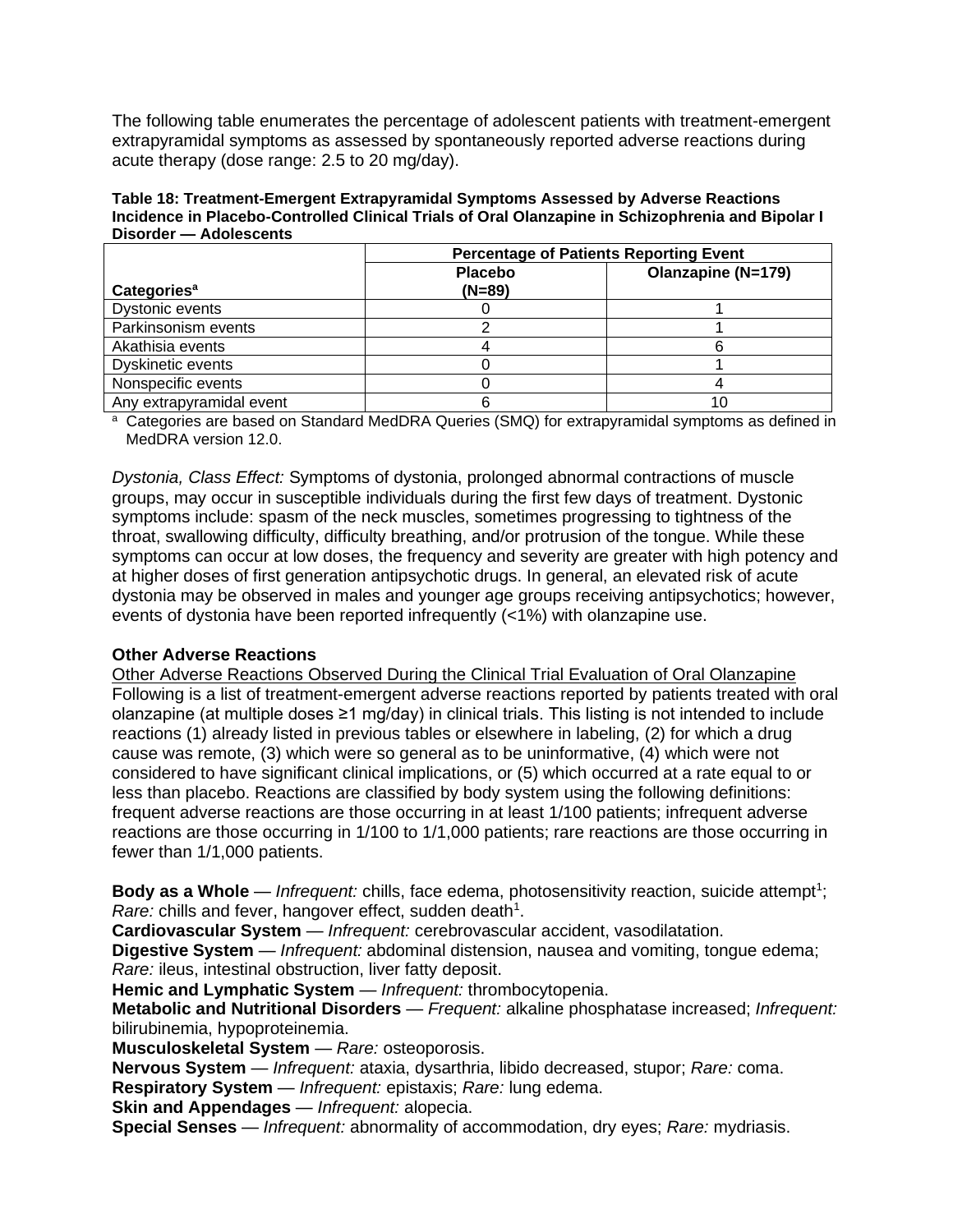Urogenital System — *Infrequent:* amenorrhea<sup>2</sup>, breast pain, decreased menstruation, impotence<sup>2</sup>, increased menstruation<sup>2</sup>, menorrhagia<sup>2</sup>, metrorrhagia<sup>2</sup>, polyuria<sup>2</sup>, urinary frequency, urinary retention, urinary urgency, urination impaired.

- $<sup>1</sup>$  These terms represent serious adverse events but do not meet the definition for adverse</sup> drug reactions. They are included here because of their seriousness.
- <sup>2</sup> Adjusted for gender.

### Clinical Trials in Adolescent Patients (age 13 to 17 years)

### *Commonly Observed Adverse Reactions in Oral Olanzapine Short-Term, Placebo-Controlled Trials*

Adverse reactions in adolescent patients treated with oral olanzapine (doses ≥2.5 mg) reported with an incidence of 5% or more and reported at least twice as frequently as placebo-treated patients are listed in Table 21.

### **Table 21: Treatment-Emergent Adverse Reactions of** ≥**5% Incidence among Adolescents (13 to 17 Years Old) with Schizophrenia or Bipolar I Disorder (Manic or Mixed Episodes)**

|                             | <b>Percentage of Patients Reporting Event</b>   |                            |                                    |                            |
|-----------------------------|-------------------------------------------------|----------------------------|------------------------------------|----------------------------|
|                             | <b>6 Week Trial</b><br>% Schizophrenia Patients |                            | 3 Week Trial<br>% Bipolar Patients |                            |
| <b>Adverse Reactions</b>    | Olanzapine<br>(N=72)                            | <b>Placebo</b><br>$(N=35)$ | Olanzapine<br>(N=107)              | <b>Placebo</b><br>$(N=54)$ |
| Sedation <sup>a</sup>       | 39                                              |                            | 48                                 |                            |
| Weight increased            | 31                                              |                            | 29                                 |                            |
| Headache                    | 17                                              | 6                          | 17                                 | 17                         |
| Increased appetite          | 17                                              | 9                          | 29                                 |                            |
| <b>Dizziness</b>            |                                                 | 3                          |                                    | ົ                          |
| Abdominal pain <sup>b</sup> |                                                 | 3                          |                                    |                            |
| Pain in extremity           | հ                                               |                            | 5                                  |                            |
| Fatigue                     |                                                 | っ                          | 14                                 | 6                          |
| Dry mouth                   |                                                 |                            |                                    |                            |

a Patients with the following MedDRA terms were counted in this category: hypersomnia, lethargy, sedation, somnolence.

 $<sup>b</sup>$  Patients with the following MedDRA terms were counted in this category: abdominal pain, abdominal</sup> pain lower, abdominal pain upper.

*Adverse Reactions Occurring at an Incidence of 2% or More among Oral Olanzapine-Treated Patients in Short-Term (3 to 6 weeks), Placebo-Controlled Trials* 

Adverse reactions in adolescent patients treated with oral olanzapine (doses ≥2.5 mg) reported with an incidence of 2% or more and greater than placebo are listed in Table 22.

#### **Table 22: Treatment-Emergent Adverse Reactions of** ≥**2% Incidence among Adolescents (13 to 17 Years Old) (Combined Incidence from Short-Term, Placebo-Controlled Clinical Trials of Schizophrenia or Bipolar I Disorder [Manic or Mixed Episodes])**

|                         | <b>Percentage of Patients Reporting Event</b> |                            |  |
|-------------------------|-----------------------------------------------|----------------------------|--|
| <b>Adverse Reaction</b> | Olanzapine<br>$(N=179)$                       | <b>Placebo</b><br>$(N=89)$ |  |
| Sedation <sup>a</sup>   | 44                                            |                            |  |
| Weight increased        | 30                                            |                            |  |
| Increased appetite      | 24                                            | n                          |  |
| Headache                |                                               | 12                         |  |
| Fatigue                 | 9                                             |                            |  |
| <b>Dizziness</b>        |                                               |                            |  |
| Dry mouth               | 6                                             |                            |  |
| Pain in extremity       | 5                                             |                            |  |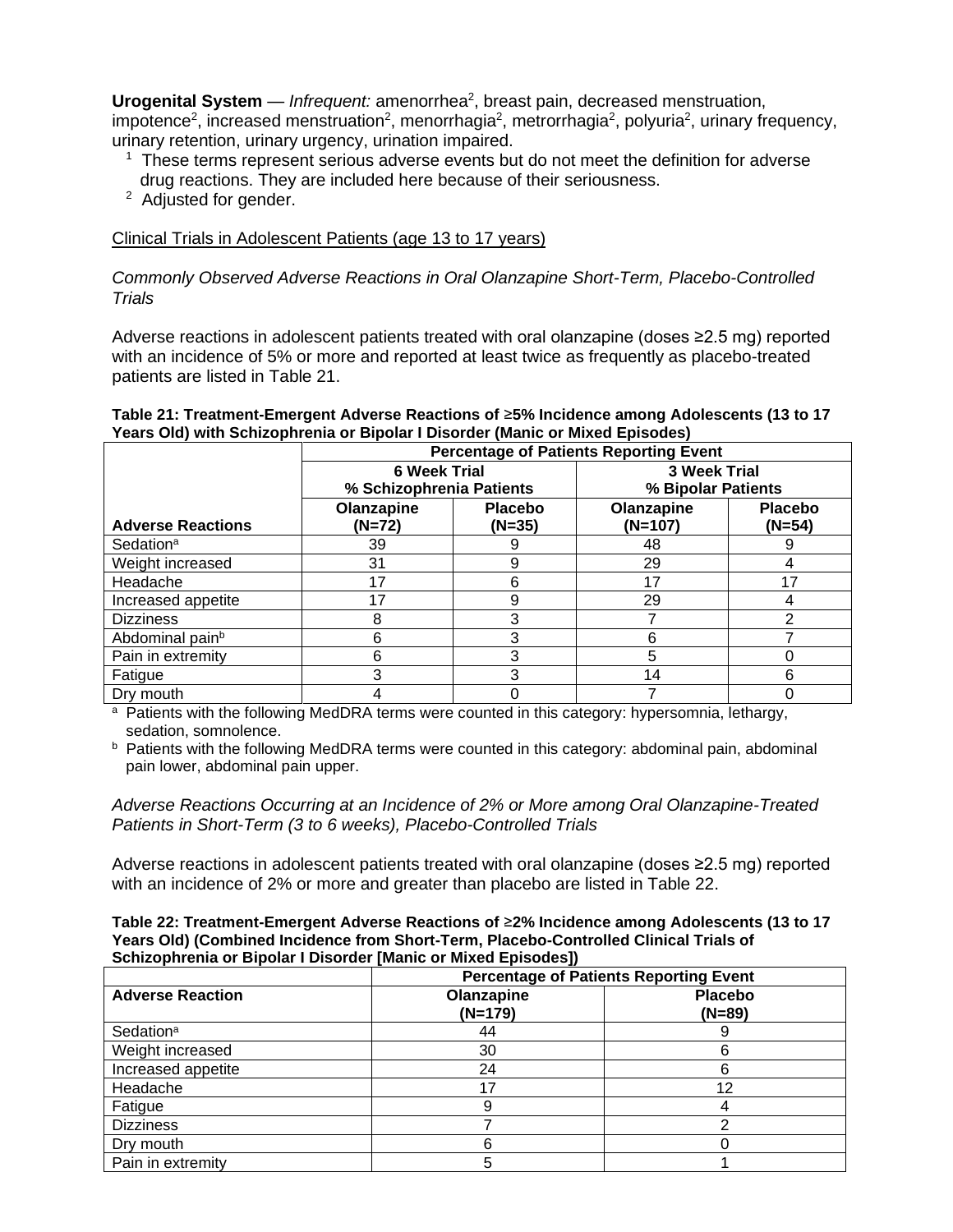|                                          | <b>Percentage of Patients Reporting Event</b> |                          |  |
|------------------------------------------|-----------------------------------------------|--------------------------|--|
| <b>Adverse Reaction</b>                  | Olanzapine<br>$(N=179)$                       | <b>Placebo</b><br>(N=89) |  |
| Constipation                             |                                               |                          |  |
| Nasopharyngitis                          |                                               |                          |  |
| Diarrhea                                 | 3                                             |                          |  |
| Restlessness                             | 3                                             |                          |  |
| Liver enzymes increased <sup>b</sup>     | 8                                             |                          |  |
| Dyspepsia                                | 3                                             |                          |  |
| Epistaxis                                | З                                             |                          |  |
| Respiratory tract infection <sup>c</sup> | 3                                             |                          |  |
| <b>Sinusitis</b>                         |                                               |                          |  |
| Arthralgia                               | ⌒                                             |                          |  |
| Musculoskeletal stiffness                |                                               |                          |  |

<sup>a</sup> Patients with the following MedDRA terms were counted in this category: hypersomnia, lethargy, sedation, somnolence.

b The terms alanine aminotransferase (ALT), aspartate aminotransferase (AST), and hepatic enzyme were combined under liver enzymes.

 $\epsilon$  Patients with the following MedDRA terms were counted in this category: lower respiratory tract infection, respiratory tract infection, respiratory tract infection viral, upper respiratory tract infection, viral upper respiratory tract infection.

### **Vital Signs and Laboratory Studies**

Vital Sign Changes — Oral olanzapine was associated with orthostatic hypotension and tachycardia in clinical trials *[see Warnings and Precautions [\(5\)](#page-9-4)]*.

### Laboratory Changes

*Olanzapine Monotherapy in Adults:* An assessment of the premarketing experience for olanzapine revealed an association with asymptomatic increases in ALT, AST, and GGT. Within the original premarketing database of about 2,400 adult patients with baseline ALT ≤90 IU/L, the incidence of ALT elevations to >200 IU/L was 2% (50/2,381). None of these patients experienced jaundice or other symptoms attributable to liver impairment and most had transient changes that tended to normalize while olanzapine treatment was continued.

In placebo-controlled olanzapine monotherapy studies in adults, clinically significant ALT elevations (change from <3 times the upper limit of normal [ULN] at baseline to ≥3 times ULN) were observed in 5% (77/1,426) of patients exposed to olanzapine compared to 1% (10/1,187) of patients exposed to placebo. ALT elevations ≥5 times ULN were observed in 2% (29/1,438) of olanzapine-treated patients, compared to 0.3% (4/1,196) of placebo-treated patients. ALT values returned to normal, or were decreasing, at last follow-up in the majority of patients who either continued treatment with olanzapine or discontinued olanzapine. No patient with elevated ALT values experienced jaundice, liver failure, or met the criteria for Hy's Rule.

From an analysis of the laboratory data in an integrated database of 41 completed clinical studies in adult patients treated with oral olanzapine, high GGT levels were recorded in ≥1% (88/5,245) of patients.

Caution should be exercised in patients with signs and symptoms of hepatic impairment, in patients with pre-existing conditions associated with limited hepatic functional reserve, and in patients who are being treated with potentially hepatotoxic drugs.

Olanzapine administration was also associated with increases in serum prolactin *[see Warnings and Precautions [\(5.15\)](#page-19-0)]*, with an asymptomatic elevation of the eosinophil count in 0.3% of patients, and with an increase in CPK.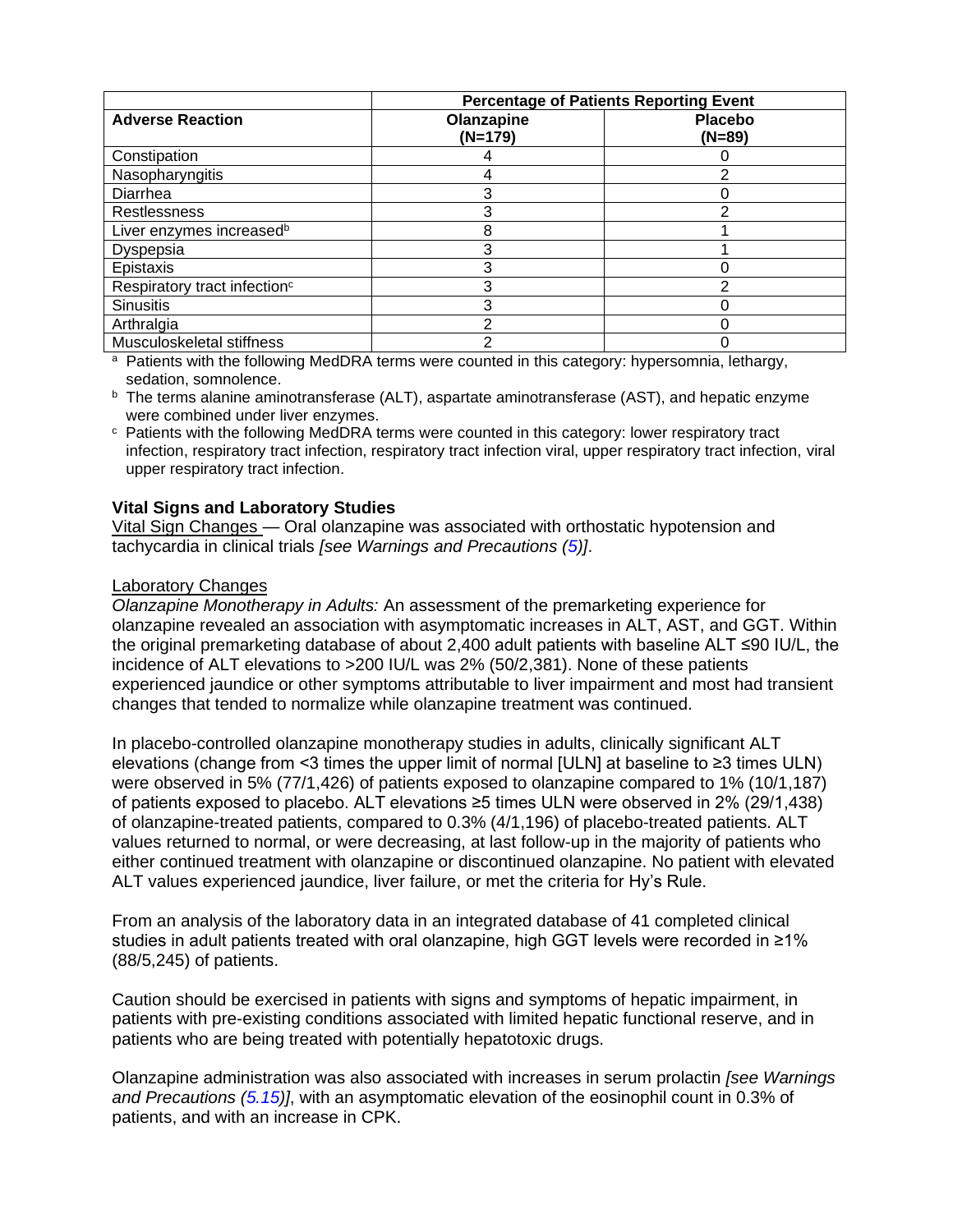From an analysis of the laboratory data in an integrated database of 41 completed clinical studies in adult patients treated with oral olanzapine, elevated uric acid was recorded in ≥3% (171/4,641) of patients.

*Olanzapine Monotherapy in Adolescents:* In placebo-controlled clinical trials of adolescent patients with schizophrenia or bipolar I disorder (manic or mixed episodes), greater frequencies for the following treatment-emergent findings, at anytime, were observed in laboratory analytes compared to placebo: elevated ALT (≥3X ULN in patients with ALT at baseline <3X ULN), (12% vs 2%); elevated AST (28% vs 4%); low total bilirubin (22% vs 7%); elevated GGT (10% vs 1%); and elevated prolactin (47% vs 7%).

In placebo-controlled olanzapine monotherapy studies in adolescents, clinically significant ALT elevations (change from <3 times ULN at baseline to  $\geq$ 3 times ULN) were observed in 12% (22/192) of patients exposed to olanzapine compared to 2% (2/109) of patients exposed to placebo. ALT elevations ≥5 times ULN were observed in 4% (8/192) of olanzapine-treated patients, compared to 1% (1/109) of placebo-treated patients. ALT values returned to normal, or were decreasing, at last follow-up in the majority of patients who either continued treatment with olanzapine or discontinued olanzapine. No adolescent patient with elevated ALT values experienced jaundice, liver failure, or met the criteria for Hy's Rule.

ECG Changes — In pooled studies of adults as well as pooled studies of adolescents, there were no significant differences between olanzapine and placebo in the proportions of patients experiencing potentially important changes in ECG parameters, including QT, QTc (Fridericia corrected), and PR intervals. Olanzapine use was associated with a mean increase in heart rate compared to placebo (adults: +2.4 beats per minute vs no change with placebo; adolescents: +6.3 beats per minute vs -5.1 beats per minute with placebo). This increase in heart rate may be related to olanzapine's potential for inducing orthostatic changes *[see Warnings and Precautions [\(5.7\)](#page-17-0)]*.

# <span id="page-30-1"></span>**6.2 Postmarketing Experience**

The following adverse reactions have been identified during post-approval use of olanzapine. Because these reactions are reported voluntarily from a population of uncertain size, it is difficult to reliably estimate their frequency or evaluate a causal relationship to drug exposure.

Adverse reactions reported since market introduction that were temporally (but not necessarily causally) related to olanzapine therapy include the following: allergic reaction (e.g., anaphylactoid reaction, angioedema, pruritus or urticaria), cholestatic or mixed liver injury, diabetic coma, diabetic ketoacidosis, discontinuation reaction (diaphoresis, nausea or vomiting), Drug Reaction with Eosinophilia and Systemic Symptoms (DRESS), hepatitis, jaundice, neutropenia, pancreatitis, priapism, rash, restless legs syndrome, rhabdomyolysis, salivary hypersecretion, stuttering<sup>1</sup>, and venous thromboembolic events (including pulmonary embolism and deep venous thrombosis). Random cholesterol levels of ≥240 mg/dL and random triglyceride levels of ≥1,000 mg/dL have been reported. <sup>1</sup>Stuttering was only studied in oral formulations.

# <span id="page-30-2"></span>**7 DRUG INTERACTIONS**

The risks of using olanzapine in combination with other drugs have not been extensively evaluated in systematic studies.

# <span id="page-30-0"></span>**7.1 Potential for Other Drugs to Affect Olanzapine**

Diazepam — The co-administration of diazepam with olanzapine potentiated the orthostatic hypotension observed with olanzapine *[see Drug Interactions [\(7.2\)](#page-31-0)]*.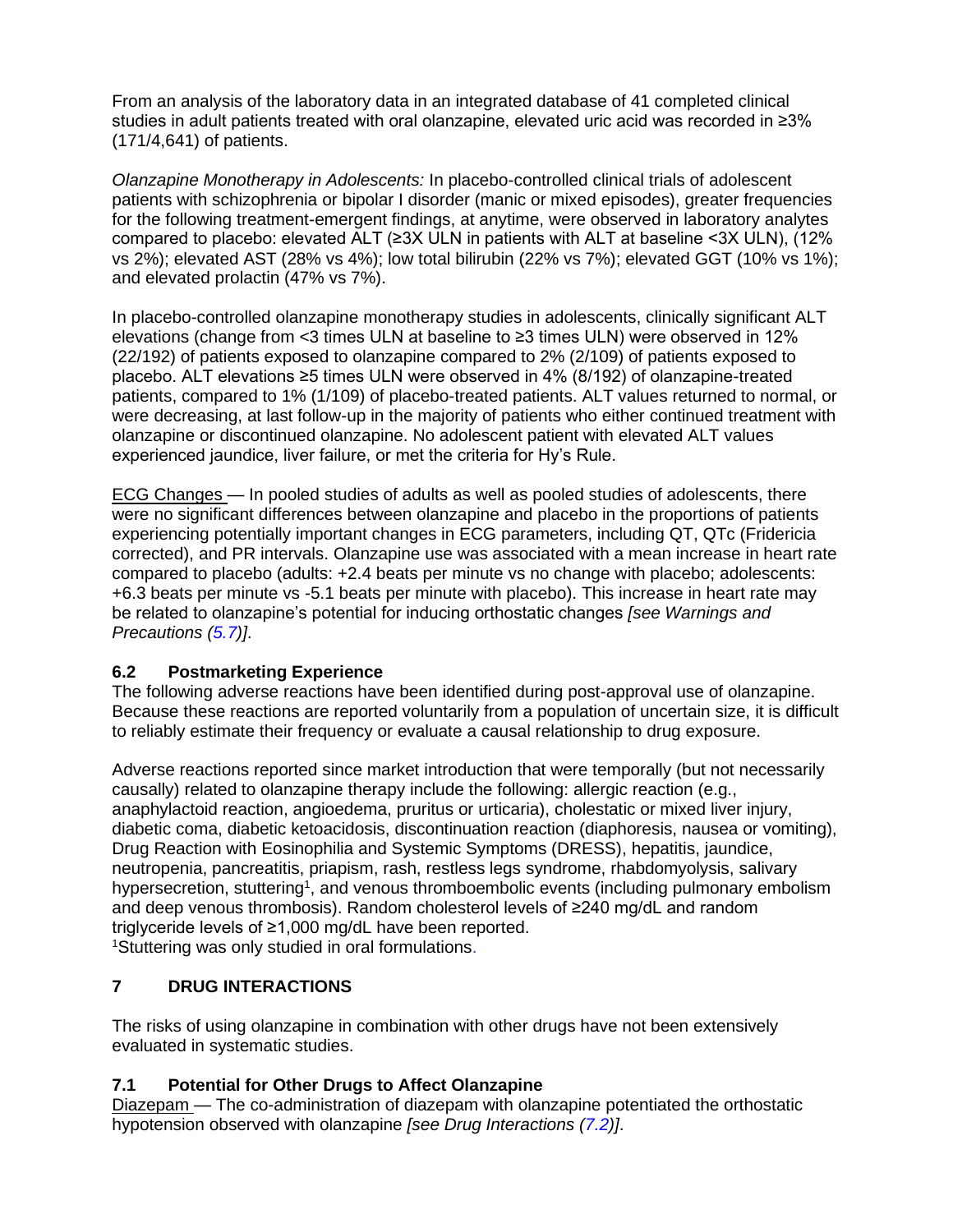Cimetidine and Antacids — Single doses of cimetidine (800 mg) or aluminum- and magnesiumcontaining antacids did not affect the oral bioavailability of olanzapine.

Inducers of CYP1A2 — Carbamazepine therapy (200 mg bid) causes an approximately 50% increase in the clearance of olanzapine. This increase is likely due to the fact that carbamazepine is a potent inducer of CYP1A2 activity. Higher daily doses of carbamazepine may cause an even greater increase in olanzapine clearance.

Alcohol — Ethanol (45 mg/70 kg single dose) did not have an effect on olanzapine pharmacokinetics. The co-administration of alcohol (i.e., ethanol) with olanzapine potentiated the orthostatic hypotension observed with olanzapine *[see Drug Interactions [\(7.2\)](#page-31-0)]*.

### Inhibitors of CYP1A2

*Fluvoxamine:* Fluvoxamine, a CYP1A2 inhibitor, decreases the clearance of olanzapine. This results in a mean increase in olanzapine  $C_{\text{max}}$  following fluvoxamine of 54% in female nonsmokers and 77% in male smokers. The mean increase in olanzapine AUC is 52% and 108%, respectively. Lower doses of olanzapine should be considered in patients receiving concomitant treatment with fluvoxamine.

### Inhibitors of CYP2D6

*Fluoxetine:* Fluoxetine (60 mg single dose or 60 mg daily dose for 8 days) causes a small (mean 16%) increase in the maximum concentration of olanzapine and a small (mean 16%) decrease in olanzapine clearance. The magnitude of the impact of this factor is small in comparison to the overall variability between individuals, and therefore dose modification is not routinely recommended. When using olanzapine orally disintegrating tablets and fluoxetine in combination, also refer to the Drug Interactions section of the package insert for Symbyax.

Warfarin — Warfarin (20 mg single dose) did not affect olanzapine pharmacokinetics *[see Drug Interactions [\(7.2\)](#page-31-0)]*.

Inducers of CYP1A2 or Glucuronyl Transferase — Omeprazole and rifampin may cause an increase in olanzapine clearance.

Charcoal — The administration of activated charcoal (1 g) reduced the  $C_{\text{max}}$  and AUC of oral olanzapine by about 60%. As peak olanzapine levels are not typically obtained until about 6 hours after dosing, charcoal may be a useful treatment for olanzapine overdose.

Anticholinergic Drugs - Concomitant treatment with olanzapine and other drugs with anticholinergic activity can increase the risk for severe gastrointestinal adverse reactions related to hypomotility. Olanzapine orally disintegrating tablets should be used with caution in patients receiving medications having anticholinergic (antimuscarinic) effects *[see Warnings and Precautions (5.14)]*.

# <span id="page-31-0"></span>**7.2 Potential for Olanzapine to Affect Other Drugs**

CNS Acting Drugs — Given the primary CNS effects of olanzapine, caution should be used when olanzapine is taken in combination with other centrally acting drugs and alcohol.

Antihypertensive Agents — Olanzapine, because of its potential for inducing hypotension, may enhance the effects of certain antihypertensive agents.

Levodopa and Dopamine Agonists — Olanzapine may antagonize the effects of levodopa and dopamine agonists.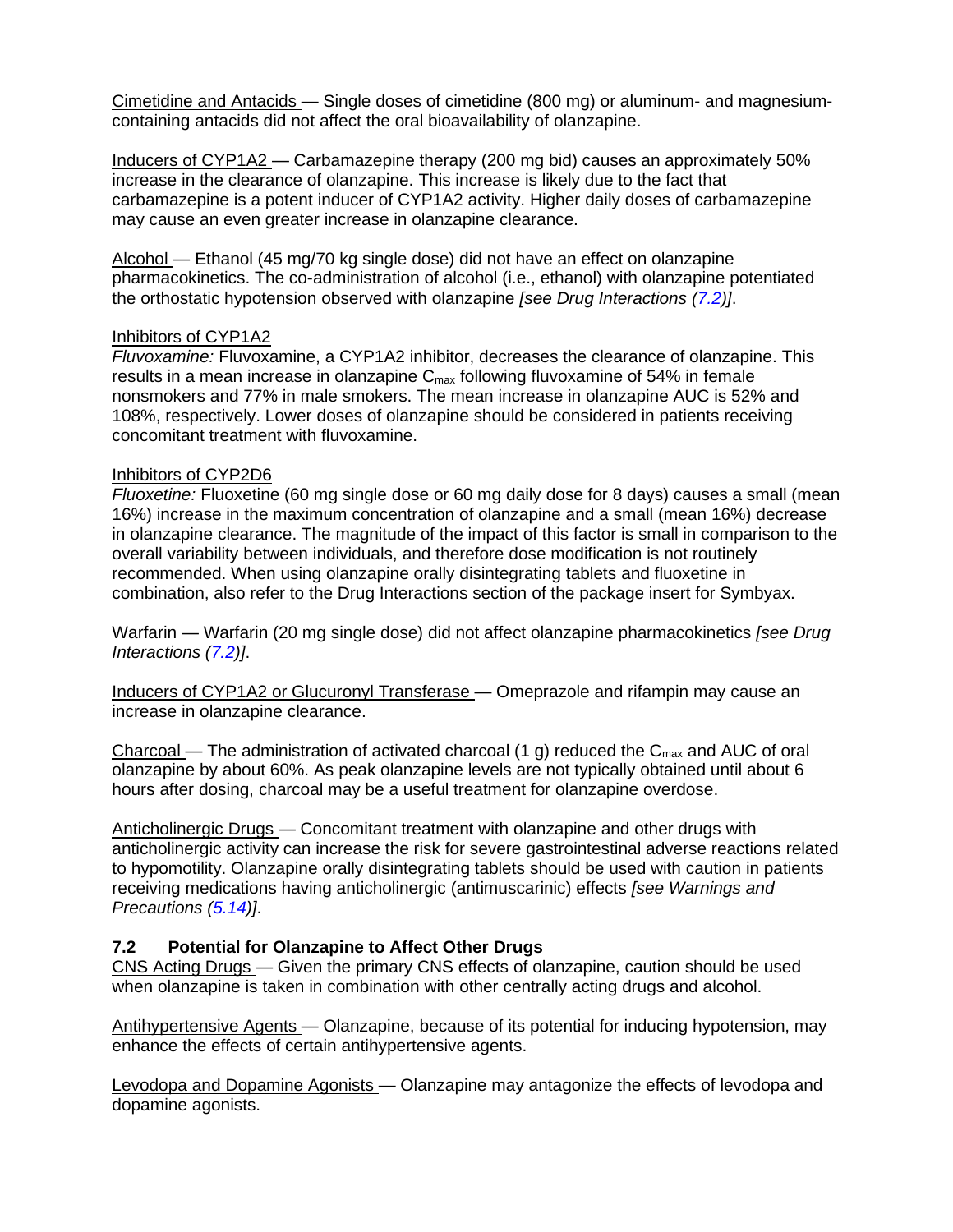Lithium — Multiple doses of olanzapine (10 mg for 8 days) did not influence the kinetics of lithium. Therefore, concomitant olanzapine administration does not require dosage adjustment of lithium *[see Warnings and Precautions [\(5.16\)](#page-20-0)]*.

Valproate — Olanzapine (10 mg daily for 2 weeks) did not affect the steady state plasma concentrations of valproate. Therefore, concomitant olanzapine administration does not require dosage adjustment of valproate *[see Warnings and Precautions [\(5.16\)](#page-20-0)]*.

Effect of Olanzapine on Drug Metabolizing Enzymes — *In vitro* studies utilizing human liver microsomes suggest that olanzapine has little potential to inhibit CYP1A2, CYP2C9, CYP2C19, CYP2D6, and CYP3A. Thus, olanzapine is unlikely to cause clinically important drug interactions mediated by these enzymes.

Imipramine — Single doses of olanzapine did not affect the pharmacokinetics of imipramine or its active metabolite desipramine.

Warfarin — Single doses of olanzapine did not affect the pharmacokinetics of warfarin *[see Drug Interactions [\(7.1\)](#page-30-0)]*.

Diazepam — Olanzapine did not influence the pharmacokinetics of diazepam or its active metabolite N-desmethyldiazepam. However, diazepam co-administered with olanzapine increased the orthostatic hypotension observed with either drug given alone *[see Drug Interactions [\(7.1\)](#page-30-0)]*.

Alcohol — Multiple doses of olanzapine did not influence the kinetics of ethanol *[see Drug Interactions [\(7.1\)](#page-30-0)]*.

Biperiden — Multiple doses of olanzapine did not influence the kinetics of biperiden.

Theophylline — Multiple doses of olanzapine did not affect the pharmacokinetics of theophylline or its metabolites.

# <span id="page-32-1"></span>**8 USE IN SPECIFIC POPULATIONS**

When using olanzapine orally disintegrating tablets and fluoxetine in combination, also refer to the Use in Specific Populations section of the package insert for Symbyax.

# <span id="page-32-0"></span>**8.1 Pregnancy**

# *Pregnancy Exposure Registry*

There is a pregnancy exposure registry that monitors pregnancy outcomes in women exposed to atypical antipsychotics, including olanzapine, during pregnancy. Healthcare providers are encouraged to register patients by contacting the National Pregnancy Registry for Atypical Antipsychotics at 1-866-961-2388 or visit http://womensmentalhealth.org/clinical-and-researchprograms/pregnancyregistry/.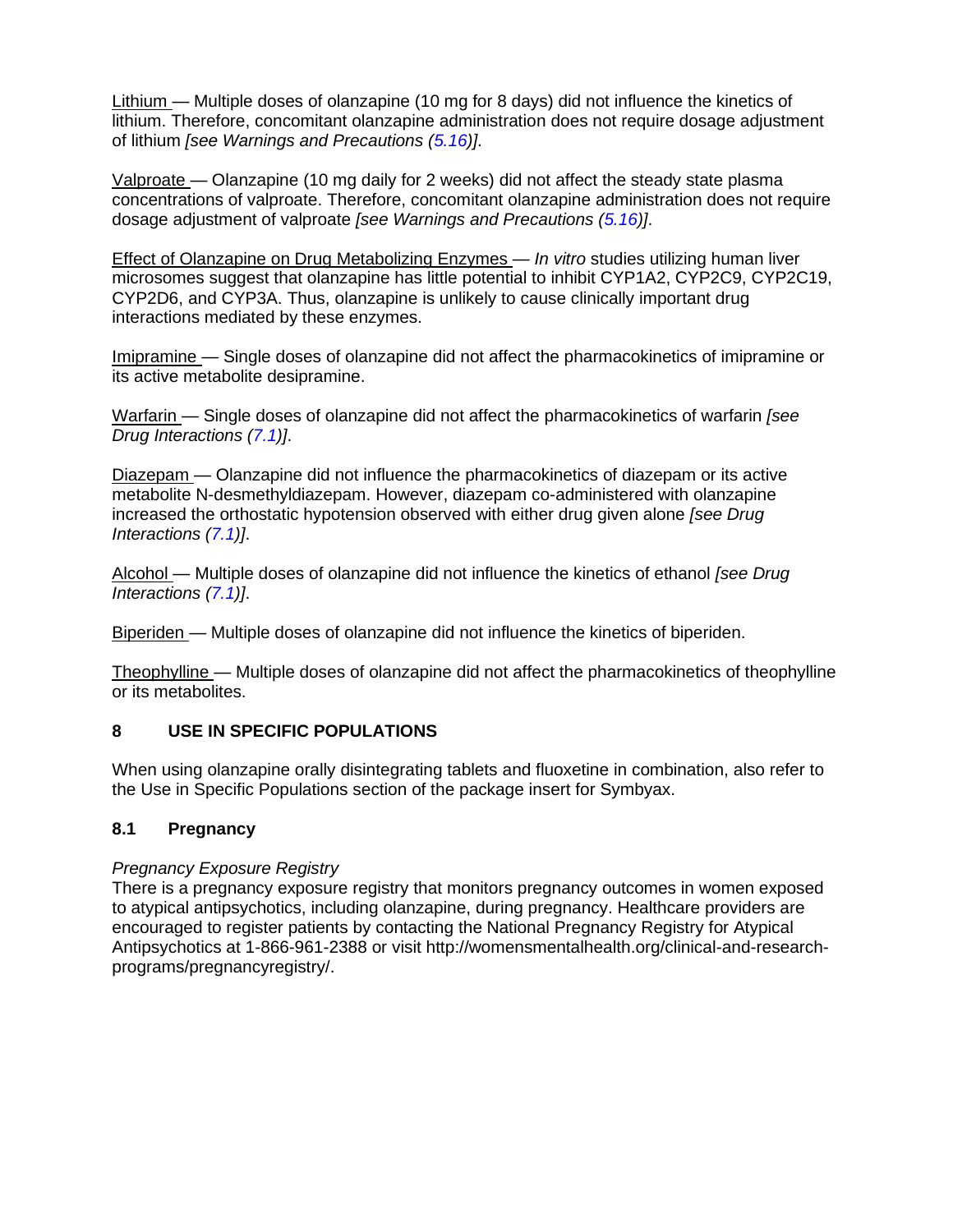### Risk Summary

Neonates exposed to antipsychotic drugs, including olanzapine, during the third trimester are at risk for extrapyramidal and/or withdrawal symptoms following delivery (see Clinical Considerations). Overall available data from published epidemiologic studies of pregnant women exposed to olanzapine have not established a drug-associated risk of major birth defects, miscarriage, or adverse maternal or fetal outcomes (see Data). There are risks to the mother associated with untreated schizophrenia or bipolar I disorder and with exposure to antipsychotics, including olanzapine, during pregnancy (see Clinical Considerations). Olanzapine was not teratogenic when administered orally to pregnant rats and rabbits at doses that are 9- and 30-times the daily oral maximum recommended human dose (MRHD), based on  $mg/m<sup>2</sup>$  body surface area; some fetal toxicities were observed at these doses (see Data). The estimated background risk of major birth defects and miscarriage for the indicated populations is unknown. All pregnancies have a background risk of birth defects, loss, or other adverse outcomes. In the U.S. general population, the estimated background risk of major birth defects and miscarriage in clinically recognized pregnancies is 2% to 4% and 15% to 20%, respectively.

### *Clinical Considerations*

### *Disease-associated maternal and embryo/fetal risk*

There is a risk to the mother from untreated schizophrenia or bipolar I disorder, including increased risk of relapse, hospitalization, and suicide. Schizophrenia and bipolar I disorder are associated with increased adverse perinatal outcomes, including preterm birth. It is not known if this is a direct result of the illness or other comorbid factors.

### *Fetal/Neonatal adverse reactions*

Extrapyramidal and/or withdrawal symptoms, including agitation, hypertonia, hypotonia, tremor, somnolence, respiratory distress, and feeding disorder have been reported in neonates who were exposed to antipsychotic drugs, including olanzapine, during the third trimester of pregnancy. These symptoms have varied in severity. Monitor neonates for extrapyramidal and/or withdrawal symptoms and manage symptoms appropriately. Some neonates recovered within hours or days without specific treatment; others required prolonged hospitalization.

### *Data*

### *Human Data*

Placental passage has been reported in published study reports; however, the placental passage ratio was highly variable ranging between 7% to 167% at birth following exposure during pregnancy. The clinical relevance of this finding is unknown.

Published data from observational studies, birth registries, and case reports that have evaluated the use of atypical antipsychotics during pregnancy do not establish an increased risk of major birth defects. A retrospective cohort study from a Medicaid database of 9258 women exposed to antipsychotics during pregnancy did not indicate an overall increased risk for major birth defects.

# *Animal Data*

In oral reproduction studies in rats at doses up to 18 mg/kg/day and in rabbits at doses up to 30 mg/kg/day (9 and 30 times the daily oral MRHD based on mg/m<sup>2</sup> body surface area, respectively), no evidence of teratogenicity was observed. In an oral rat teratology study, early resorptions and increased numbers of nonviable fetuses were observed at a dose of 18 mg/kg/day (9 times the daily oral MRHD based on mg/m<sup>2</sup> body surface area), and gestation was prolonged at 10 mg/kg/day (5 times the daily oral MRHD based on mg/m<sup>2</sup> body surface area). In an oral rabbit teratology study, fetal toxicity manifested as increased resorptions and decreased fetal weight, occurred at a maternally toxic dose of 30 mg/kg/day (30 times the daily oral MRHD based on mg/m<sup>2</sup> body surface area).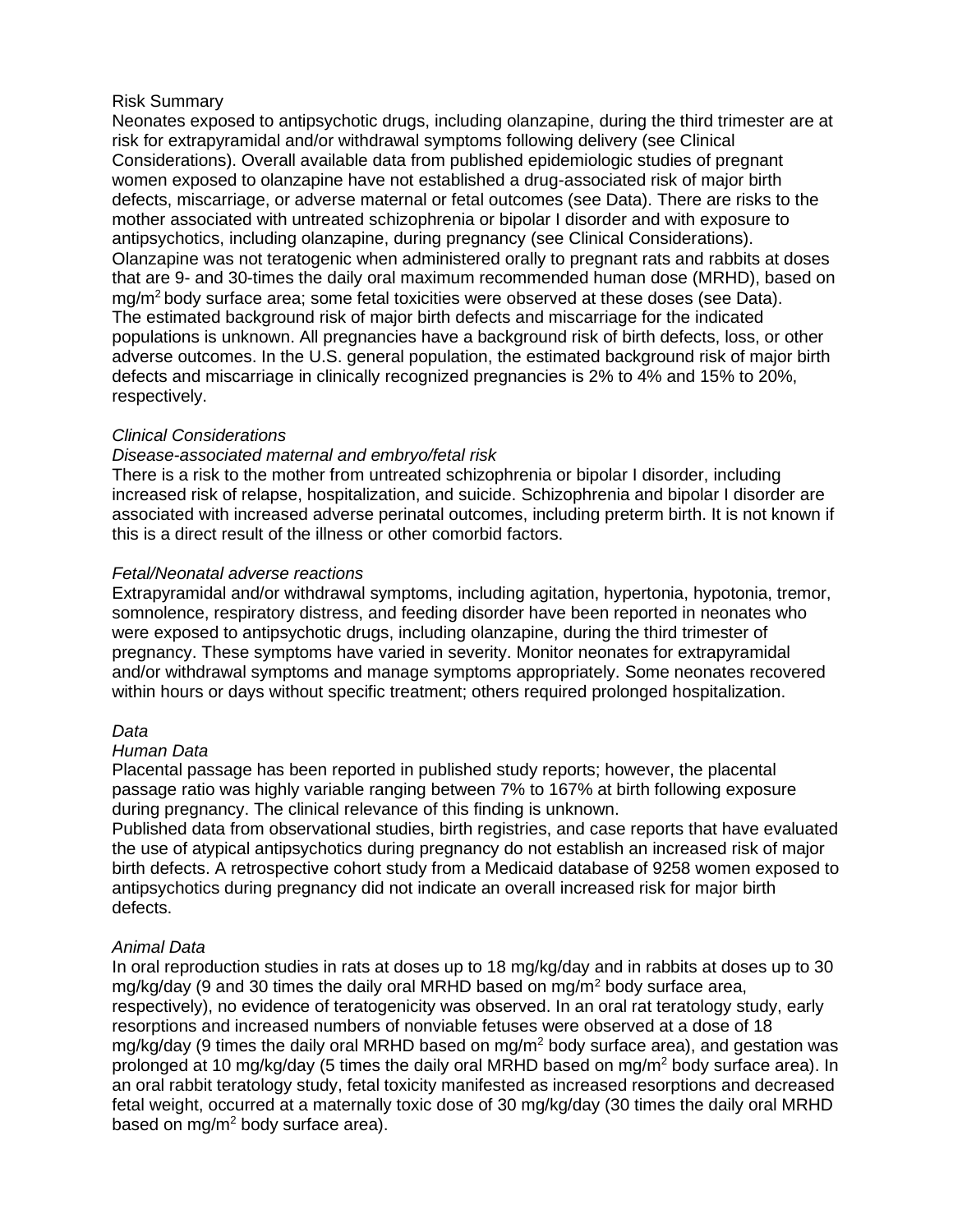# <span id="page-34-1"></span>**8.2 Lactation**

### *Risk Summary*

Olanzapine is present in human milk. There are reports of excess sedation, irritability, poor feeding and extrapyramidal symptoms (tremors and abnormal muscle movements) in infants exposed to olanzapine through breast milk (see Clinical Considerations). There is no information on the effects of olanzapine on milk production.

The developmental and health benefits of breastfeeding should be considered along with the mother's clinical need for olanzapine and any potential adverse effects on the breastfed child from olanzapine or from the mother's underlying condition.

# *Clinical Considerations*

Infants exposed to olanzapine should be monitored for excess sedation, irritability, poor feeding, and extrapyramidal symptoms (tremors and abnormal muscle movements).

# <span id="page-34-2"></span>**8.3 Females and Males of Reproductive Potential**

*Infertility Females*

Based on the pharmacologic action of olanzapine  $(D_2)$  receptor antagonism), treatment with olanzapine orally disintegrating tablets may result in an increase in serum prolactin levels, which may lead to a reversible reduction in fertility in females of reproductive potential [see Warnings and Precautions *[\(5.15\)](#page-19-0)*].

# <span id="page-34-0"></span>**8.4 Pediatric Use**

The safety and effectiveness of oral olanzapine in the treatment of schizophrenia and manic or mixed episodes associated with bipolar I disorder were established in short-term studies in adolescents (ages 13 to 17 years). Use of olanzapine in adolescents is supported by evidence from adequate and well-controlled studies of olanzapine in which 268 adolescents received olanzapine in a range of 2.5 to 20 mg/day *[see Clinical Studies [\(14.1,](#page-39-0) [14.2\)](#page-41-0)]*. Recommended starting dose for adolescents is lower than that for adults *[see Dosage and Administration [\(2.1,](#page-5-3) [2.2\)](#page-6-0)]*. Compared to patients from adult clinical trials, adolescents were likely to gain more weight, experience increased sedation, and have greater increases in total cholesterol, triglycerides, LDL cholesterol, prolactin and hepatic aminotransferase levels *[see Warnings and Precautions [\(5.5,](#page-11-0) [5.15,](#page-19-0) [5.17\)](#page-20-1) and Adverse Reactions [\(6.1\)](#page-20-2)]*. When deciding among the alternative treatments available for adolescents, clinicians should consider the increased potential (in adolescents as compared with adults) for weight gain and dyslipidemia. Clinicians should consider the potential long-term risks when prescribing to adolescents, and in many cases this may lead them to consider prescribing other drugs first in adolescents *[see Indications and Usage [\(1.1,](#page-4-1) [1.2\)](#page-4-2)]*.

Safety and effectiveness of olanzapine in children <13 years of age have not been established *[see Patient Counseling Information [\(17\)](#page-43-0)]*.

Safety and efficacy of olanzapine and fluoxetine in combination in children and adolescents (10 to 17 years of age) have been established for the acute treatment of depressive episodes associated with bipolar I disorder.

Safety and effectiveness of olanzapine and fluoxetine in combination in children <10 years of age have not been established.

# <span id="page-34-3"></span>**8.5 Geriatric Use**

Of the 2,500 patients in premarketing clinical studies with oral olanzapine, 11% (263) were 65 years of age or over. In patients with schizophrenia, there was no indication of any different tolerability of olanzapine in the elderly compared to younger patients. Studies in elderly patients with dementia-related psychosis have suggested that there may be a different tolerability profile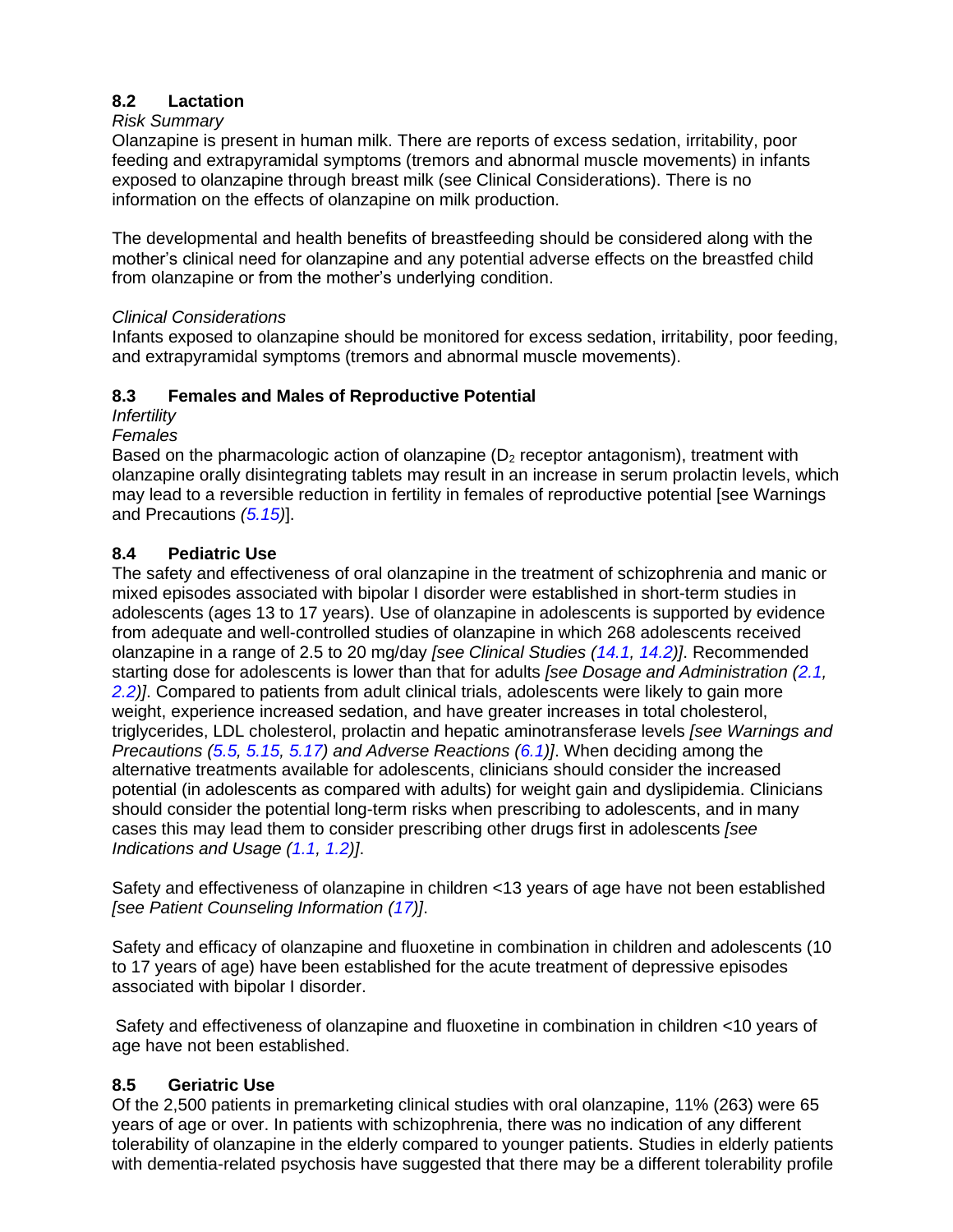in this population compared to younger patients with schizophrenia. Elderly patients with dementia-related psychosis treated with olanzapine are at an increased risk of death compared to placebo. In placebo-controlled studies of olanzapine in elderly patients with dementia-related psychosis, there was a higher incidence of cerebrovascular adverse events (e.g., stroke, transient ischemic attack) in patients treated with olanzapine compared to patients treated with placebo. In 5 placebo-controlled studies of olanzapine in elderly patients with dementia-related psychosis (n=1184), the following adverse reactions were reported in olanzapine-treated patients at an incidence of at least 2% and significantly greater than placebo-treated patients: falls, somnolence, peripheral edema, abnormal gait, urinary incontinence, lethargy, increased weight, asthenia, pyrexia, pneumonia, dry mouth and visual hallucinations. The rate of discontinuation due to adverse reactions was greater with olanzapine than placebo (13% vs 7%). Elderly patients with dementia-related psychosis treated with olanzapine are at an increased risk of death compared to placebo. Olanzapine is not approved for the treatment of patients with dementia-related psychosis *[see Boxed Warning, Warnings and Precautions (5.1), and Patient Counseling Information [\(17\)](#page-43-0)]*. Olanzapine is not approved for the treatment of patients with dementia-related psychosis. Also, the presence of factors that might decrease pharmacokinetic clearance or increase the pharmacodynamic response to olanzapine should lead to consideration of a lower starting dose for any geriatric patient *[see [Boxed Warning,](#page-4-3) Dosage and Administration [\(2.1\)](#page-5-3), and Warnings and Precautions [\(5.1\)](#page-9-0)]*.

Clinical studies of olanzapine and fluoxetine in combination did not include sufficient numbers of patients ≥65 years of age to determine whether they respond differently from younger patients.

# <span id="page-35-0"></span>**9 DRUG ABUSE AND DEPENDENCE**

# <span id="page-35-1"></span>**9.3 Dependence**

In studies prospectively designed to assess abuse and dependence potential, olanzapine was shown to have acute depressive CNS effects but little or no potential of abuse or physical dependence in rats administered oral doses up to 15 times the daily oral MRHD (20 mg) and rhesus monkeys administered oral doses up to 8 times the daily oral MRHD based on mg/m<sup>2</sup> body surface area.

Olanzapine has not been systematically studied in humans for its potential for abuse, tolerance, or physical dependence. While the clinical trials did not reveal any tendency for any drugseeking behavior, these observations were not systematic, and it is not possible to predict on the basis of this limited experience the extent to which a CNS-active drug will be misused, diverted, and/or abused once marketed. Consequently, patients should be evaluated carefully for a history of drug abuse, and such patients should be observed closely for signs of misuse or abuse of olanzapine (e.g., development of tolerance, increases in dose, drug-seeking behavior).

# <span id="page-35-2"></span>**10 OVERDOSAGE**

# <span id="page-35-3"></span>**10.1 Human Experience**

In premarketing trials involving more than 3,100 patients and/or normal subjects, accidental or intentional acute overdosage of olanzapine was identified in 67 patients. In the patient taking the largest identified amount, 300 mg, the only symptoms reported were drowsiness and slurred speech. In the limited number of patients who were evaluated in hospitals, including the patient taking 300 mg, there were no observations indicating an adverse change in laboratory analytes or ECG. Vital signs were usually within normal limits following overdoses.

In postmarketing reports of overdose with olanzapine alone, symptoms have been reported in the majority of cases. In symptomatic patients, symptoms with ≥10% incidence included agitation/aggressiveness, dysarthria, tachycardia, various extrapyramidal symptoms, and reduced level of consciousness ranging from sedation to coma. Among less commonly reported symptoms were the following potentially medically serious reactions: aspiration,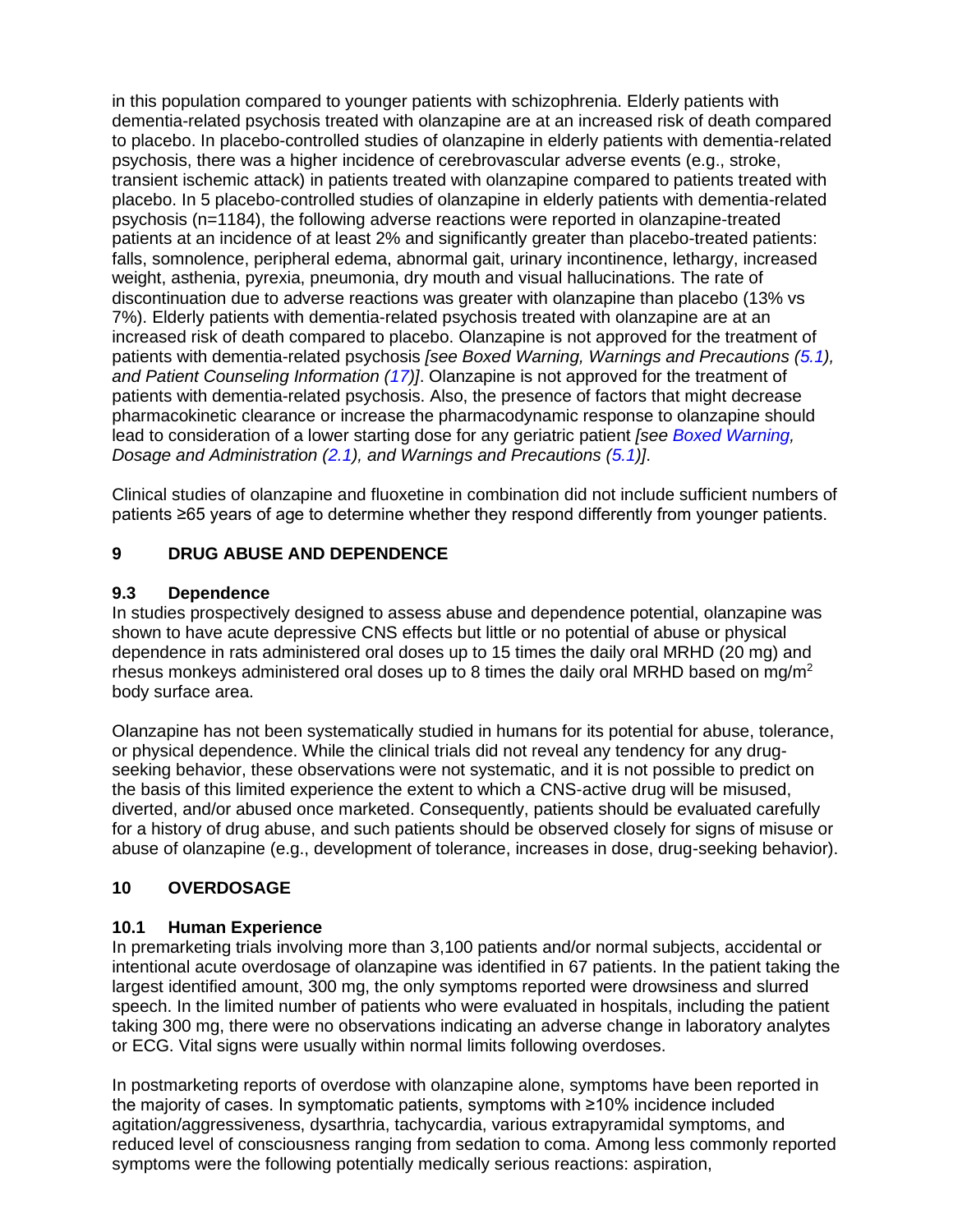cardiopulmonary arrest, cardiac arrhythmias (such as supraventricular tachycardia and 1 patient experiencing sinus pause with spontaneous resumption of normal rhythm), delirium, possible neuroleptic malignant syndrome, respiratory depression/arrest, convulsion, hypertension, and hypotension. Reports have been received of fatality in association with overdose of olanzapine alone. In 1 case of death, the amount of acutely ingested olanzapine was reported to be possibly as low as 450 mg of oral olanzapine; however, in another case, a patient was reported to survive an acute olanzapine ingestion of approximately 2 g of oral olanzapine.

# <span id="page-36-0"></span>**10.2 Management of Overdose**

There is no specific antidote to an overdose of olanzapine. The possibility of multiple drug involvement should be considered. Establish and maintain an airway and ensure adequate oxygenation and ventilation. Cardiovascular monitoring should commence immediately and should include continuous electrocardiographic monitoring to detect possible arrhythmias. Contact a Certified Poison Control Center for the most up to date information on the management of overdosage (1-800-222-1222).

For specific information about overdosage with lithium or valproate, refer to the Overdosage section of the prescribing information for those products. For specific information about overdosage with olanzapine and fluoxetine in combination, refer to the Overdosage section of the Symbyax prescribing information.

# <span id="page-36-1"></span>**11 DESCRIPTION**

Olanzapine is an atypical antipsychotic that belongs to the thienobenzodiazepine class. The chemical designation is 2-methyl-4-(4-methyl-1-piperazinyl)-10*H*-thieno[2,3  $b$ [1,5]benzodiazepine. The molecular formula is  $C_{17}H_{20}N_4S$ , which corresponds to a molecular weight of 312.44. The chemical structure is:



Olanzapine is a yellow powder.

Olanzapine orally disintegrating tablets, USP are intended for oral administration only.

Each orally disintegrating tablet contains olanzapine equivalent to 5 mg (16 mcmol), 10 mg (32 mcmol), 15 mg (48 mcmol) or 20 mg (64 mcmol). It begins disintegrating in the mouth within seconds, allowing its contents to be subsequently swallowed with or without liquid. Olanzapine orally disintegrating tablets also contain the following inactive ingredients: carboxymethylcellulose calcium, colloidal silicon dioxide, mannitol, microcrystalline cellulose, magnesium stearate and sucralose.

Meets USP Disintegration Test 2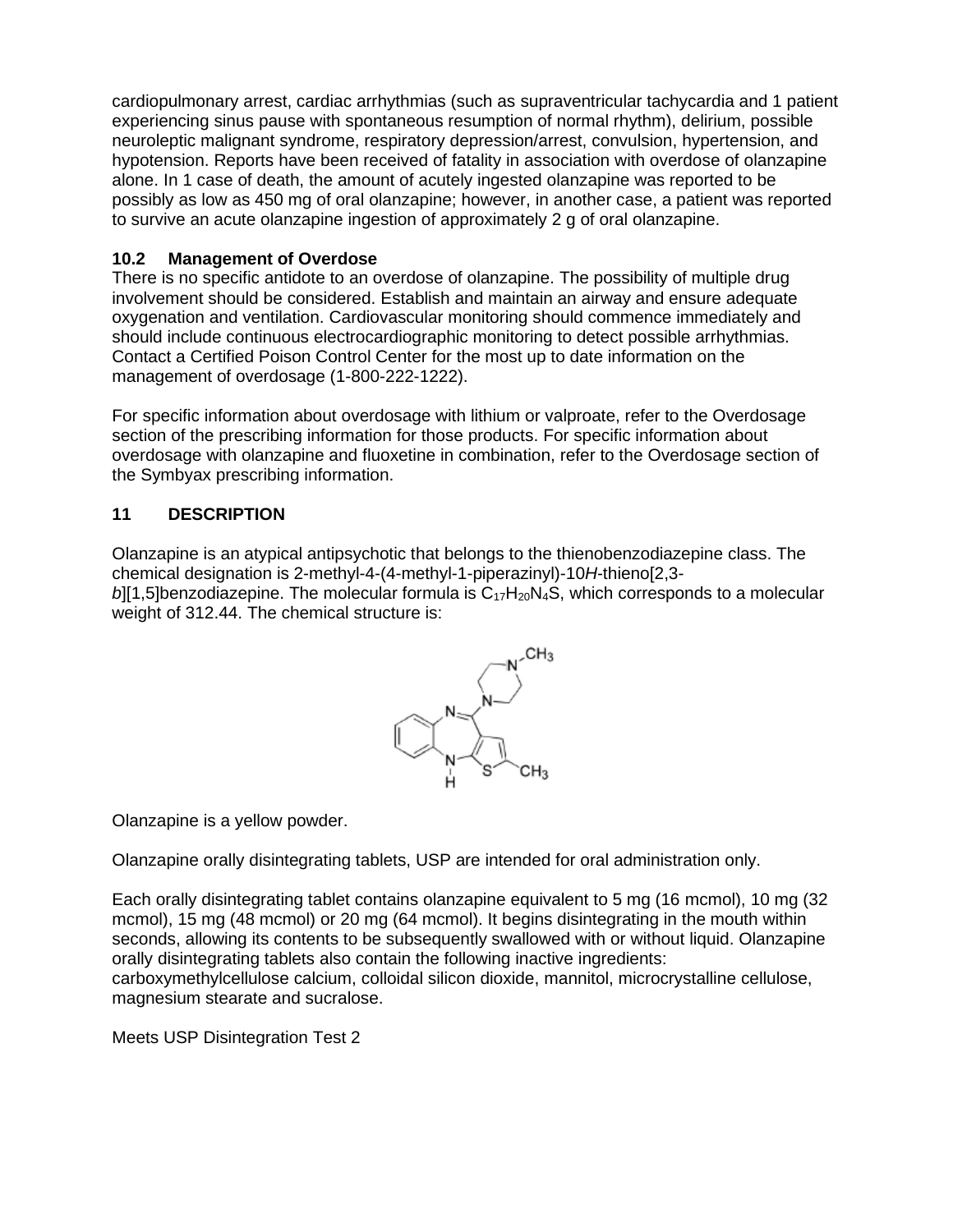# <span id="page-37-0"></span>**12 CLINICAL PHARMACOLOGY**

# <span id="page-37-1"></span>**12.1 Mechanism of Action**

The mechanism of action of olanzapine, in the listed indications is unclear. However, the efficacy of olanzapine in schizophrenia could be mediated through a combination of dopamine and serotonin type 2  $(5HT<sub>2</sub>)$  antagonism.

# <span id="page-37-2"></span>**12.2 Pharmacodynamics**

Olanzapine binds with high affinity to the following receptors: serotonin  $5HT_{2A/2C}$ ,  $5HT_{6}$  (K<sub>i</sub>=4, 11, and 5 nM, respectively), dopamine  $D_{1-4}$  (K<sub>i</sub>=11-31 nM), histamine H<sub>1</sub> (K<sub>i</sub>=7 nM), and adrenergic  $\alpha_1$  receptors (K<sub>i</sub>=19 nM). Olanzapine is an antagonist with moderate affinity binding for serotonin  $5H$ <sub>3</sub> (K<sub>i</sub>=57 nM) and muscarinic M<sub>1-5</sub> (K<sub>i</sub>=73, 96, 132, 32, and 48 nM, respectively). Olanzapine binds with low affinity to GABA<sub>A</sub>, BZD, and β-adrenergic receptors (K<sub>i</sub>>10 mcM).

# <span id="page-37-3"></span>**12.3 Pharmacokinetics**

Oral Administration, Monotherapy — Olanzapine is well absorbed and reaches peak concentrations in approximately 6 hours following an oral dose. It is eliminated extensively by first pass metabolism, with approximately 40% of the dose metabolized before reaching the systemic circulation. Food does not affect the rate or extent of olanzapine absorption. Pharmacokinetic studies showed that olanzapine tablets and olanzapine orally disintegrating tablets dosage forms of olanzapine are bioequivalent.

Olanzapine displays linear kinetics over the clinical dosing range. Its half-life ranges from 21 to 54 hours (5th to 95th percentile; mean of 30 hr), and apparent plasma clearance ranges from 12 to 47 L/hr (5th to 95th percentile; mean of 25 L/hr).

Administration of olanzapine once daily leads to steady-state concentrations in about 1 week that are approximately twice the concentrations after single doses. Plasma concentrations, halflife, and clearance of olanzapine may vary between individuals on the basis of smoking status, gender, and age.

Olanzapine is extensively distributed throughout the body, with a volume of distribution of approximately 1,000 L. It is 93% bound to plasma proteins over the concentration range of 7 to 1,100 ng/mL, binding primarily to albumin and  $\alpha_1$ -acid glycoprotein.

Metabolism and Elimination — Following a single oral dose of  $^{14}C$  labeled olanzapine, 7% of the dose of olanzapine was recovered in the urine as unchanged drug, indicating that olanzapine is highly metabolized. Approximately 57% and 30% of the dose was recovered in the urine and feces, respectively. In the plasma, olanzapine accounted for only 12% of the AUC for total radioactivity, indicating significant exposure to metabolites. After multiple dosing, the major circulating metabolites were the 10-N-glucuronide, present at steady state at 44% of the concentration of olanzapine, and 4´-N-desmethyl olanzapine, present at steady state at 31% of the concentration of olanzapine. Both metabolites lack pharmacological activity at the concentrations observed.

Direct glucuronidation and cytochrome P450 (CYP) mediated oxidation are the primary metabolic pathways for olanzapine. *In vitro* studies suggest that CYPs 1A2 and 2D6, and the flavin-containing monooxygenase system are involved in olanzapine oxidation. CYP2D6 mediated oxidation appears to be a minor metabolic pathway *in vivo*, because the clearance of olanzapine is not reduced in subjects who are deficient in this enzyme.

# *Specific Populations*

Renal Impairment — Because olanzapine is highly metabolized before excretion and only 7% of the drug is excreted unchanged, renal dysfunction alone is unlikely to have a major impact on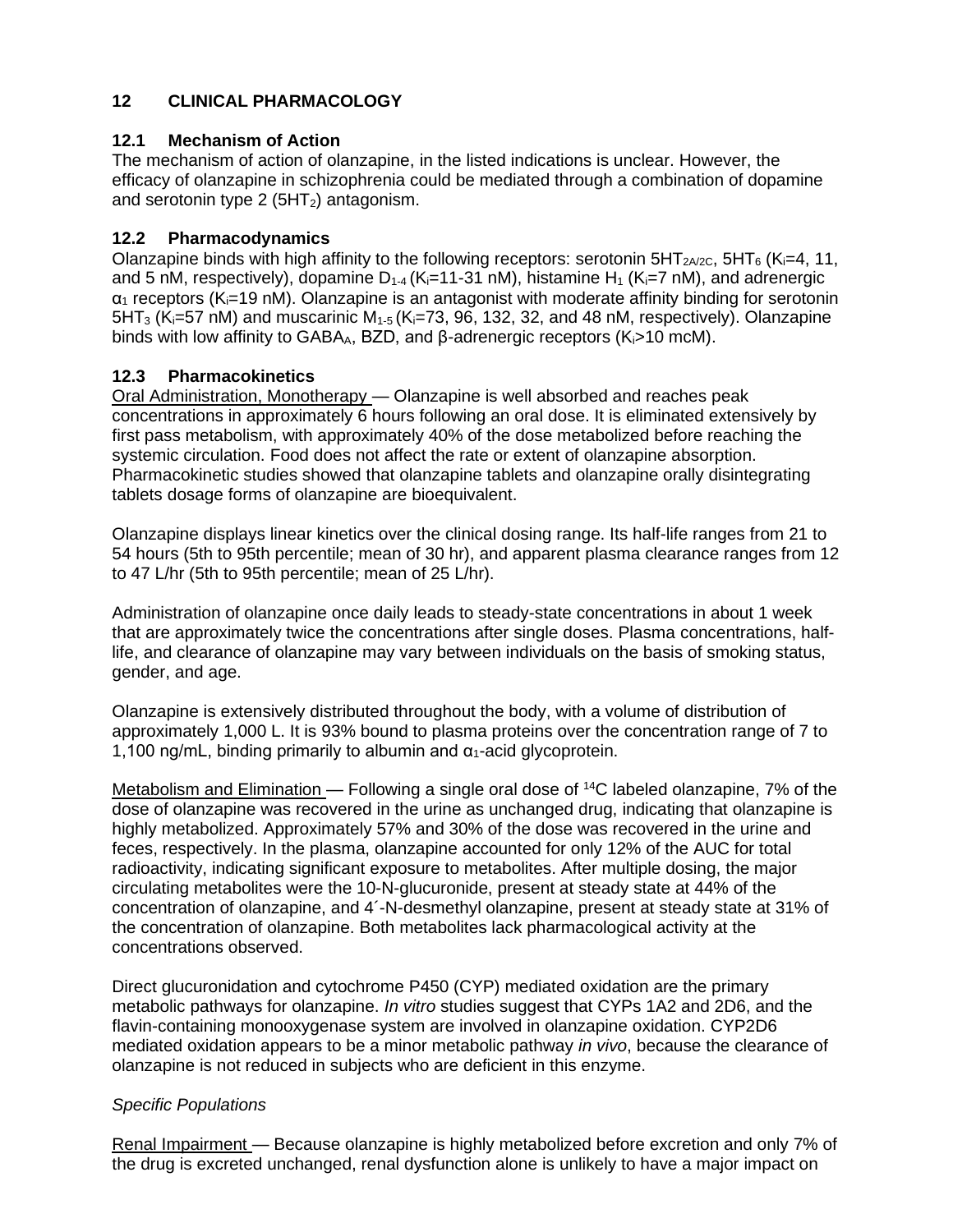the pharmacokinetics of olanzapine. The pharmacokinetic characteristics of olanzapine were similar in patients with severe renal impairment and normal subjects, indicating that dosage adjustment based upon the degree of renal impairment is not required. In addition, olanzapine is not removed by dialysis. The effect of renal impairment on metabolite elimination has not been studied.

Hepatic Impairment — Although the presence of hepatic impairment may be expected to reduce the clearance of olanzapine, a study of the effect of impaired liver function in subjects ( $n=6$ ) with clinically significant (Childs Pugh Classification A and B) cirrhosis revealed little effect on the pharmacokinetics of olanzapine.

Geriatric — In a study involving 24 healthy subjects, the mean elimination half-life of olanzapine was about 1.5 times greater in elderly (≥65 years) than in nonelderly subjects (<65 years). Caution should be used in dosing the elderly, especially if there are other factors that might additively influence drug metabolism and/or pharmacodynamic sensitivity *[see Dosage and Administration [\(2\)](#page-5-4)]*.

Gender — Clearance of olanzapine is approximately 30% lower in women than in men. There were, however, no apparent differences between men and women in effectiveness or adverse effects. Dosage modifications based on gender should not be needed.

Smoking Status — Olanzapine clearance is about 40% higher in smokers than in nonsmokers, although dosage modifications are not routinely recommended.

Race — *In vivo* studies have shown that exposures are similar among Japanese, Chinese and Caucasians, especially after normalization for body weight differences. Dosage modifications for race are, therefore, not recommended.

Combined Effects — The combined effects of age, smoking, and gender could lead to substantial pharmacokinetic differences in populations. The clearance in young smoking males, for example, may be 3 times higher than that in elderly nonsmoking females. Dosing modification may be necessary in patients who exhibit a combination of factors that may result in slower metabolism of olanzapine *[see Dosage and Administration [\(2\)](#page-5-4)]*.

Adolescents (ages 13 to 17 years) — In clinical studies, most adolescents were nonsmokers and this population had a lower average body weight, which resulted in higher average olanzapine exposure compared to adults.

# <span id="page-38-0"></span>**13 NONCLINICAL TOXICOLOGY**

# <span id="page-38-1"></span>**13.1 Carcinogenesis, Mutagenesis, Impairment of Fertility**

Carcinogenesis — Oral carcinogenicity studies were conducted in mice and rats. Olanzapine was administered to mice in two 78-week studies at doses of 3, 10, 30/20 mg/kg/day (equivalent to 0.8-5 times the daily oral MRHD based on mg/m<sup>2</sup> body surface area) and  $0.25, 2, 8$ mg/kg/day (equivalent to 0.06 to 2 times the daily oral MRHD based on mg/m<sup>2</sup> body surface area). Rats were dosed for 2 years at doses of 0.25, 1, 2.5, 4 mg/kg/day (males) and 0.25, 1, 4, 8 mg/kg/day (females) (equivalent to 0.13 to 2 and 0.13 to 4 times the daily oral MRHD based on mg/m<sup>2</sup> body surface area, respectively). The incidence of liver hemangiomas and hemangiosarcomas was significantly increased in 1 mouse study in female mice at 2 times the daily oral MRHD based on mg/m<sup>2</sup> body surface area. These tumors were not increased in another mouse study in females dosed up to 2 to 5 times the daily oral MRHD based on mg/m<sup>2</sup> body surface area; in this study, there was a high incidence of early mortalities in males of the 30/20 mg/kg/day group. The incidence of mammary gland adenomas and adenocarcinomas was significantly increased in female mice dosed at ≥2 mg/kg/day and in female rats dosed at ≥4 mg/kg/day (0.5 and 2 times the daily oral MRHD based on mg/m<sup>2</sup> body surface area,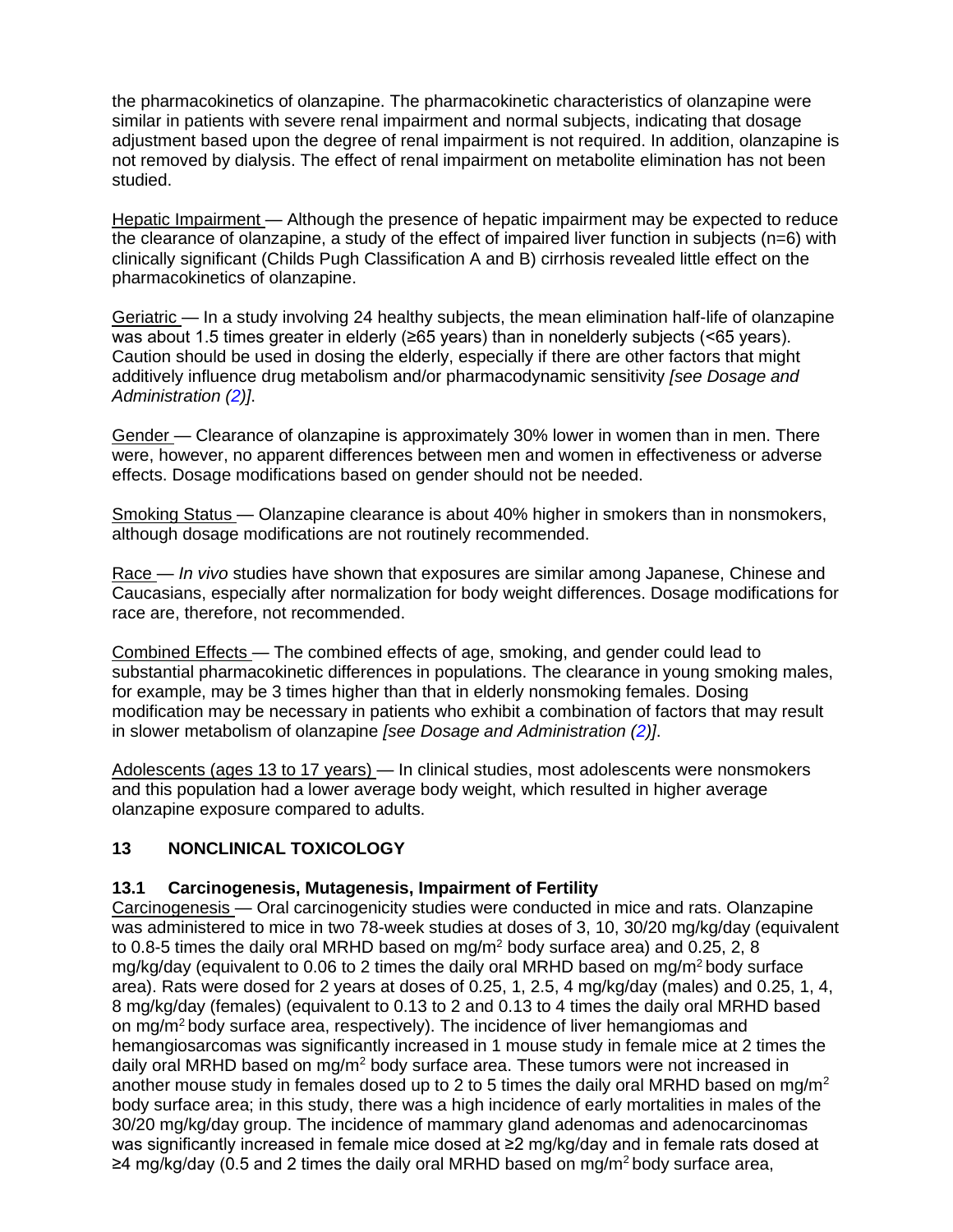respectively). Antipsychotic drugs have been shown to chronically elevate prolactin levels in rodents. Serum prolactin levels were not measured during the olanzapine carcinogenicity studies; however, measurements during subchronic toxicity studies showed that olanzapine elevated serum prolactin levels up to 4-fold in rats at the same doses used in the carcinogenicity study. An increase in mammary gland neoplasms has been found in rodents after chronic administration of other antipsychotic drugs and is considered to be prolactin mediated. The relevance for human risk of the finding of prolactin mediated endocrine tumors in rodents is unknown *[see Warnings and Precautions [\(5.15\)](#page-19-0)]*.

Mutagenesis — No evidence of genotoxic potential for olanzapine was found in the Ames reverse mutation test, *in vivo* micronucleus test in mice, the chromosomal aberration test in Chinese hamster ovary cells, unscheduled DNA synthesis test in rat hepatocytes, induction of forward mutation test in mouse lymphoma cells, or *in vivo* sister chromatid exchange test in bone marrow of Chinese hamsters.

Impairment of Fertility — In an oral fertility and reproductive performance study in rats, male mating performance, but not fertility, was impaired at a dose of 22.4 mg/kg/day and female fertility was decreased at a dose of 3 mg/kg/day (11 and 1.5 times the daily oral MRHD based on mg/m<sup>2</sup>body surface area, respectively). Discontinuance of olanzapine treatment reversed the effects on male mating performance. In female rats, the precoital period was increased and the mating index reduced at 5 mg/kg/day (2.5 times the daily oral MRHD based on mg/m<sup>2</sup> body surface area). Diestrous was prolonged and estrous delayed at 1.1 mg/kg/day (0.6 times the daily oral MRHD based on mg/m<sup>2</sup> body surface area); therefore olanzapine may produce a delay in ovulation.

# <span id="page-39-1"></span>**13.2 Animal Toxicology and/or Pharmacology**

In animal studies with olanzapine, the principal hematologic findings were reversible peripheral cytopenias in individual dogs dosed at 10 mg/kg (17 times the daily oral MRHD based on mg/m<sup>2</sup> body surface area), dose-related decreases in lymphocytes and neutrophils in mice, and lymphopenia in rats. A few dogs treated with 10 mg/kg developed reversible neutropenia and/or reversible hemolytic anemia between 1 and 10 months of treatment. Dose-related decreases in lymphocytes and neutrophils were seen in mice given doses of 10 mg/kg (equal to 2 times the daily oral MRHD based on mg/m<sup>2</sup> body surface area) in studies of 3 months' duration. Nonspecific lymphopenia, consistent with decreased body weight gain, occurred in rats receiving 22.5 mg/kg (11 times the daily oral MRHD based on mg/m<sup>2</sup> body surface area) for 3 months or 16 mg/kg (8 times the daily oral MRHD based on mg/m<sup>2</sup> body surface area) for 6 or 12 months. No evidence of bone marrow cytotoxicity was found in any of the species examined. Bone marrows were normocellular or hypercellular, indicating that the reductions in circulating blood cells were probably due to peripheral (non-marrow) factors.

# <span id="page-39-2"></span>**14 CLINICAL STUDIES**

When using olanzapine orally disintegrating tablets and fluoxetine in combination, also refer to the Clinical Studies section of the package insert for Symbyax.

# <span id="page-39-0"></span>**14.1 Schizophrenia Adults**

The efficacy of oral olanzapine in the treatment of schizophrenia was established in 2 short-term (6-week) controlled trials of adult inpatients who met DSM III-R criteria for schizophrenia. A single haloperidol arm was included as a comparative treatment in 1 of the 2 trials, but this trial did not compare these 2 drugs on the full range of clinically relevant doses for both.

Several instruments were used for assessing psychiatric signs and symptoms in these studies, among them the Brief Psychiatric Rating Scale (BPRS), a multi-item inventory of general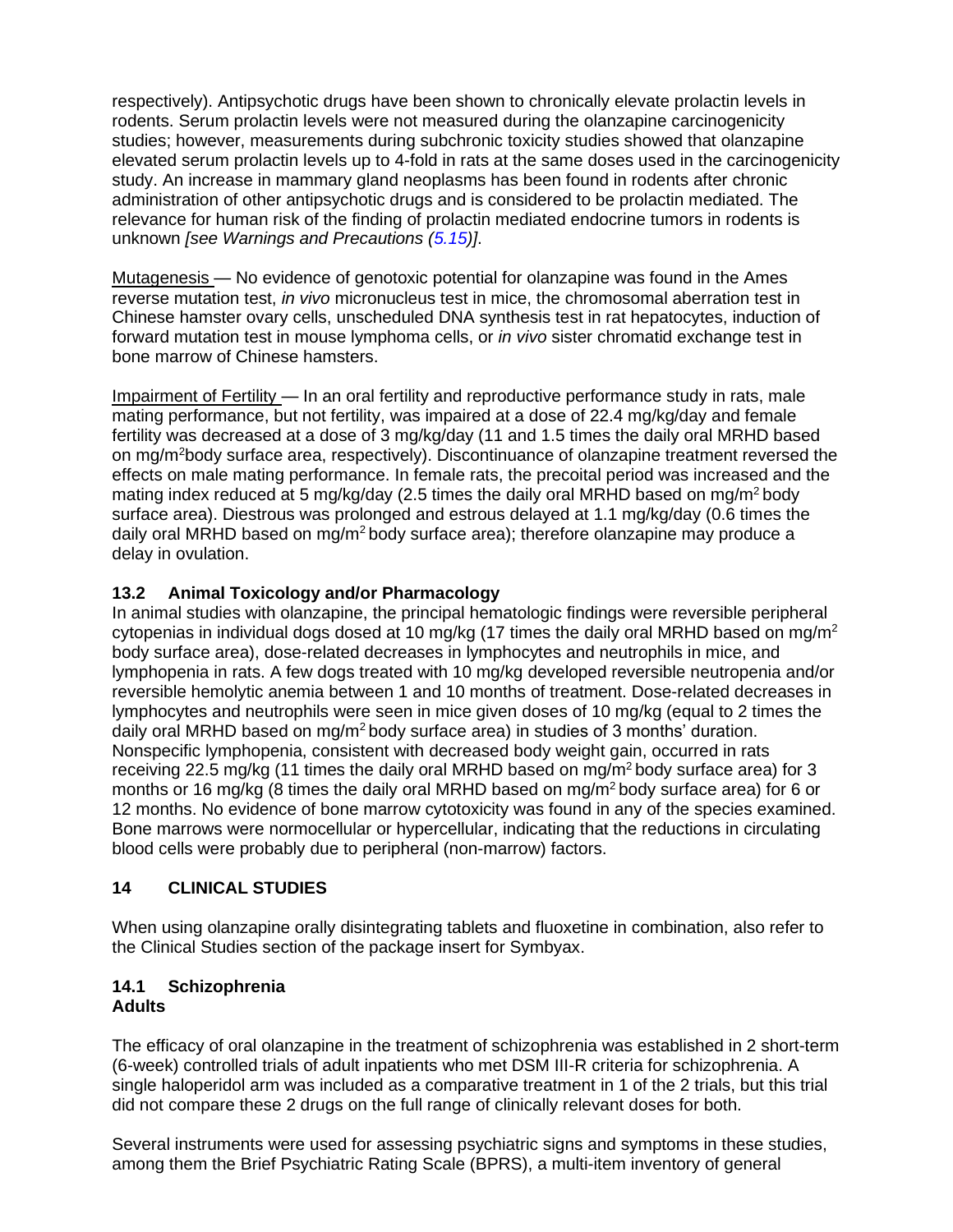psychopathology traditionally used to evaluate the effects of drug treatment in schizophrenia. The BPRS psychosis cluster (conceptual disorganization, hallucinatory behavior, suspiciousness, and unusual thought content) is considered a particularly useful subset for assessing actively psychotic schizophrenic patients. A second traditional assessment, the Clinical Global Impression (CGI), reflects the impression of a skilled observer, fully familiar with the manifestations of schizophrenia, about the overall clinical state of the patient. In addition, 2 more recently developed scales were employed; these included the 30-item Positive and Negative Symptoms Scale (PANSS), in which are embedded the 18 items of the BPRS, and the Scale for Assessing Negative Symptoms (SANS). The trial summaries below focus on the following outcomes: PANSS total and/or BPRS total; BPRS psychosis cluster; PANSS negative subscale or SANS; and CGI Severity. The results of the trials follow:

- (1) In a 6-week, placebo-controlled trial (n=149) involving 2 fixed olanzapine doses of 1 and 10 mg/day (once daily schedule), olanzapine, at 10 mg/day (but not at 1 mg/day), was superior to placebo on the PANSS total score (also on the extracted BPRS total), on the BPRS psychosis cluster, on the PANSS Negative subscale, and on CGI Severity.
- (2) In a 6-week, placebo-controlled trial (n=253) involving 3 fixed dose ranges of olanzapine  $(5 \pm 2.5 \text{ mg/day}, 10 \pm 2.5 \text{ mg/day}, \text{and } 15 \pm 2.5 \text{ mg/day})$  on a once daily schedule, the 2 highest olanzapine dose groups (actual mean doses of 12 and 16 mg/day, respectively) were superior to placebo on BPRS total score, BPRS psychosis cluster, and CGI severity score; the highest olanzapine dose group was superior to placebo on the SANS. There was no clear advantage for the high-dose group over the medium-dose group.
- (3) In a longer-term trial, adult outpatients (n=326) who predominantly met DSM-IV criteria for schizophrenia and who remained stable on olanzapine during open-label treatment for at least 8 weeks were randomized to continuation on their current olanzapine doses (ranging from 10 to 20 mg/day) or to placebo. The follow-up period to observe patients for relapse, defined in terms of increases in BPRS positive symptoms or hospitalization, was planned for 12 months, however, criteria were met for stopping the trial early due to an excess of placebo relapses compared to olanzapine relapses, and olanzapine was superior to placebo on time to relapse, the primary outcome for this study. Thus, olanzapine was more effective than placebo at maintaining efficacy in patients stabilized for approximately 8 weeks and followed for an observation period of up to 8 months.

Examination of population subsets (race and gender) did not reveal any differential responsiveness on the basis of these subgroupings.

### **Adolescents**

The efficacy of oral olanzapine in the acute treatment of schizophrenia in adolescents (ages 13 to 17 years) was established in a 6-week double-blind, placebo-controlled, randomized trial of inpatients and outpatients with schizophrenia (n=107) who met diagnostic criteria according to DSM-IV-TR and confirmed by the Kiddie Schedule for Affective Disorders and Schizophrenia for School Aged Children-Present and Lifetime Version (K-SADS-PL).

The primary rating instrument used for assessing psychiatric signs and symptoms in this trial was the Anchored Version of the Brief Psychiatric Rating Scale for Children (BPRS-C) total score.

In this flexible-dose trial, olanzapine 2.5 to 20 mg/day (mean modal dose 12.5 mg/day, mean dose of 11.1 mg/day) was more effective than placebo in the treatment of adolescents diagnosed with schizophrenia, as supported by the statistically significantly greater mean reduction in BPRS-C total score for patients in the olanzapine treatment group than in the placebo group.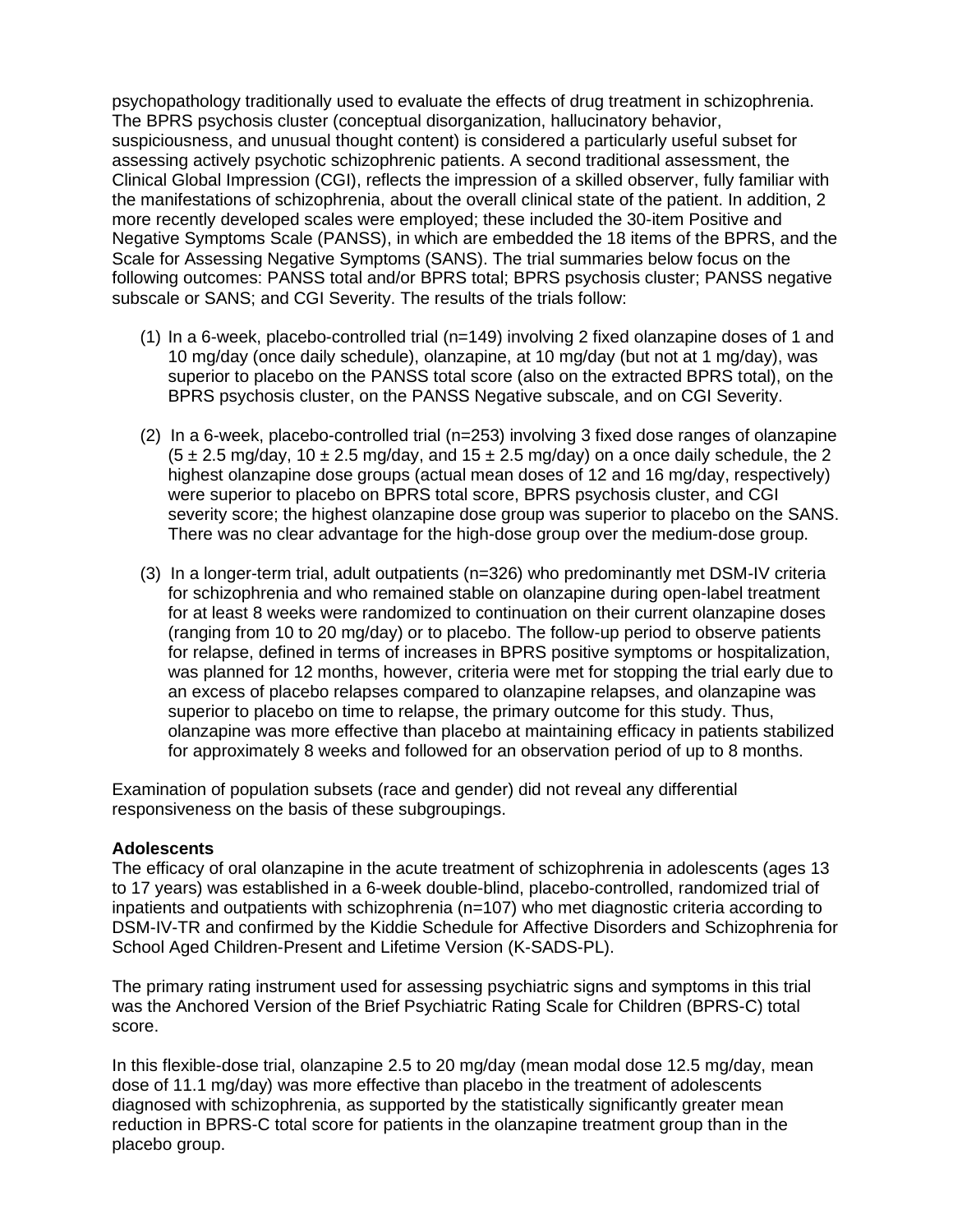While there is no body of evidence available to answer the question of how long the adolescent patient treated with olanzapine orally disintegrating tablets should be maintained, maintenance efficacy can be extrapolated from adult data along with comparisons of olanzapine pharmacokinetic parameters in adult and adolescent patients. It is generally recommended that responding patients be continued beyond the acute response, but at the lowest dose needed to maintain remission. Patients should be periodically reassessed to determine the need for maintenance treatment.

# <span id="page-41-0"></span>**14.2 Bipolar I Disorder (Manic or Mixed Episodes) Adults**

Monotherapy — The efficacy of oral olanzapine in the treatment of manic or mixed episodes was established in 2 short-term (one 3-week and one 4-week) placebo-controlled trials in adult patients who met the DSM-IV criteria for bipolar I disorder with manic or mixed episodes. These trials included patients with or without psychotic features and with or without a rapid-cycling course.

The primary rating instrument used for assessing manic symptoms in these trials was the Young Mania Rating Scale (Y-MRS), an 11-item clinician-rated scale traditionally used to assess the degree of manic symptomatology (irritability, disruptive/aggressive behavior, sleep, elevated mood, speech, increased activity, sexual interest, language/thought disorder, thought content, appearance, and insight) in a range from 0 (no manic features) to 60 (maximum score). The primary outcome in these trials was change from baseline in the Y-MRS total score. The results of the trials follow:

- (1) In one 3-week placebo-controlled trial (n=67) which involved a dose range of olanzapine (5 to 20 mg/day, once daily, starting at 10 mg/day), olanzapine was superior to placebo in the reduction of Y-MRS total score. In an identically designed trial conducted simultaneously with the first trial, olanzapine demonstrated a similar treatment difference, but possibly due to sample size and site variability, was not shown to be superior to placebo on this outcome.
- (2) In a 4-week placebo-controlled trial (n=115) which involved a dose range of olanzapine (5 to 20 mg/day, once daily, starting at 15 mg/day), olanzapine was superior to placebo in the reduction of Y-MRS total score.
- (3) In another trial, 361 patients meeting DSM-IV criteria for a manic or mixed episode of bipolar I disorder who had responded during an initial open-label treatment phase for about 2 weeks, on average, to olanzapine 5 to 20 mg/day were randomized to either continuation of olanzapine at their same dose (n=225) or to placebo (n=136), for observation of relapse. Approximately 50% of the patients had discontinued from the olanzapine group by day 59 and 50% of the placebo group had discontinued by day 23 of double-blind treatment. Response during the open-label phase was defined by having a decrease of the Y-MRS total score to ≤12 and HAM-D 21 to ≤8. Relapse during the double-blind phase was defined as an increase of the Y-MRS or HAM-D 21 total score to ≥15, or being hospitalized for either mania or depression. In the randomized phase, patients receiving continued olanzapine experienced a significantly longer time to relapse.

Adjunct to Lithium or Valproate — The efficacy of oral olanzapine with concomitant lithium or valproate in the treatment of manic or mixed episodes was established in 2 controlled trials in patients who met the DSM-IV criteria for bipolar I disorder with manic or mixed episodes. These trials included patients with or without psychotic features and with or without a rapid-cycling course. The results of the trials follow: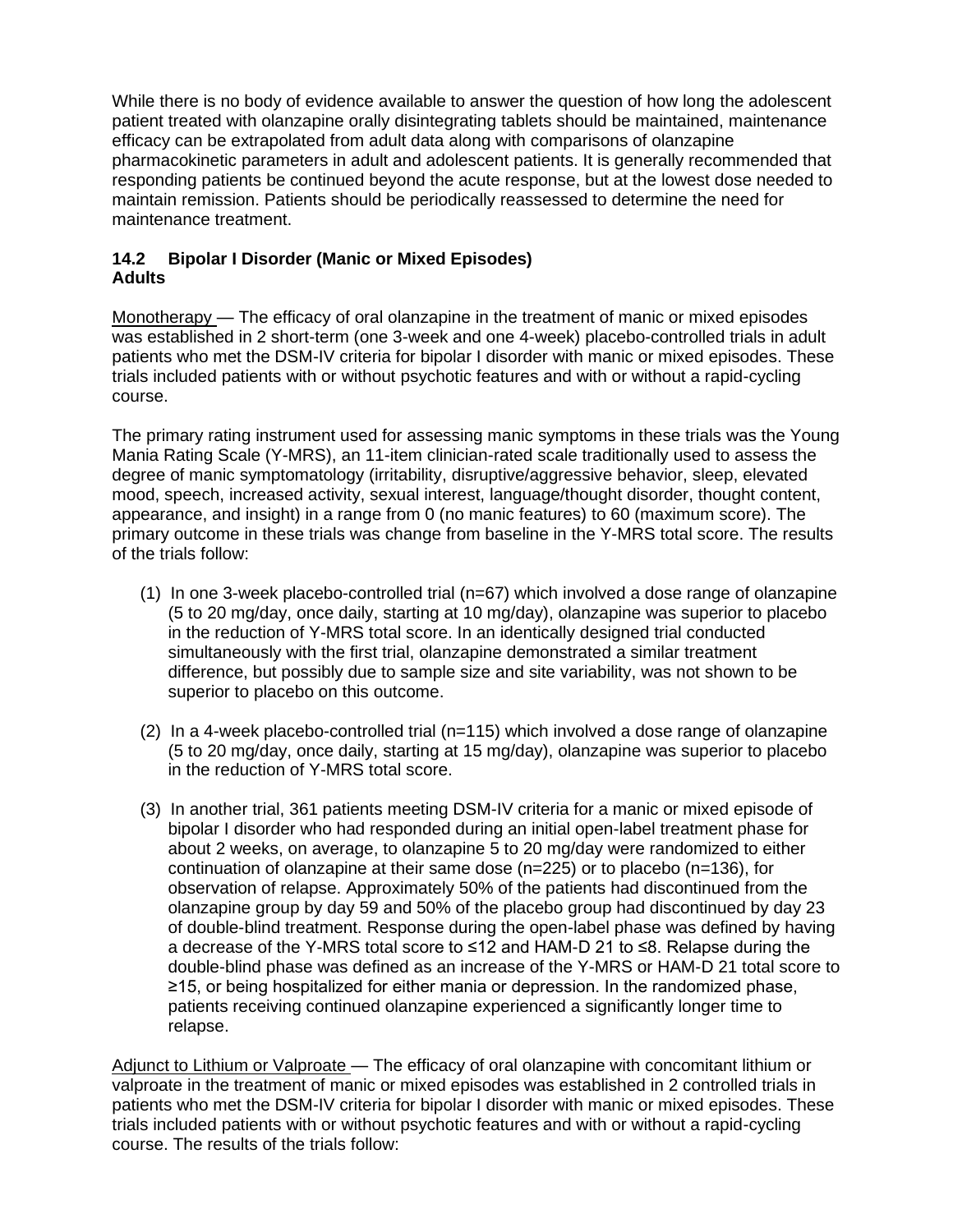- (1) In one 6-week placebo-controlled combination trial, 175 outpatients on lithium or valproate therapy with inadequately controlled manic or mixed symptoms (Y-MRS ≥16) were randomized to receive either olanzapine or placebo, in combination with their original therapy. Olanzapine (in a dose range of 5 to 20 mg/day, once daily, starting at 10 mg/day) combined with lithium or valproate (in a therapeutic range of 0.6 mEq/L to 1.2 mEq/L or 50 mcg/mL to 125 mcg/mL, respectively) was superior to lithium or valproate alone in the reduction of Y-MRS total score.
- (2) In a second 6-week placebo-controlled combination trial, 169 outpatients on lithium or valproate therapy with inadequately controlled manic or mixed symptoms (Y-MRS ≥16) were randomized to receive either olanzapine or placebo, in combination with their original therapy. Olanzapine (in a dose range of 5 to 20 mg/day, once daily, starting at 10 mg/day) combined with lithium or valproate (in a therapeutic range of 0.6 mEq/L to 1.2 mEq/L or 50 mcg/mL to 125 mcg/mL, respectively) was superior to lithium or valproate alone in the reduction of Y-MRS total score.

### **Adolescents**

Acute Monotherapy — The efficacy of oral olanzapine in the treatment of acute manic or mixed episodes in adolescents (ages 13 to 17 years) was established in a 3-week, double-blind, placebo-controlled, randomized trial of adolescent inpatients and outpatients who met the diagnostic criteria for manic or mixed episodes associated with bipolar I disorder (with or without psychotic features) according to the DSM-IV-TR (n=161). Diagnosis was confirmed by the K-SADS-PL.

The primary rating instrument used for assessing manic symptoms in this trial was the Adolescent Structured Young-Mania Rating Scale (Y-MRS) total score.

In this flexible-dose trial, olanzapine 2.5 to 20 mg/day (mean modal dose 10.7 mg/day, mean dose of 8.9 mg/day) was more effective than placebo in the treatment of adolescents with manic or mixed episodes associated with bipolar I disorder, as supported by the statistically significantly greater mean reduction in Y-MRS total score for patients in the olanzapine treatment group than in the placebo group.

While there is no body of evidence available to answer the question of how long the adolescent patient treated with olanzapine should be maintained, maintenance efficacy can be extrapolated from adult data along with comparisons of olanzapine pharmacokinetic parameters in adult and adolescent patients. It is generally recommended that responding patients be continued beyond the acute response, but at the lowest dose needed to maintain remission. Patients should be periodically reassessed to determine the need for maintenance treatment.

# <span id="page-42-0"></span>**16 HOW SUPPLIED/STORAGE AND HANDLING**

### <span id="page-42-1"></span>**16.1 How Supplied**

Olanzapine orally disintegrating tablets, USP, 5 mg are yellow, round, flat faced radial edge tablets, engraved "APO" on one side, "OL" over "5" on the other side. They are supplied as follows:

Bottles of 30s (NDC 60505-3275-3) Bottles of 1,000s (NDC 60505-3275-8) Blisters of 100 Unit Dose (NDC 60505-3275-0)

Olanzapine orally disintegrating tablets, USP, 10 mg are yellow, round, flat faced radial edge tablets, engraved "APO" on one side, "OL" over "10" on the other side. They are supplied as follows: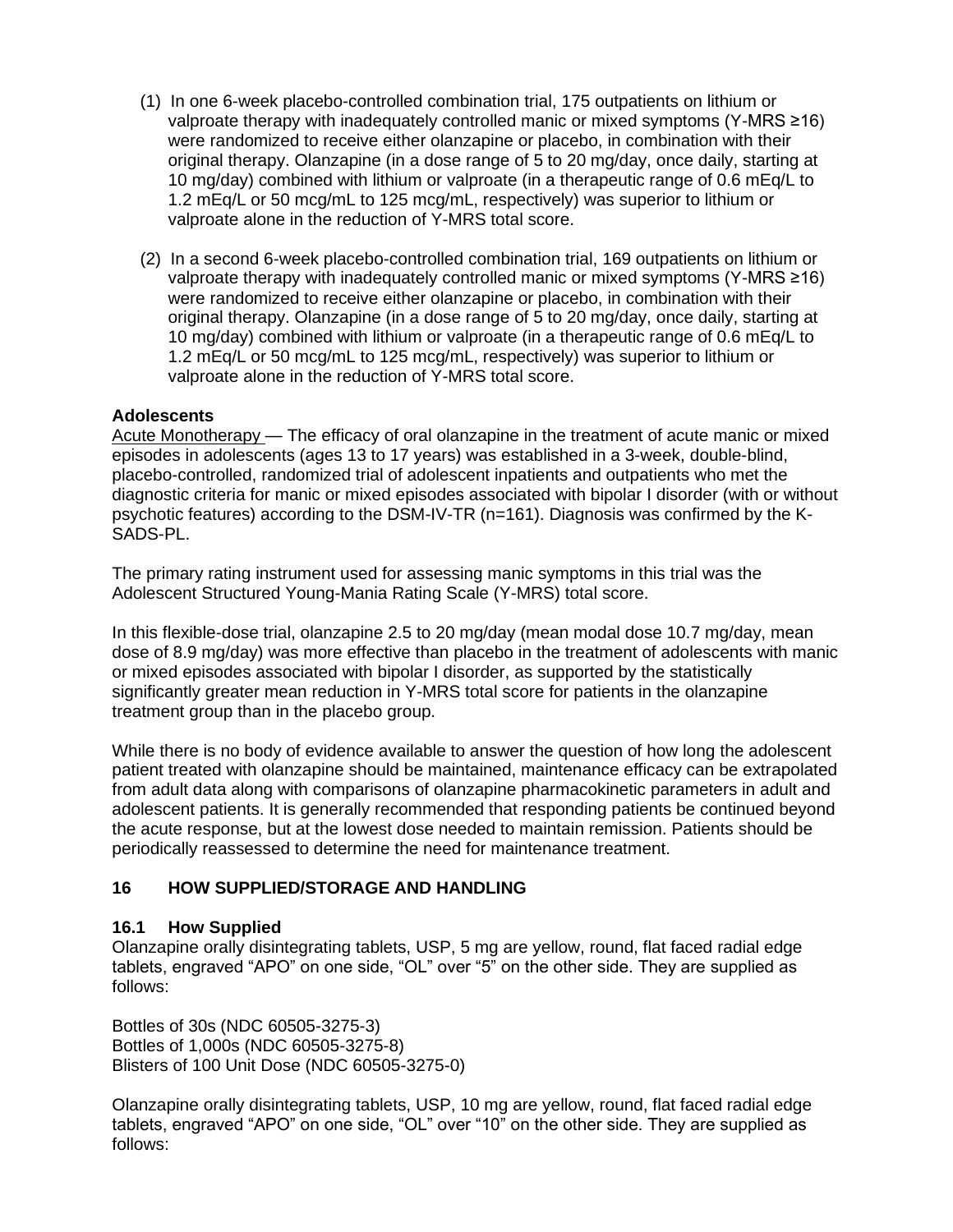Bottles of 30s (NDC 60505-3276-3) Bottles of 1,000s (NDC 60505-3276-8) Blisters of 100 Unit Dose (NDC 60505-3276-0)

Olanzapine orally disintegrating tablets, USP, 15 mg are yellow, round, flat faced radial edge tablets, engraved "APO" on one side, "OL" over "15" on the other side. They are supplied as follows:

Bottles of 30s (NDC 60505-3277-3) Bottles of 1,000s (NDC 60505-3277-8) Blisters of 100 Unit Dose (NDC 60505-3277-0)

Olanzapine orally disintegrating tablets, USP, 20 mg are yellow, round, flat faced radial edge tablets, engraved "APO" on one side, "OL" over "20" on the other side. They are supplied as follows:

Bottles of 30s (NDC 60505-3278-3) Bottles of 1,000s (NDC 60505-3278-8) Blisters of 100 Unit Dose (NDC 60505-3278-0)

# <span id="page-43-1"></span>**16.2 Storage and Handling**

Store olanzapine orally disintegrating tablets, USP at 20°C to 25°C (68°F to 77°F); excursions permitted from 15°C to 30°C (59°F to 86°F) [*see* USP Controlled Room Temperature].

Protect olanzapine orally disintegrating tablets from light and moisture.

# <span id="page-43-0"></span>**17 PATIENT COUNSELING INFORMATION**

Advise the patient to read the FDA-approved patient labeling (Medication Guide) for the oral formulations*.*

Patients should be advised of the following issues and asked to alert their prescriber if these occur while taking olanzapine orally disintegrating tablets as monotherapy or in combination with fluoxetine. If you do not think you are getting better or have any concerns about your condition while taking olanzapine orally disintegrating tablets, call your doctor. When using olanzapine orally disintegrating tablets and fluoxetine in combination, also refer to the Patient Counseling Information section of the package insert for Symbyax.

### <span id="page-43-2"></span>**Elderly Patients with Dementia-Related Psychosis: Increased Mortality and Cerebrovascular Adverse Events (CVAE), Including Stroke**

Patients and caregivers should be advised that elderly patients with dementia-related psychosis treated with antipsychotic drugs are at an increased risk of death. Patients and caregivers should be advised that elderly patients with dementia-related psychosis treated with olanzapine had a significantly higher incidence of cerebrovascular adverse events (e.g., stroke, transient ischemic attack) compared with placebo.

Olanzapine orally disintegrating tablets are not approved for elderly patients with dementiarelated psychosis *[see [Boxed Warning](#page-4-3) and Warnings and Precautions [\(5.1\)](#page-9-0)]*.

# **Neuroleptic Malignant Syndrome (NMS)**

Patients and caregivers should be counseled that a potentially fatal symptom complex sometimes referred to as NMS has been reported in association with administration of antipsychotic drugs, including olanzapine. Signs and symptoms of NMS include hyperpyrexia, muscle rigidity, altered mental status, and evidence of autonomic instability (irregular pulse or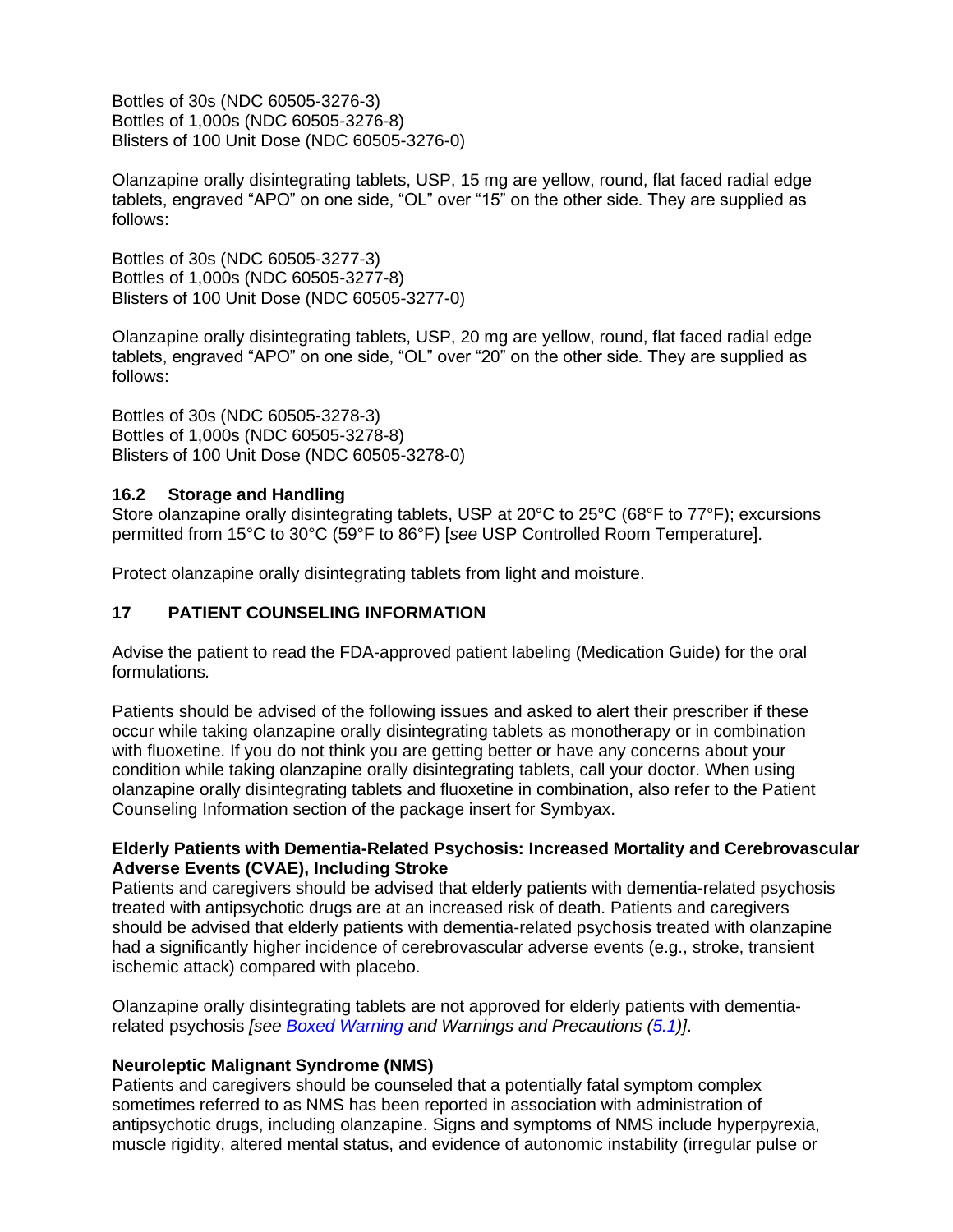blood pressure, tachycardia, diaphoresis, and cardiac dysrhythmia) *[see Warnings and Precautions [\(5.3\)](#page-10-1)]*.

# **Drug Reaction with Eosinophilia and Systemic Symptoms (DRESS)**

Patients should be advised to report to their health care provider at the earliest onset of any signs and symptoms that may be associated with Drug Reaction with Eosinophilia and Systemic Symptoms (DRESS) *[see Warnings and Precautions [\(5.4\)](#page-10-2)]*.

# **Hyperglycemia and Diabetes Mellitus**

Patients should be advised of the potential risk of hyperglycemia-related adverse reactions. Patients should be monitored regularly for worsening of glucose control. Patients who have diabetes should follow their doctor's instructions about how often to check their blood sugar while taking olanzapine orally disintegrating tablets *[see Warnings and Precautions [\(5.5\)](#page-11-0)]*.

# **Dyslipidemia**

Patients should be counseled that dyslipidemia has occurred during treatment with olanzapine. Patients should have their lipid profile monitored regularly *[see Warnings and Precautions [\(5.5\)](#page-11-0)]*.

### **Weight Gain**

Patients should be counseled that weight gain has occurred during treatment with olanzapine. Patients should have their weight monitored regularly *[see Warnings and Precautions [\(5.5\)](#page-11-0)]*.

# **Orthostatic Hypotension**

Patients should be advised of the risk of orthostatic hypotension, especially during the period of initial dose titration and in association with the use of concomitant drugs that may potentiate the orthostatic effect of olanzapine orally disintegrating tablets, e.g., diazepam or alcohol *[see Warnings and Precautions [\(5.7\)](#page-17-0) and Drug Interactions [\(7\)](#page-30-2)]*. Patients should be advised to change positions carefully to help prevent orthostatic hypotension, and to lie down if they feel dizzy or faint, until they feel better. Patients should be advised to call their doctor if they experience any of the following signs and symptoms associated with orthostatic hypotension: dizziness, fast or slow heartbeat, or fainting.

# **Potential for Cognitive and Motor Impairment**

Because olanzapine orally disintegrating tablets have the potential to impair judgment, thinking, or motor skills, patients should be cautioned about operating hazardous machinery, including automobiles, until they are reasonably certain that olanzapine orally disintegrating tablets therapy does not affect them adversely *[see Warnings and Precautions [\(5.12\)](#page-18-3)]*.

### **Body Temperature Regulation**

Patients should be advised regarding appropriate care in avoiding overheating and dehydration. Patients should be advised to call their doctor right away if they become severely ill and have some or all of these symptoms of dehydration: sweating too much or not at all, dry mouth, feeling very hot, feeling thirsty, not able to produce urine *[see Warnings and Precautions [\(5.13\)](#page-18-5)]*.

# **Concomitant Medication**

Patients should be advised to inform their healthcare providers if they are taking, or plan to take, Symbyax. Patients should also be advised to inform their healthcare providers if they are taking, plan to take, or have stopped taking any prescription or over-the-counter drugs, including herbal supplements, since there is a potential for interactions *[see Drug Interactions [\(7\)](#page-30-2)]*.

# **Alcohol**

Patients should be advised to avoid alcohol while taking olanzapine orally disintegrating tablets *[see Drug Interactions [\(7\)](#page-30-2)]*.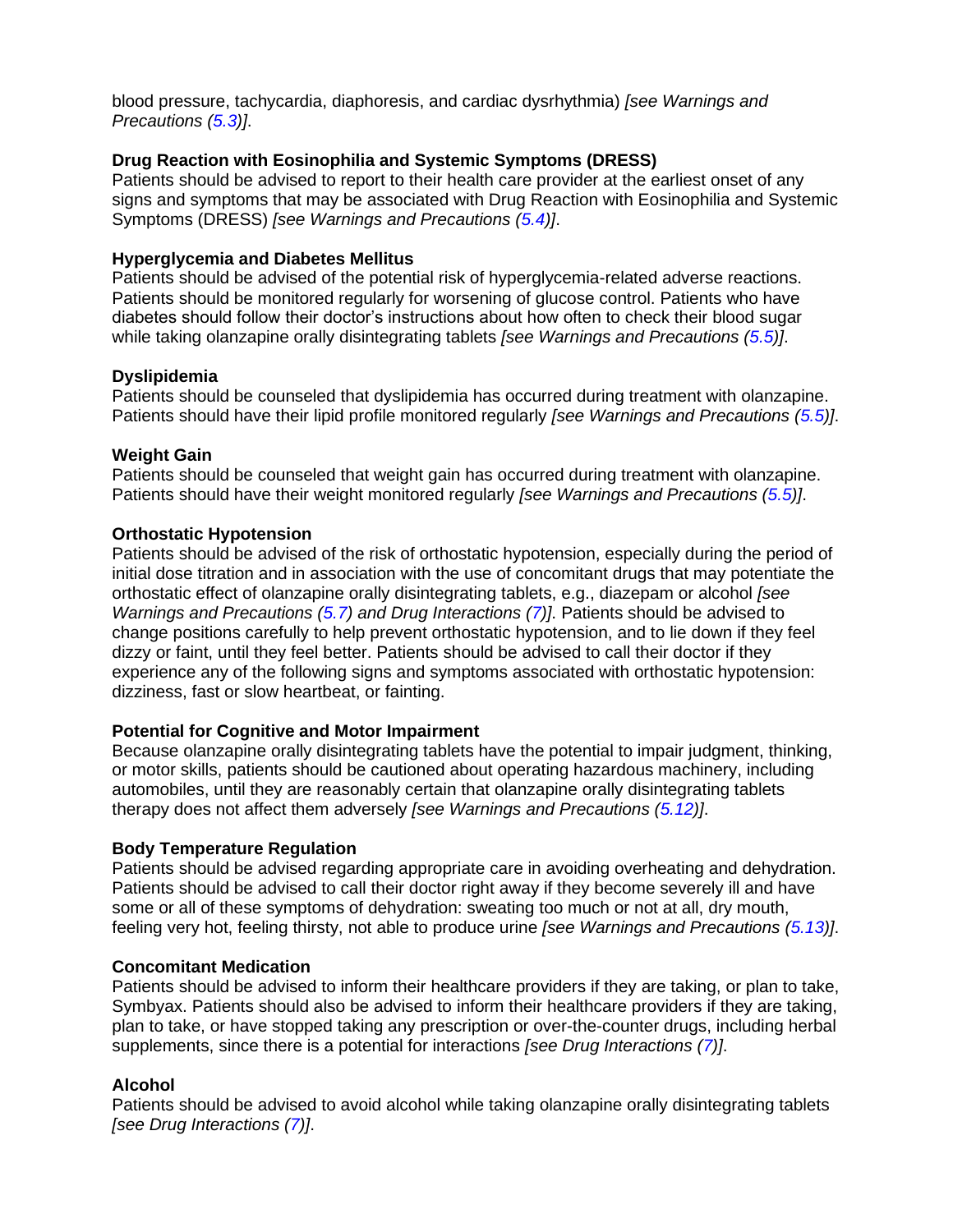# **Use in Specific Populations**

Pregnancy — Advise women to notify their healthcare provider if they become pregnant or intend to become pregnant during treatment with olanzapine orally disintegrating tablets. Advise patients that olanzapine may cause extrapyramidal and/or withdrawal symptoms (agitation, hypertonia, hypotonia, tremor, somnolence, respiratory distress, and feeding disorder) in a neonate. Advise patients that there is a pregnancy exposure registry that monitors pregnancy outcomes in women exposed to olanzapine during pregnancy [see Use in Specific Populations  $(8.1)$ ].

Lactation — Advise breastfeeding women using olanzapine orally disintegrating tablets to monitor infants for excess sedation, irritability, poor feeding and extrapyramidal symptoms (tremors and abnormal muscle movements) and to seek medical care if they notice these signs. [see Use in Specific Populations [\(8.2\)](#page-34-1)].

Infertility — Advise females of reproductive potential that olanzapine orally disintegrating tablets may impair fertility due to an increase in serum prolactin levels. The effects on fertility are reversible [see Use in Specific Populations [\(8.3\)](#page-34-2)].

Pediatric Use — Olanzapine orally disintegrating tablets are indicated for treatment of schizophrenia and manic or mixed episodes associated with bipolar I disorder in adolescents 13 to 17 years of age. Compared to patients from adult clinical trials, adolescents were likely to gain more weight, experience increased sedation, and have greater increases in total cholesterol, triglycerides, LDL cholesterol, prolactin, and hepatic aminotransferase levels. Patients should be counseled about the potential long-term risks associated with olanzapine orally disintegrating tablets and advised that these risks may lead them to consider other drugs first [*see Indications and Usage [\(1.1,](#page-4-1) [1.2\)](#page-4-2)].* Safety and effectiveness of olanzapine orally disintegrating tablets in patients under 13 years of age have not been established. Safety and efficacy of olanzapine orally disintegrating tablets and fluoxetine in combination in patients 10 to 17 years of age have been established for the acute treatment of depressive episodes associated with bipolar I disorder. Safety and effectiveness of olanzapine orally disintegrating tablets and fluoxetine in combination in patients <10 years of age have not been established *[see Warnings and Precautions [\(5.5\)](#page-11-0) and Use in Specific Populations [\(8.4\)](#page-34-0)]*.

# **Need for Comprehensive Treatment Program in Pediatric Patients**

Olanzapine orally disintegrating tablets are indicated as an integral part of a total treatment program for pediatric patients with schizophrenia and bipolar disorder that may include other measures (psychological, educational, social) for patients with the disorder. Effectiveness and safety of olanzapine orally disintegrating tablets have not been established in pediatric patients less than 13 years of age. Atypical antipsychotics are not intended for use in the pediatric patient who exhibits symptoms secondary to environmental factors and/or other primary psychiatric disorders. Appropriate educational placement is essential and psychosocial intervention is often helpful. The decision to prescribe atypical antipsychotic medication will depend upon the healthcare provider's assessment of the chronicity and severity of the patient's symptoms *[see Indications and Usage [\(1.3\)](#page-5-0)].*

All registered trademarks in this document are the property of their respective owners.

Dispense with Medication Guide available at<www1.apotex.com/products/us>

# **APOTEX INC. OLANZAPINE ORALLY DISINTEGRATING TABLETS, USP 5 mg, 10 mg, 15 mg and 20 mg**

**Manufactured by Manufactured for** Apotex Inc. Apotex Corp. Toronto, Ontario Weston, Florida